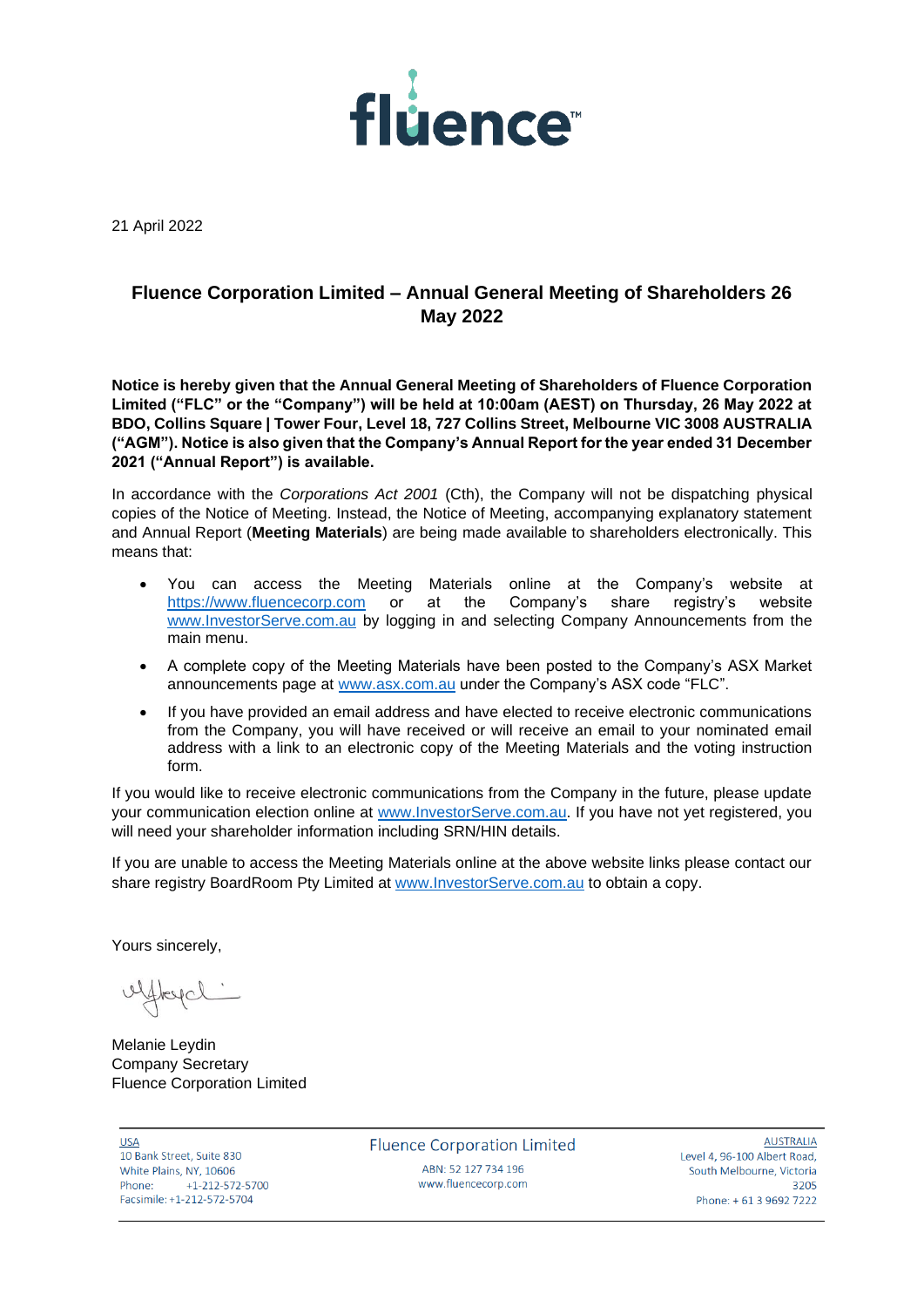

### **FLUENCE CORPORATION LIMITED**

**ABN 52 127 734 196**

# **Notice of Annual General Meeting**

### **Explanatory Statement and Voting Form**

### **Date of Meeting**

Thursday, 26 May 2022 (AEST) (Wednesday, 25 May 2022 (US EDT))

### **Time of Meeting**

10.00am (AEST) (5.00pm (US EDT))

### **Place of Meeting**

BDO, Collins Square | Tower Four Level 18, 727 Collins Street Melbourne VIC 3008 AUSTRALIA

Should you wish to discuss the matters in this Notice of Annual General Meeting, please do not hesitate to contact Melanie Leydin, Company Secretary at [mleydin@fluencecorp.com o](mailto:mleydin@fluencecorp.com)r +61 03 9692 7222.

*This Notice of Annual General Meeting and Explanatory Statement should be read in its entirety. If shareholders are in doubt as to how they should vote, they should seek advice from their accountant, solicitor, or other professional advisor without delay.*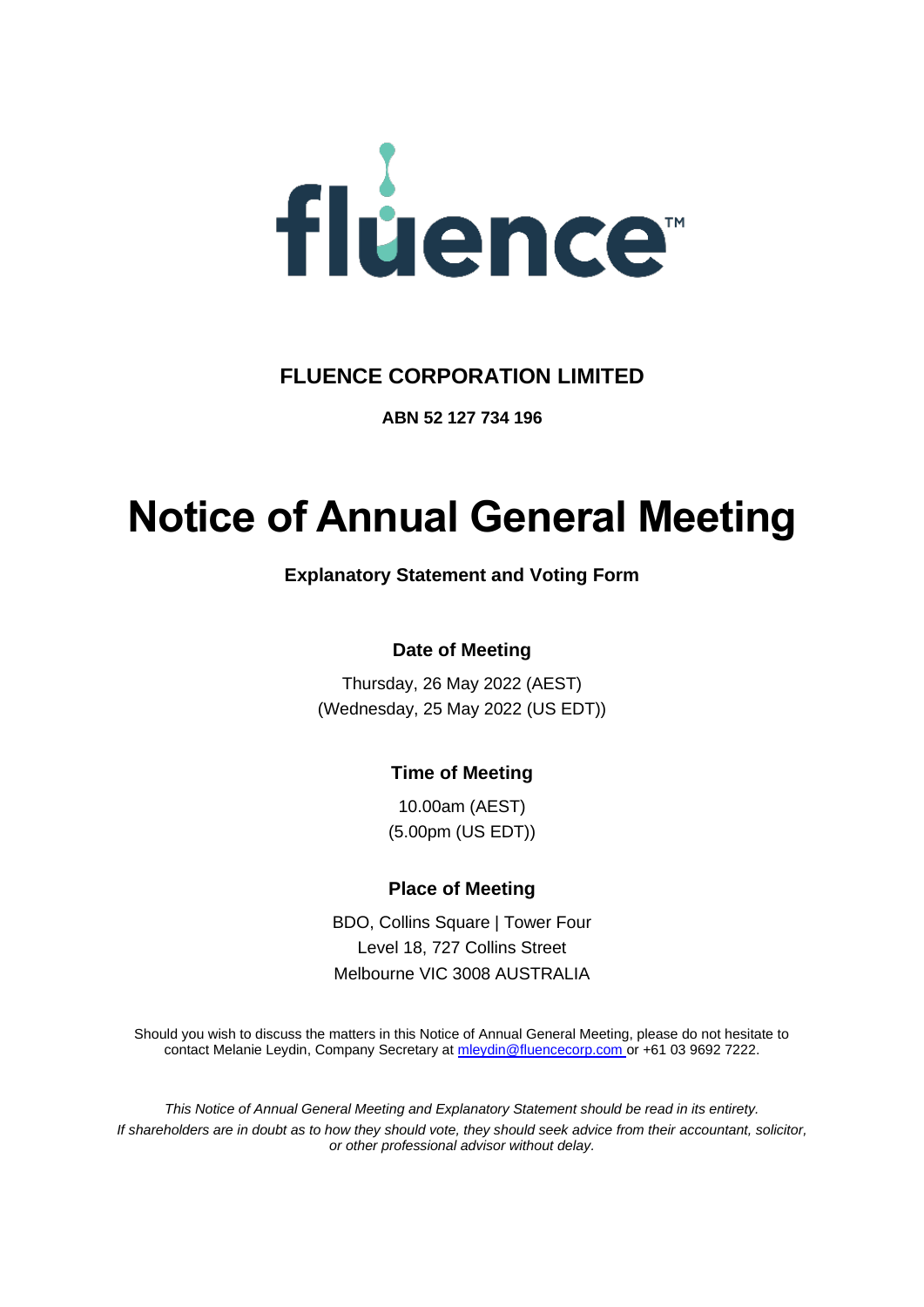### **FLUENCE CORPORATION LIMITED**

### **ACN 127 734 196**

#### **Registered office: LEVEL 4, 96 – 100 ALBERT ROAD, SOUTH MELBOURNE, VIC 3205**

### **NOTICE OF ANNUAL GENERAL MEETING**

Notice is hereby given that the Annual General Meeting (**AGM** or **the Meeting**) of shareholders of Fluence Corporation Limited (**Company** or **FLC**) will be held:

- BDO, Collins Square | Tower Four, Level 18, 727 Collins Street, Melbourne VIC 3008 AUSTRALIA; and
- virtually via webinar conferencing facility;

on Thursday, 26 May 2022 at 10:00am (AEST) (Australia) and for USA east coast based investors, Wednesday, 25 May 2022 at 5.00pm (EDT).

Questions may be submitted prior to the meeting by email to [mleydin@fluencecorp.com.](mailto:mleydin@fluencecorp.com) The Company will, at its discretion, address questions received before or after the Meeting. The Company will not respond to inappropriate or offensive questions.

### **Attending in Person**

Shareholders wishing to attend the AGM in person may do so, subject to any COVID-19 regulations in effect at the time of the AGM. The health and safety of members and personnel, and other stakeholders, is the Company's highest priority and the Company is acutely aware of the current circumstances resulting from the global COVID-19 pandemic. While the COVID-19 situation remains volatile and uncertain, the Company encourages shareholders to cast their votes by submission of a direct vote or by appointment of a proxy and will conduct a poll on all of the resolutions using the direct votes and proxies filed prior to the Meeting.

Please note that, following amendments to the Company's Constitution, Shareholders may now vote at the AGM via direct voting, rather than voting via a proxy. A direct vote allows shareholders to vote on the items of business before the AGM. This means the shareholder does not then need to attend the AGM or appoint a proxy. To do this, shareholders should follow the instructions, including the "Direct Voting" instructions, in the Voting Form accompanying this Notice. Please note that a shareholder who has cast a direct vote may still attend and vote at the AGM. However, by doing so, the shareholder will automatically cancel their direct vote unless the shareholder instructs us not to cancel their direct vote.

Shareholders wishing to appoint a proxy, rather than using direct voting, should follow the instructions, including the "Appointment of Proxy" instructions, in the Voting Form.

Shareholders are strongly encouraged to submit their direct votes/proxies as early as possible and in any event prior to the cut-off for direct/proxy voting as set out in the Notice (48 hours before the start of the Meeting). To lodge your direct vote/proxy appointment, please follow the directions on your personalised Voting Form which is enclosed with this Notice.

Any shareholders who wish to attend the AGM in person should monitor the Company's website and ASX announcements for any updates about being able to attend the AGM. If, due to COVID-19 related matters or otherwise, it becomes necessary or appropriate to make alternative arrangements for the holding or conducting of the Meeting, the Company will make further information available through the ASX website at asx.com.au (ASX: FLC) and on its website at [https://www.fluencecorp.com/investor](https://www.fluencecorp.com/investor-news/)[news/.](https://www.fluencecorp.com/investor-news/)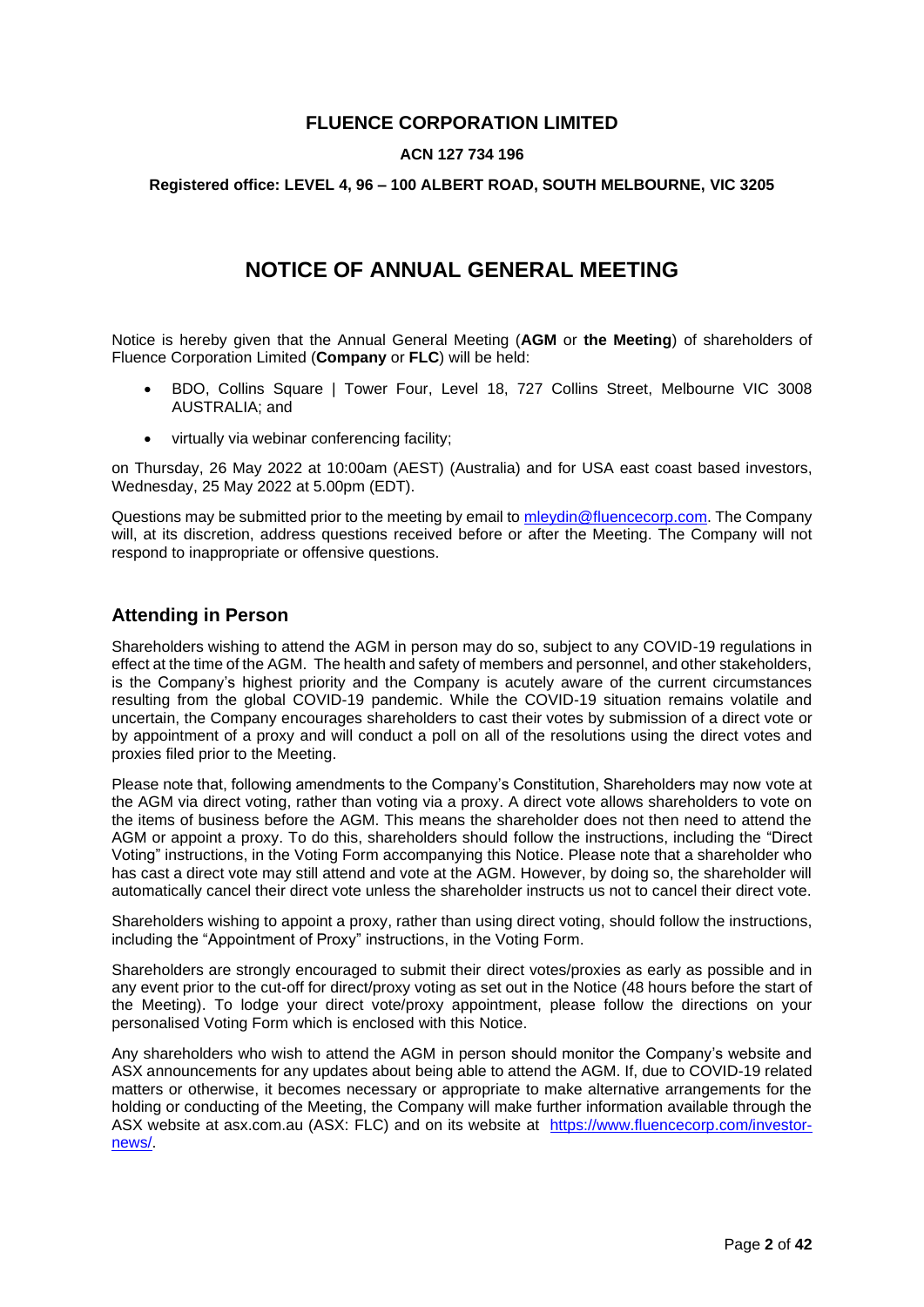### **Virtual Attendance**

Shareholders will also be able to attend the AGM via a webcast conference facility and will be able to submit written questions online during the webcast.

Shareholders wishing to access the webcast must register at the following address:

[https://us02web.zoom.us/webinar/register/WN\\_Chxw2SMKR-G2zJKTTg0KEA](https://us02web.zoom.us/webinar/register/WN_Chxw2SMKR-G2zJKTTg0KEA)

using their full name, company (if applicable), city and shareholding registration number. Please note that registered participants will receive their dial in number upon registration.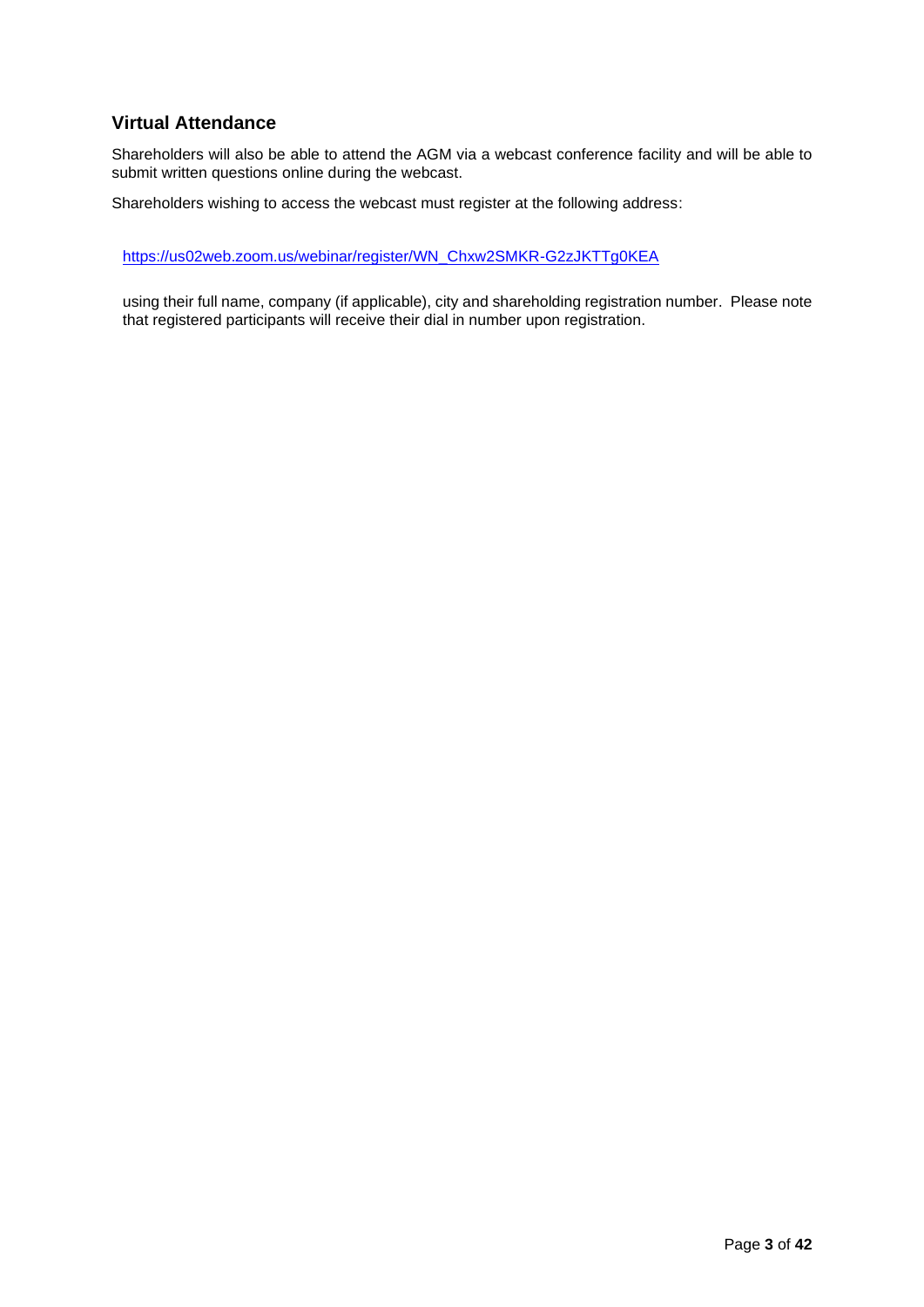## **AGENDA**

The Explanatory Statement and Voting Form which accompany and form part of this Notice, include defined terms and describe in more detail the matters to be considered. Please consider this Notice, the Explanatory Statement, and the Voting Form in their entirety.

### **ORDINARY BUSINESS**

#### **Receipt and Consideration of Financial Statements & Reports**

To receive and consider the Financial Report of the Company, together with the Directors' Report (including the Remuneration Report) and Auditor's Report as set out in the Company's Annual Report for the year ended 31 December 2021.

*Note: Except as set out in Resolution 1, there is no requirement for shareholders to approve these reports.* Accordingly*, no resolution will be put to shareholders on this item of business.*

### <span id="page-4-0"></span>**Resolution 1 Adoption of Remuneration Report**

To consider and, if thought fit, pass the following resolution as an ordinary resolution:

*"That for the purpose of section 250R(2) of the Corporations Act and for all other purposes, the Remuneration Report (included in the Directors' Report) for the financial year ended 31 December 2021 be adopted."*

A voting exclusion applies to this Resolution as outlined in the Explanatory Statement.

### <span id="page-4-1"></span>**Resolution 2 Election of Ms Samantha Tough as a Director of the Company**

To consider, and if thought fit, pass the following resolution as an ordinary resolution:

*"That, Samantha Tough, who having been appointed as a director of the Company since the last AGM, retires in accordance with the Constitution of the Company and the ASX Listing Rules and, being eligible, offer herself for election."*

A voting exclusion does not apply to this Resolution.

### <span id="page-4-2"></span>**Resolution 3 Re-election of Mr Paul Donnelly as a Director of the Company**

To consider, and if thought fit, pass the following resolution as an ordinary resolution:

*"That, Mr Paul Donnelly, who retires by rotation in accordance with the Constitution of the Company, and being eligible, offer himself for re-election, be re-elected as a director of the Company."*

A voting exclusion does not apply to this Resolution.

#### <span id="page-4-3"></span>**Resolution 4 Re-election of Mr Richard Irving as a Director of the Company**

To consider, and if thought fit, pass the following resolution as an ordinary resolution:

*"That, Mr Richard Irving, who retires by rotation in accordance with the Constitution of the Company, and being eligible, offer himself for re-election, be re-elected as a director of the Company."*

A voting exclusion does not apply to this Resolution.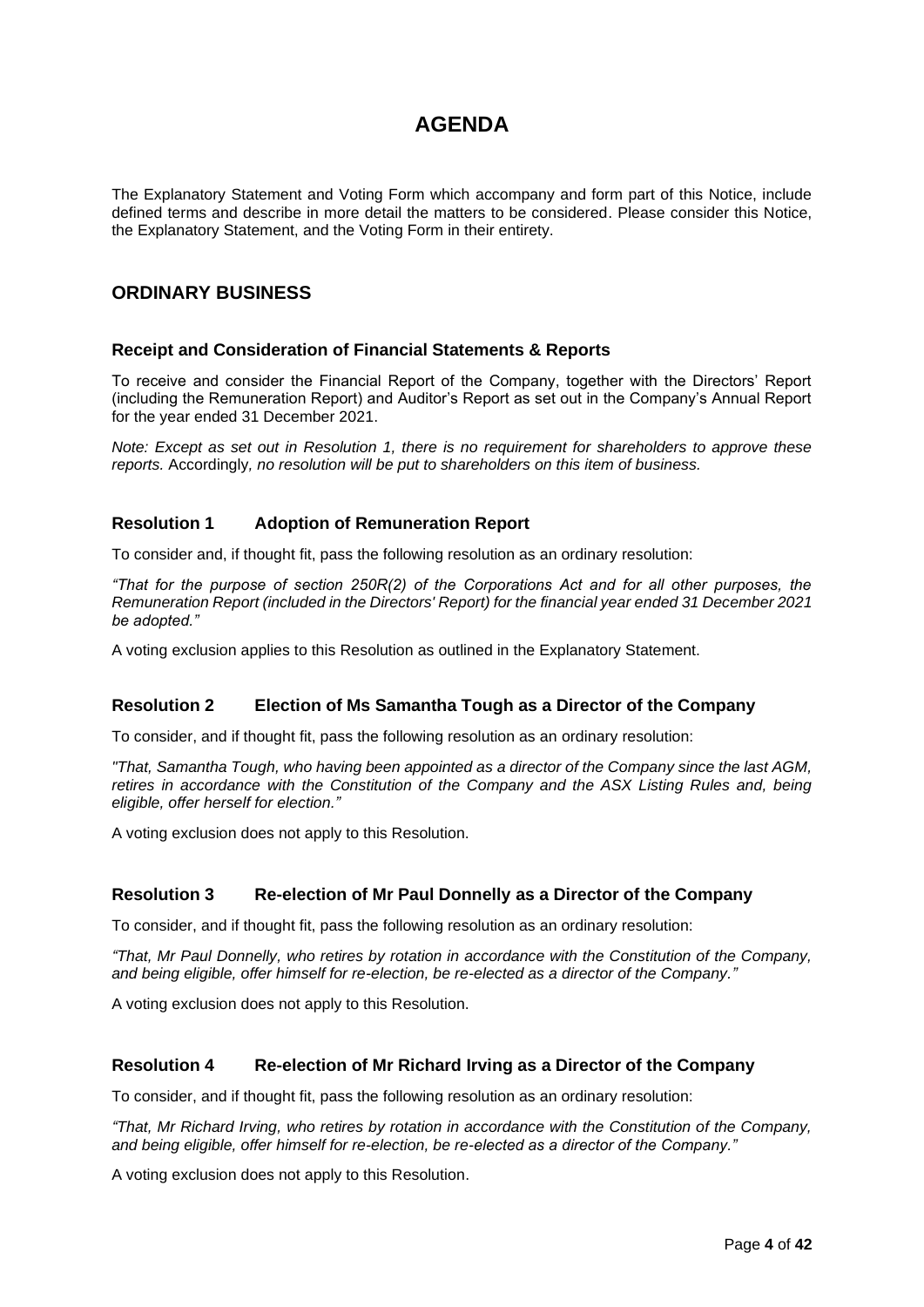### **Resolution 5 Approval to Grant Options to Richard Irving (and/or his nominee)**

To consider and, if thought fit, pass the following resolution as an ordinary resolution:

*"That for the purposes of ASX Listing Rule 10.14, sections 200B and 200E of the Corporations Act and for all other purposes, approval be given to issue a total of 500,000 unlisted Director options to Richard Irving (and/or his nominee(s)) under the Company's Employee Share Option Plan and on the terms and conditions described in the Explanatory Statement."*

A voting exclusion applies to this Resolution as outlined in the Explanatory Statement.

#### **Resolution 6 Approval to Grant Options to Ross Haghighat (and/or his nominee)**

To consider and, if thought fit, pass the following resolution as an ordinary resolution:

*"That for the purposes of ASX Listing Rule 10.14, sections 200B and 200E of the Corporations Act and for all other purposes, approval be given to issue a total of 500,000 unlisted Director options to Ross Haghighat (and/or his nominee(s)) under the Company's Employee Share Option Plan and on the terms and conditions described in the Explanatory Statement."*

A voting exclusion applies to this Resolution as outlined in the Explanatory Statement.

#### **Resolution 7 Approval to Grant Options to Paul Donnelly (and/or his nominee)**

To consider and, if thought fit, pass the following resolution as an ordinary resolution:

*"That for the purposes of ASX Listing Rule 10.14, sections 200B and 200E of the Corporations Act and for all other purposes, approval be given to issue a total of 500,000 unlisted Director options to Paul Donnelly (and/or his nominee(s)) under the Company's Employee Share Option Plan and on the terms and conditions described in the Explanatory Statement."*

A voting exclusion applies to this Resolution as outlined in the Explanatory Statement.

### **Resolution 8 Approval to Grant Options to Dr.Rengarajan Ramesh (and/or his nominee)**

To consider and, if thought fit, pass the following resolution as an ordinary resolution:

*"That for the purposes of ASX Listing Rule 10.14, sections 200B and 200E of the Corporations Act and for all other purposes, approval be given to issue a total of 500,000 unlisted Director options to Dr. Rengarajan Ramesh (and/or his nominee(s)) under the Company's Employee Share Option Plan and on the terms and conditions described in the Explanatory Statement."*

A voting exclusion applies to this Resolution as outlined in the Explanatory Statement.

#### **Resolution 9 Approval to Grant Options to Samantha Tough (and/or her nominee)**

To consider and, if thought fit, pass the following resolution as an ordinary resolution:

*"That for the purposes of ASX Listing Rule 10.14, sections 200B and 200E of the Corporations Act and for all other purposes, approval be given to issue a total of 500,000 unlisted Director options to Samantha Tough (and/or her nominee(s)) under the Company's Employee Share Option Plan and on the terms and conditions described in the Explanatory Statement."*

A voting exclusion applies to this Resolution as outlined in the Explanatory Statement.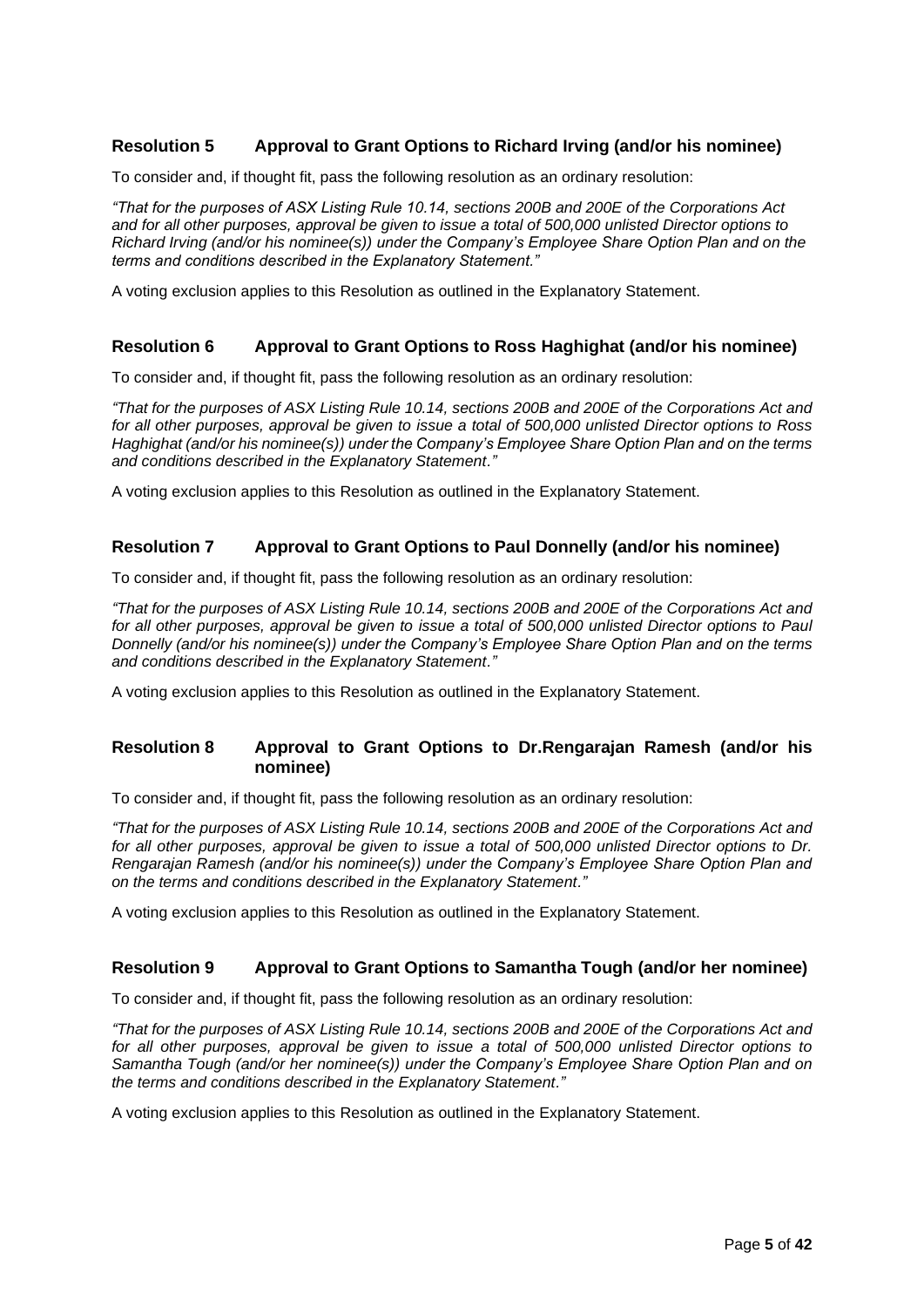### <span id="page-6-0"></span>**Resolution 10 Approval to Grant Options to Thomas Pokorsky (and/or his nominee)**

To consider and, if thought fit, pass the following resolution as an ordinary resolution:

*"That for the purposes of ASX Listing Rule 7.1, approval be given to issue a total of 31,250,000 unlisted options to Thomas Pokorsky (and/or his nominee(s)) on the terms and conditions described in the Explanatory Statement."*

A voting exclusion applies to this Resolution as outlined in the Explanatory Statement.

#### **Resolution 11 Approval of Termination Benefits**

To consider and, if thought fit, pass the following resolution as an ordinary resolution:

*"That for the purposes of sections 200B and 200E of the Corporations Act, approval be given for the giving of certain termination benefits to Thomas Pokorsky (and/or his nominee) by the Company."*

A voting exclusion applies to this Resolution as outlined in the Explanatory Statement.

### **SPECIAL BUSINESS**

#### <span id="page-6-1"></span>**Resolution 12 Approval of 10% Placement Capacity**

To consider and, if thought fit, to pass the following as a **special resolution**:

*"That, pursuant to and in accordance with Listing Rule 7.1A and for all other purposes, shareholders approve the issue (at its discretion) Equity Securities up to 10% of the issued capital of the Company (at the time of the issue) calculated in accordance with the formula prescribed in Listing Rule 7.1A.2 and on the terms and conditions in the Explanatory Statement."*

A voting exclusion does not apply to this Resolution.

#### <span id="page-6-2"></span>**Resolution 13 Approval of Amendments to the Company's Constitution**

To consider and, if thought fit, to pass the following as a **special resolution**:

*"That, for the purposes of section 136(2) of the Corporations Act and for all other purposes, approval be given that the constitution of Fluence Corporations Limited be amended in the manner set out in the Explanatory Statement, with effect from the passing of this resolution."*

A voting exclusion does not apply to this Resolution.

By the order of the Board Jessin

**Melanie Leydin** Company Secretary 21 April 2022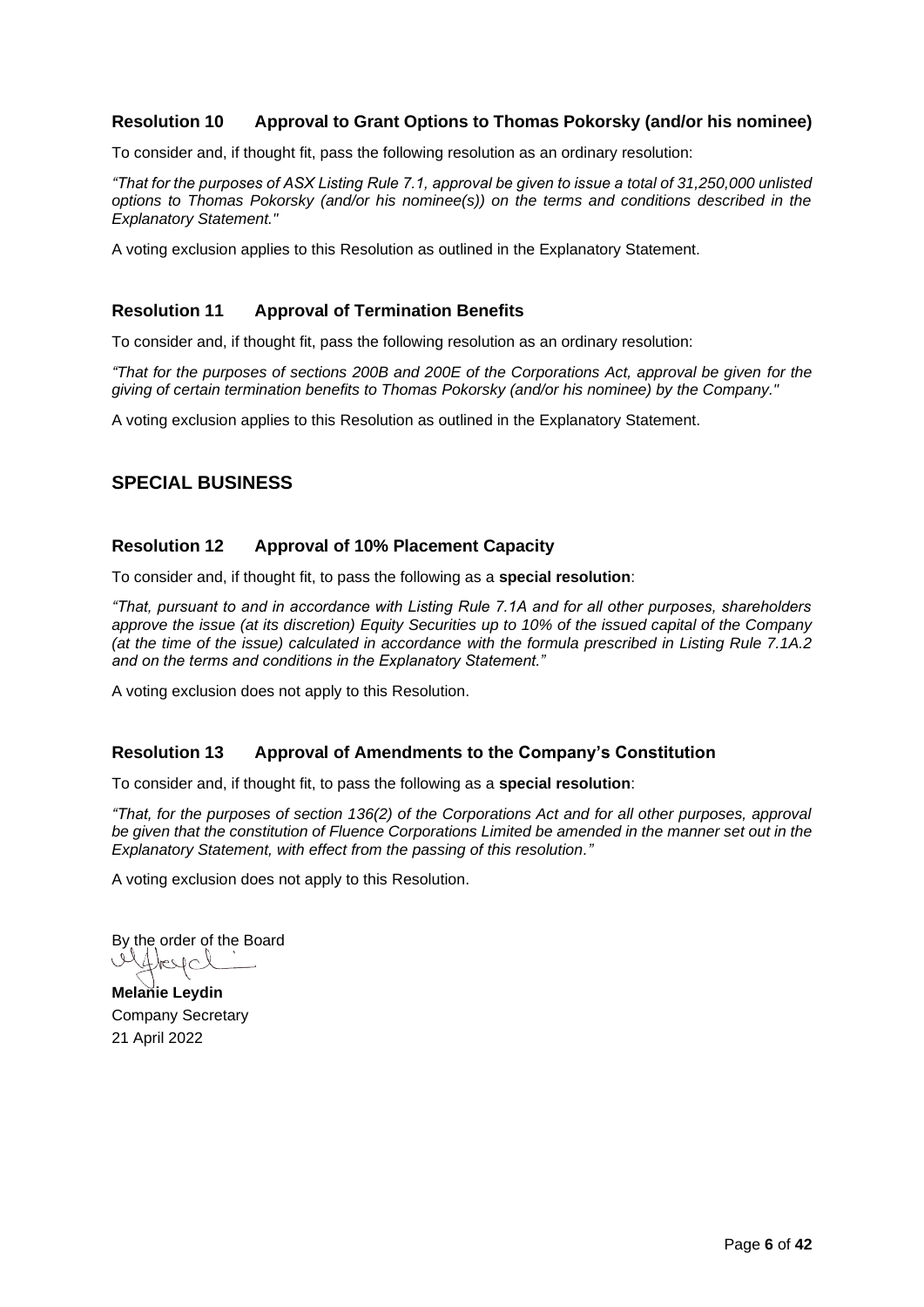#### **Notes**

#### **1. Entire Notice**

The details of the resolutions contained in the Explanatory Statement accompanying this Notice of Meeting should be read together with, and form part of, this Notice of Meeting.

#### **2. Record Date**

The Company has determined that for the purposes of the Annual General Meeting, shares will be taken to be held by the persons who are registered as holding the shares at 7pm (AEST) on the date 48 hours before the date of the Annual General Meeting. Only those persons will be entitled to vote at the Annual General Meeting and transfers registered after that time will be disregarded in determining entitlements to attend and vote at the Annual General Meeting.

#### **3. Direct Voting**

- a) A direct vote allows shareholders to vote on the items of business before the AGM. This means the shareholder does not then need to attend the AGM or appoint a proxy. To do this, shareholders should follow the "Direct Voting" instructions in the Voting Form accompanying this Notice. Please note that a shareholder who has cast a direct vote may still attend and vote at the AGM. However, by doing so, the shareholder will automatically cancel their direct vote unless the shareholder instructs the Company not to cancel their direct vote.
- b) To be effective, Voting Forms containing direct voting directions must be received by the Company's share registry Boardroom Pty Limited no later than 48 hours before the commencement of the Annual General Meeting, this is no later than Tuesday, 24 May 2022 at 10:00am (AEST) (and for USA based investors, Monday, 23 May 2022 at 8.00pm (EDT)). Any direct voting directions received after that time will not be valid for the scheduled meeting

#### **4. Proxies**

- (a) If a shareholder is unable to attend and vote at the AGM, and does not choose to use direct voting, they are entitled to appoint a proxy to attend the AGM and vote on their behalf .
- (b) Each shareholder has a right to appoint one or two proxies.
- (c) A proxy need not be a shareholder of the Company.
- (d) If a shareholder is a company, it must execute under its common seal or otherwise in accordance with its constitution or the Corporations Act.
- (e) Where a shareholder is entitled to cast two or more votes, the shareholder may appoint two proxies and may specify the proportion if number of votes each proxy is appointed to exercise.
- (f) If a shareholder appoints two proxies, and the appointment does not specify the proportion or number of the shareholder's votes, each proxy may exercise half of the votes.
- (g) A proxy must be signed by the shareholder or his or her attorney who has not received any notice of revocation of the authority.
- (h) To be effective, Voting Forms containing proxy appointments and directions must be received by the Company's share registry Boardroom Pty Limited no later than 48 hours before the commencement of the Annual General Meeting, this is no later than Tuesday, 24 May 2022 at 10:00am (AEST) (and for USA based investors, Monday, 23 May 2022 at 8.00pm (EDT)). Any proxy appointments received after that time will not be valid for the scheduled meeting.

#### **5. Corporate Representative**

Any corporate shareholder who has appointed a person to act as its corporate representative at the Meeting should provide that person with a certificate or letter executed in accordance with the Corporations Act authorising him or her to act as that company's representative. Any votes will still be required to be lodged by proxy. The authority may be sent to the Company and/or registry in advance of the Meeting or handed in at the Meeting when registering as a corporate representative.

#### **6. Chair's Voting Intentions**

Subject to the restrictions set out in Note 7 below, the Chair of the meeting will vote undirected proxies in favour of all of the proposed resolutions.

The Chair will call a poll on all proposed resolutions.

#### **7. Voting Exclusion Statements**

See Explanatory Statement.

#### **8. Enquiries**

Shareholders are invited to contact the Company Secretary, Melanie Leydin on (03) 9692 7222 or mleydin@fluencecorp.com if they have any queries in respect of the matters set out in these documents.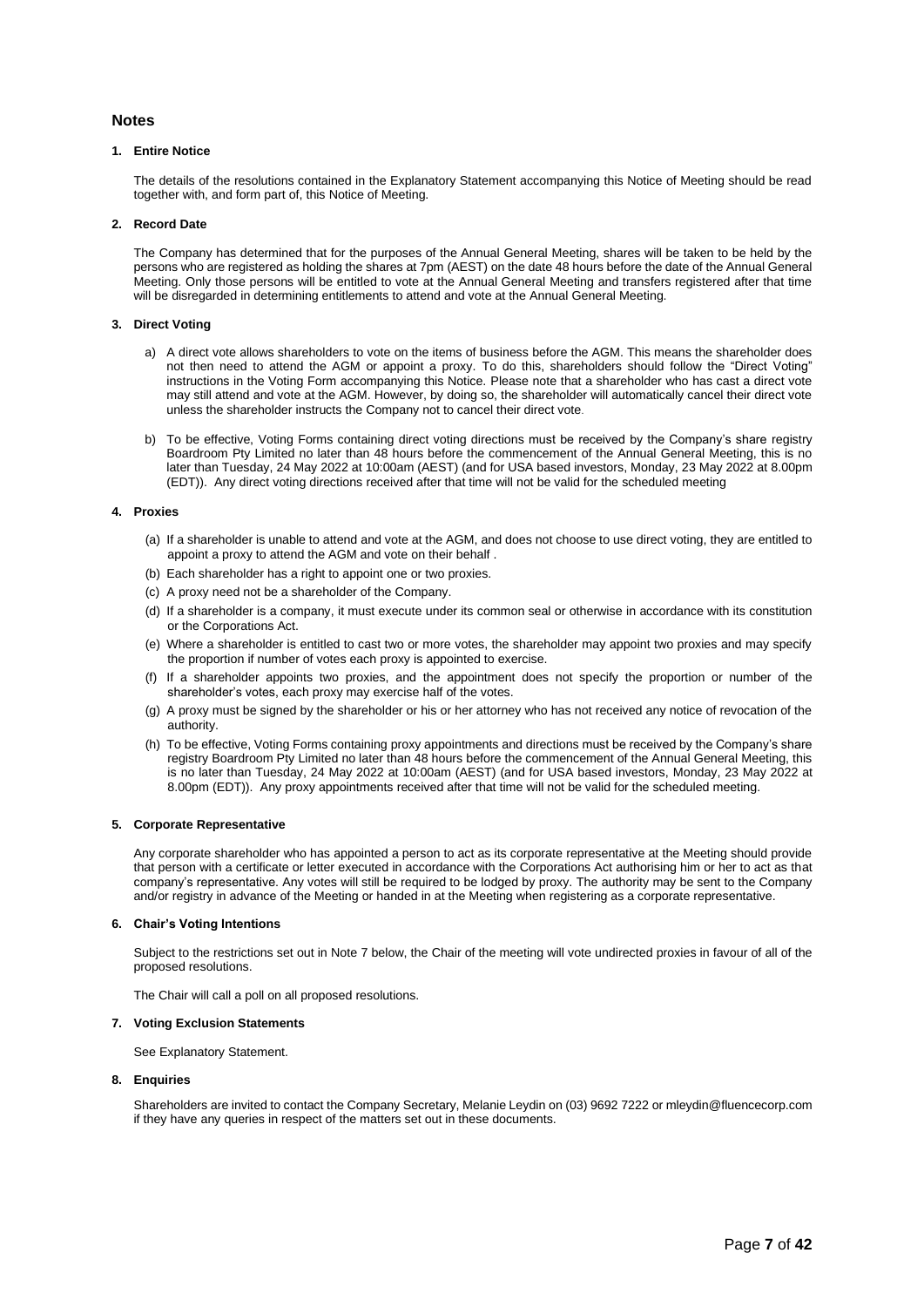## **EXPLANATORY STATEMENT**

### **Purpose of Information**

This Explanatory Statement (**Statement**) is included in and forms part of the Notice of Meeting. The purpose of this Statement is to provide Shareholders with information they may require in order to make an informed decision on the applicable Resolution.

If you are in doubt as to how to vote, you should seek advice from your accountant, solicitor, tax advisor or other professional adviser prior to voting. It is important that you read this Statement in its entirety for a detailed explanation of the applicable Resolution.

Defined terms used in this Notice have the meanings given to them in the Glossary at the end of this Notice.

### **Receipt and Consideration of Accounts & Reports**

A copy of the Company's Annual Report for the financial year ended 31 December 2021 (which incorporates the Company's financial report, reports of the Directors (including the Remuneration Report) and the auditors) may be obtained at https://www.fluencecorp.com/investor-news/ or via the Company's announcement platform on ASX. You may obtain a copy free of charge in hard copy form by contacting the Company by phone at (03) 9692 7245, and you may request that this occurs on a standing basis for future years.

Shareholders will have the opportunity to ask questions about, or make comments on, the 2021 Annual Report. The auditor will be invited to attend, to answer questions about the audit of the Company's 2021 Annual Financial Statements.

### **[Resolution 1](#page-4-0) Adoption of Remuneration Report**

### **1.1 Background**

Section 250R(2) of the Corporations Act requires that a resolution to adopt the Remuneration Report must be put to the vote at the Annual General Meeting. The vote on this Resolution is advisory only and does not bind the Directors or the Company.

The Remuneration Report is set out in the Directors' Report in the Company's 2021 Annual Report. The Remuneration Report sets out the Company's remuneration arrangements for the Directors and senior management of the Company.

In accordance with Section 250SA of the Corporations Act, Shareholders will be provided with a reasonable opportunity to ask questions concerning, or make comments on, the Remuneration Report at the Annual General Meeting.

In accordance with Division 9 of Part 2G.2 of the Corporations Act, if twenty five (25%) per cent or more of votes that are cast are voted against the adoption of the Remuneration Report at two consecutive Annual General Meetings, Shareholders will be required to vote at the second of those Annual General Meetings on a resolution (a "spill resolution") that another meeting be held within 90 days at which all of the Company's Directors (other than the Managing Director) must go up for re-election.

It is noted that at the Company's last Annual General Meeting, the votes cast against the Remuneration Report represented less than twenty-five (25%) per cent of the total votes cast on that resolution and accordingly, a spill resolution will not be required for the Meeting.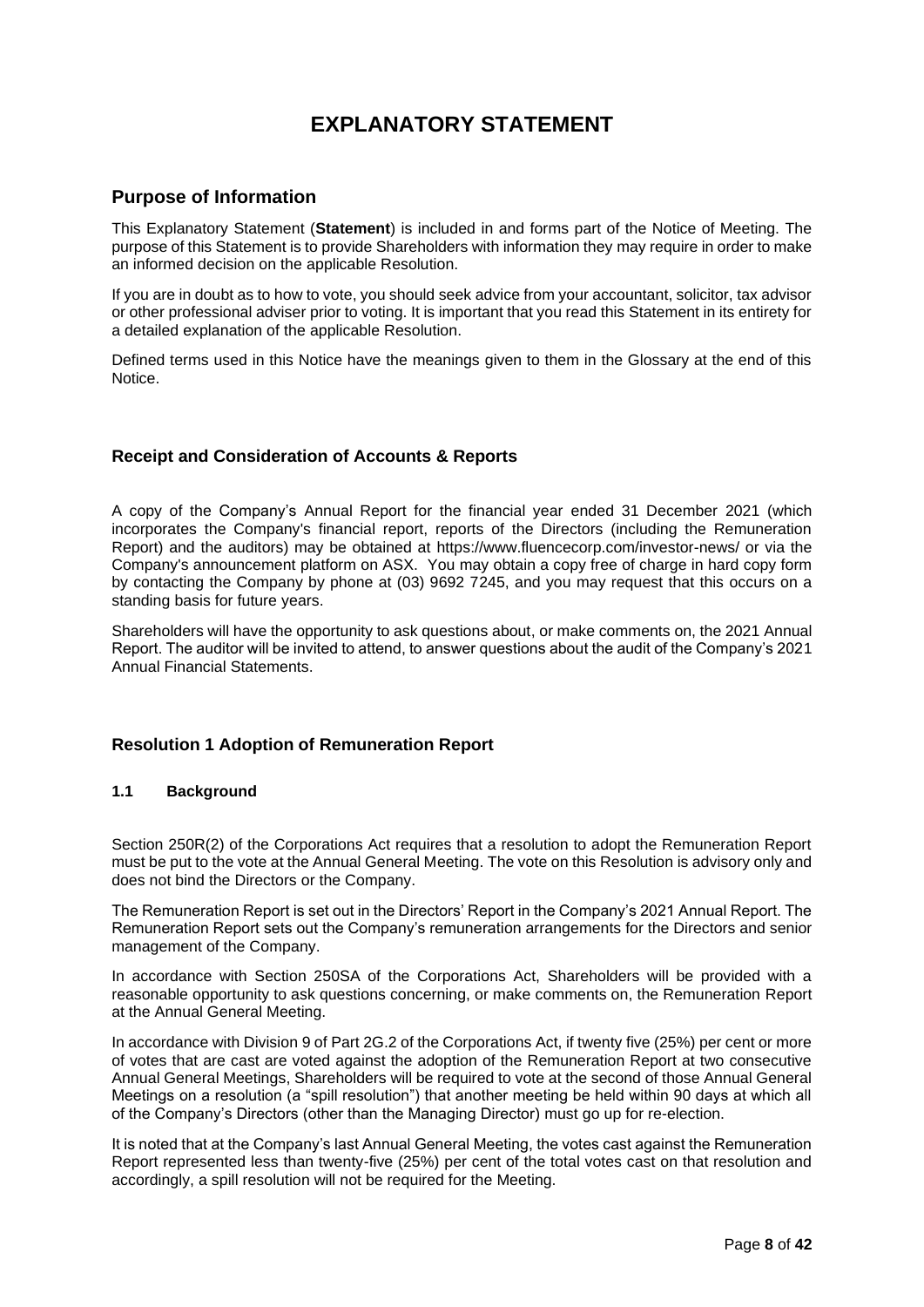The Directors will consider the outcome of the vote and comments made by shareholders on the Remuneration Report at the Meeting when reviewing the Company's remuneration policies

### **1.2 Directors' Recommendation**

Noting that each Director has a personal interest in their own remuneration from the Company (as such interests are described in the Remuneration Report) and, as described in the voting exclusions on this resolution (set out in the Notice of Meeting), that each Director (or any Closely Related Party of a Director) is excluded from voting their shares on this resolution, the Directors unanimously recommend that Shareholders vote in favour of to adopt the Remuneration Report.

#### **1.3 Voting Exclusions**

The Company will disregard any votes cast on Resolution 1 by or on behalf of:

- (a) a person who is a member of the Key Management Personnel whose remuneration details are included in the Remuneration Report for the year ended 31 December 2021 or a closely Related Party of such Key Management Personnel (regardless of the capacity in which the vote is cast); and
- (b) as proxy by a person who is a member of the Key Management Personnel on the date of the Annual General Meeting or a Closely Related Party of such a member.

However, the Company need not disregard a vote on this Resolution 1 if:

- (c) it is cast as a proxy for a person who is entitled to vote, in accordance with the directions on the Proxy Form; or
- (d) it is cast by the Chairman for a person who is entitled to vote, and the Proxy Form does not specify the way the proxy is to vote on Resolution 1, provided that the Proxy Form includes an express authorisation for the Chairman to exercise the proxy even though Resolution 1 is connected directly or indirectly with the remuneration of the Key Management Personnel.

### **[Resolution 2](#page-4-1) [Election of Ms Samantha Tough as a Director of the Company](#page-4-1)**

#### **2.1 Background**

The Company's Constitution specifies that, the Company's directors have the power at any time to appoint any person to be a director either to fill a vacancy or as an addition to the existing directors. That director will hold office until the next general meeting of the Company when the newly appointed director may be nominated for re-election.

Samantha Tough was appointed as an independent non-executive director on 1 June 2021.

Samantha Tough brings over 20 years' experience in public and private companies as both an executive and director in a range of industry sectors including energy, oil and gas, resources, engineering, health, venture capital, data analytics, law and tertiary education. She is a Fellow of the AICD.

Samantha is currently Chair of Horizon Power, Chair National Energy Selection Committee and Director of the Clean Energy Finance Corporation, VHM Ltd and 3D Metal Forge Ltd. She has been Pro Vice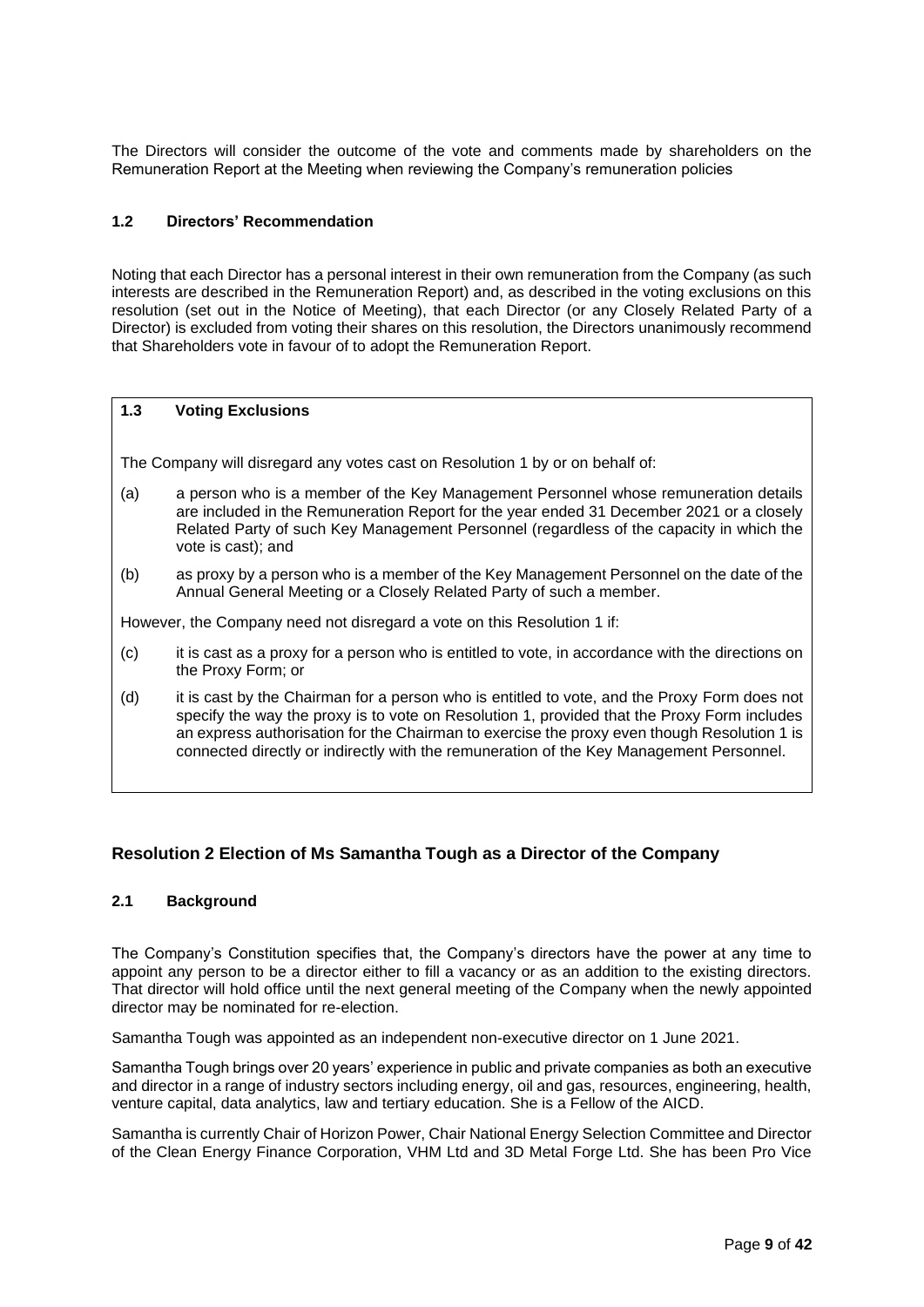Chancellor Engagement at the University of Western Australia since 1 July 2019, leading the Innovation and Industry Engagement group.

### **2.2 Directors' Recommendation**

The Board, (with Ms Tough abstaining), recommends that Shareholders vote in favour of the election of Ms Tough as a Director of the Company. The Chairman of the meeting intends to vote undirected proxies in favour of Samantha Tough's election.

#### **2.3 Voting Exclusions**

There is no voting exclusion on this Resolution.

### **[Resolution 3](#page-4-2) [Re-election of Mr Paul Donnelly](#page-4-2) as a Director of the Company**

#### **3.1 Background**

In accordance with ASX Listing Rule 14.4 and Rule 4.3 of the Company's Constitution, Directors must retire after the third AGM since they were last elected. Further, in accordance with the Company's Constitution, one-third of the Directors (excluding the Managing Director), or if their number is not a multiple of three, then the number nearest to but not more than one-third of the Directors, must retire at each AGM. The Directors to retire by rotation at the AGM are those Directors who have been longest in office since their last election. If two or more persons became Directors on the same day, those to retire must be determined by lot unless they otherwise agree among themselves.

Mr Donnelly was appointed as a Non-Executive Director of the Company on 20 July 2018 and was last re-elected by Shareholders at the AGM held in May 2019. By agreement, Mr Donelly, being eligible, offers himself for re-election as a Director at this AGM.

Mr. Donnelly is an accomplished financial services executive with international experience across all aspects of capital markets.

Mr. Donnelly is Chief Executive Officer of Flagstaff Partners, an independent corporate advisory firm.

Previously, Mr. Donnelly was an Executive Director at Macquarie Capital, where he worked for 25 years in various roles, including President & CEO of Macquarie's Canadian operations, and Global Head of Equity and Debt Capital Markets.

Mr. Donnelly has a broad range of investment banking experience, in Australia and internationally, with particular skills in capital markets. Over his thirty-year career he has gathered deep transactional experience advising on significant and complex transactions for leading Australian and international companies.

### **3.2 Directors' Recommendation**

The Board, (with Paul Donnelly abstaining), recommends that Shareholders vote in favour of the election of Mr Donnelly as a Director of the Company. The Chairman of the meeting intends to vote undirected proxies in favour of Paul Donnelly's re-election.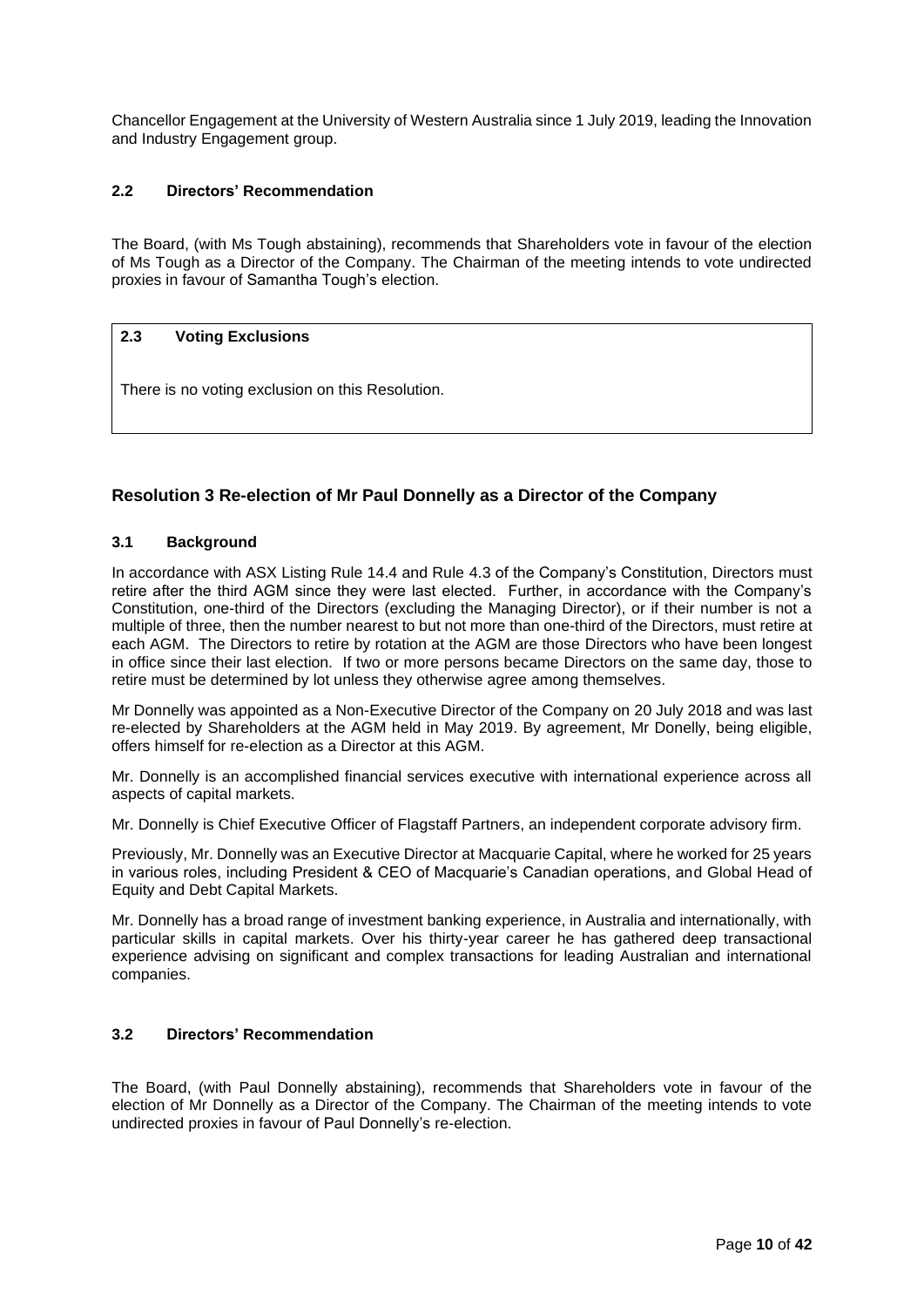### **3.3 Voting Exclusions**

There is no voting exclusion on this Resolution.

### **[Resolution 4](#page-4-3) [Re-election of Mr Richard Irving](#page-4-3) as a Director of the Company**

### **4.1 Background**

In accordance with ASX Listing Rule 14.4 and Rule 4.3 of the Company's Constitution, Directors must retire after the third AGM since they were last elected. Further, in accordance with the Company's Constitution, one-third of the Directors (excluding the Managing Director), or if their number is not a multiple of three, then the number nearest to but not more than one-third of the Directors, must retire at each AGM. The Directors to retire by rotation at the AGM are those Directors who have been longest in office since their last election. If two or more persons became Directors on the same day, those to retire must be determined by lot unless they otherwise agree among themselves.

Mr Richard Irving was appointed as a Non-Executive Director of the Company on 18 December 2015 and was last re-elected by Shareholders at the AGM held in May 2019. Richard took on the role of Company's CEO on 13 November 2020 and was acting as the managing director of the Company from 13 November 2020 to 14 March 2022, when the Company appointed its new managing director and CEO. During the period whilst Richard was acting as the Company's managing director and CEO, Richard was exempted from the director rotation requirement under Listing Rule 14.4 and Rule 4.3 of the Company's Constitution. Following the appointment of the Company's new management director on 14 March 2022, Richard has resumed to his previous non-executive directorship and will continue to be the Chairman of the Company's Board. Therefore, Richard is now subject to the rotation recruitment under ASX Listing Rule 14.4 and Rule 4.3 of the Company's Constitution. By agreement, Richard Irving, being eligible, offers himself for re-election as a Director at this AGM.

Richard Irving is the Chairman of Fluence Corporation Limited. Prior to Fluence Corporation Limited, Mr. Irving served as Executive Chairman and Chairman of Emefcy Group Limited from 2010.

Based in Silicon Valley, Mr. Irving co-founded Pond Venture Partners in 1997 and brings over 30 years experience in technology companies in senior operating roles, as an investor and Board member. Mr. Irving has helped generate over \$3 billion in shareholder value through IPOs, acquisitions, and private financings.

Past exits include LiveRail (Facebook), Gigle Networks (Broadcom), 4Home (Motorola Mobility), Transitive (IBM), Microcosm Communications (Conexant), Zoran (NASDAQ: ZRAN, acquired by CSR plc), and Brooktree (NASDAQ: BTRE, acquired by Conexant).

### **4.2 Directors' Recommendation**

The Board, (Mr Richard Irving abstaining), recommends that Shareholders vote in favour of the election of Richard Irving as a Director of the Company. The Chairman of the meeting intends to vote undirected proxies in favour of Richard Irving's re-election.

### **4.3 Voting Exclusions**

There is no voting exclusion on this Resolution.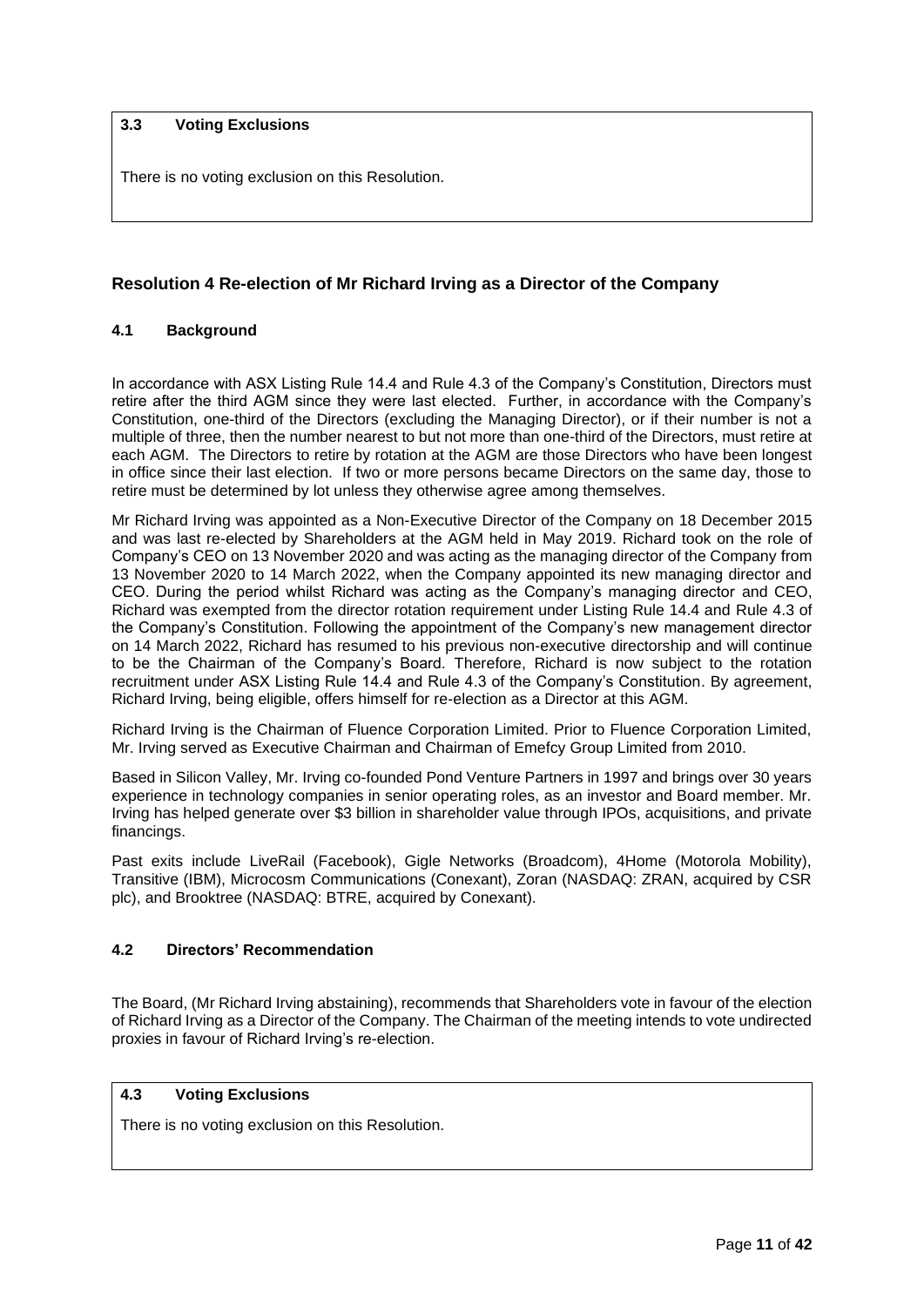### **Resolutions 5 to 9 Approval to Grant Options to Directors of the Company**

### <span id="page-12-2"></span>**5.1 Background**

Resolutions 5, 6, 7, 8 and 9 seek Shareholder approval to grant a total of 2,500,000 unlisted options (**Director Options**) to the directors of the Company in accordance with the Company's Employee Share Option Plan (**ESOP**), as well as Shareholder approval for the issue of any corresponding shares on the vesting and the exercise of those Director Options. These Director Options are proposed to be issued to the following directors (**Recipient Director**).

#### <span id="page-12-0"></span>*Table 1*

| <b>Resolution</b> | <b>Recipients</b><br><b>Director</b><br><b>Option</b><br>("Recipient Director") | <b>Position</b>        | Number of<br>options<br>("Director Options") |
|-------------------|---------------------------------------------------------------------------------|------------------------|----------------------------------------------|
| 5                 | Richard Irving<br>(and/or nominee)                                              | Chairman               | 500,000                                      |
| 6                 | Ross Haghighat<br>(and/or nominee)                                              | Non-Executive Director | 500,000                                      |
|                   | Paul Donnelly<br>(and/or nominee)                                               | Non-Executive Director | 500,000                                      |
| 8                 | Dr Rengarajan Ramesh<br>(and/or nominee)                                        | Non-Executive Director | 500,000                                      |
| 9                 | Samantha Tough<br>(and/or nominee)                                              | Non-Executive Director | 500,000                                      |

As part of the Company's ongoing incentive strategy to retain talent and to encourage key decision makers, including senior executives and the directors to continue with the Company's strategies on its financial performance and share price performance, it is proposed that unlisted options to be granted to the directors of the Company to align their interests with the interests of the public Shareholders'.

The Director Options also provide a cash efficient mechanism to compensate Directors.

### <span id="page-12-1"></span>**5.2 Terms of Options**

The Director Options will be granted for no cash consideration. Each Director Option will be converted to one fully paid ordinary share in the Company subject to the payment of the exercise price and the vesting conditions being satisfied. Prior to their exercise, the Director Options do not carry any right to receive dividend or to vote.

The proposed Director Options to be granted to each director contain the same terms, which are summarised as follows.

### 5.2.1 Number of Options to be Granted, Exercise Price, Vesting Conditions and Expiry Date

*Table 2*

| <b>Director</b><br><b>Option</b><br><b>Recipients</b><br>("Recipient<br>Director") | <b>Position</b> | Grant<br><b>Price</b> | <b>Number</b><br>οf<br>options | <b>Exercise Price</b> | <b>Vesting</b><br><b>Conditions</b> | <b>Expiry Date</b> |
|------------------------------------------------------------------------------------|-----------------|-----------------------|--------------------------------|-----------------------|-------------------------------------|--------------------|
| Richard<br>Irving<br>(and/or<br>nominee)                                           | Chairman        | Nil                   | 500,000                        |                       |                                     |                    |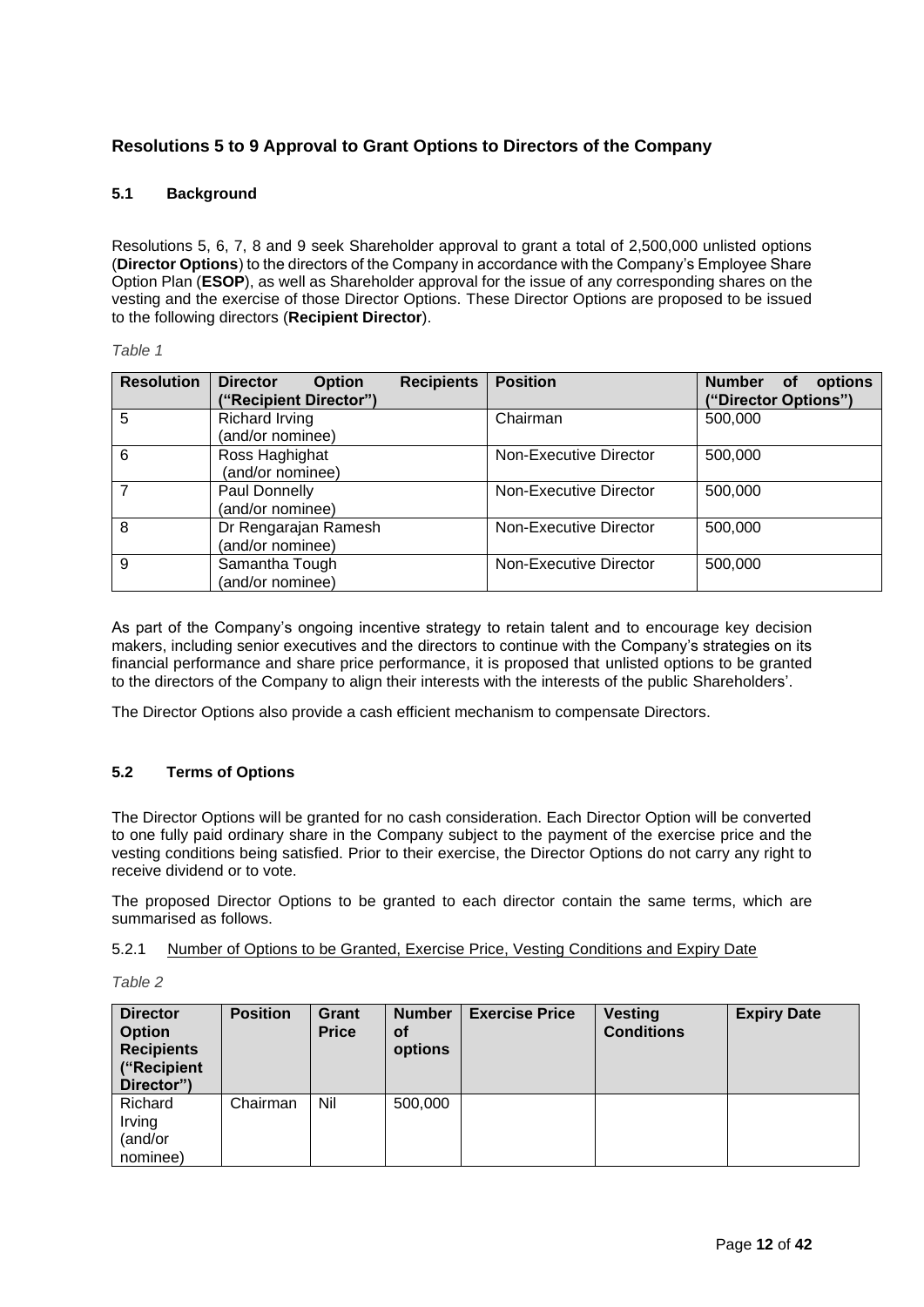| Ross<br>Haghighat<br>(and/or<br>nominee)          | Non-<br>Executive<br>Director | Nil | 500,000 | \$0.215,<br>being                                            | Vest on the 3rd                             | 12 months from                |
|---------------------------------------------------|-------------------------------|-----|---------|--------------------------------------------------------------|---------------------------------------------|-------------------------------|
| Paul<br>Donnelly<br>(and/or<br>nominee)           | Non-<br>Executive<br>Director | Nil | 500,000 | 10% premium to<br>day VWAP<br>10<br>prior to 24 Feb<br>2022. | anniversary<br>following the<br>grant date. | date<br>the<br>of<br>vesting. |
| Dr<br>Rengarajan<br>Ramesh<br>(and/or<br>nominee) | Non-<br>Executive<br>Director | Nil | 500,000 |                                                              |                                             |                               |
| Samantha<br>Tough<br>(and/or<br>nominee)          | Non-<br>Executive<br>Director | Nil | 500,000 |                                                              |                                             |                               |

### 5.2.2 No Voting Rights

The Director Options do not confer:

- the right to participate in any dividends paid by the Company;
- a right to notices of general meetings of the Company, except as required by law;
- a right to attend or speak at general meetings of the Company;
- a right to vote at any general meetings of the Company; or
- a right to participate in new issues of securities in the Company.

### 5.2.3 Cessation of Employment/Engagement with the Company

When the Recipient Director ceased their employment and/or engagement with the Company, subject to the Board's discretion, the vested and unvested Director Options will lapse the earlier of:

- Immediately after 5.00pm on the final date of employment/engagement;
- The expiry of the exercise date;
- The expiry of 60 days after that Recipient Director ceases to be employed or engaged by the Company by reason of dismissal, resignation or termination of employment, office or retirement;
- A determination by the Board that the Recipient Director has acted fraudulently, dishonestly or in braech of his or her obligations as an officer of the Company; or
- Seven (7) years after the date of issue.

### 5.2.4 Other Terms

Further terms as set out in the Company's ESOP (see details: [Fluence's Employee Share Option Plan](https://cdn-api.markitdigital.com/apiman-gateway/ASX/asx-research/1.0/file/2924-02232526-3A540728?access_token=83%20ff96335c2d45a094df02a206a39ff4)  [Rules\)](https://cdn-api.markitdigital.com/apiman-gateway/ASX/asx-research/1.0/file/2924-02232526-3A540728?access_token=83%20ff96335c2d45a094df02a206a39ff4) will apply to the Directors Option.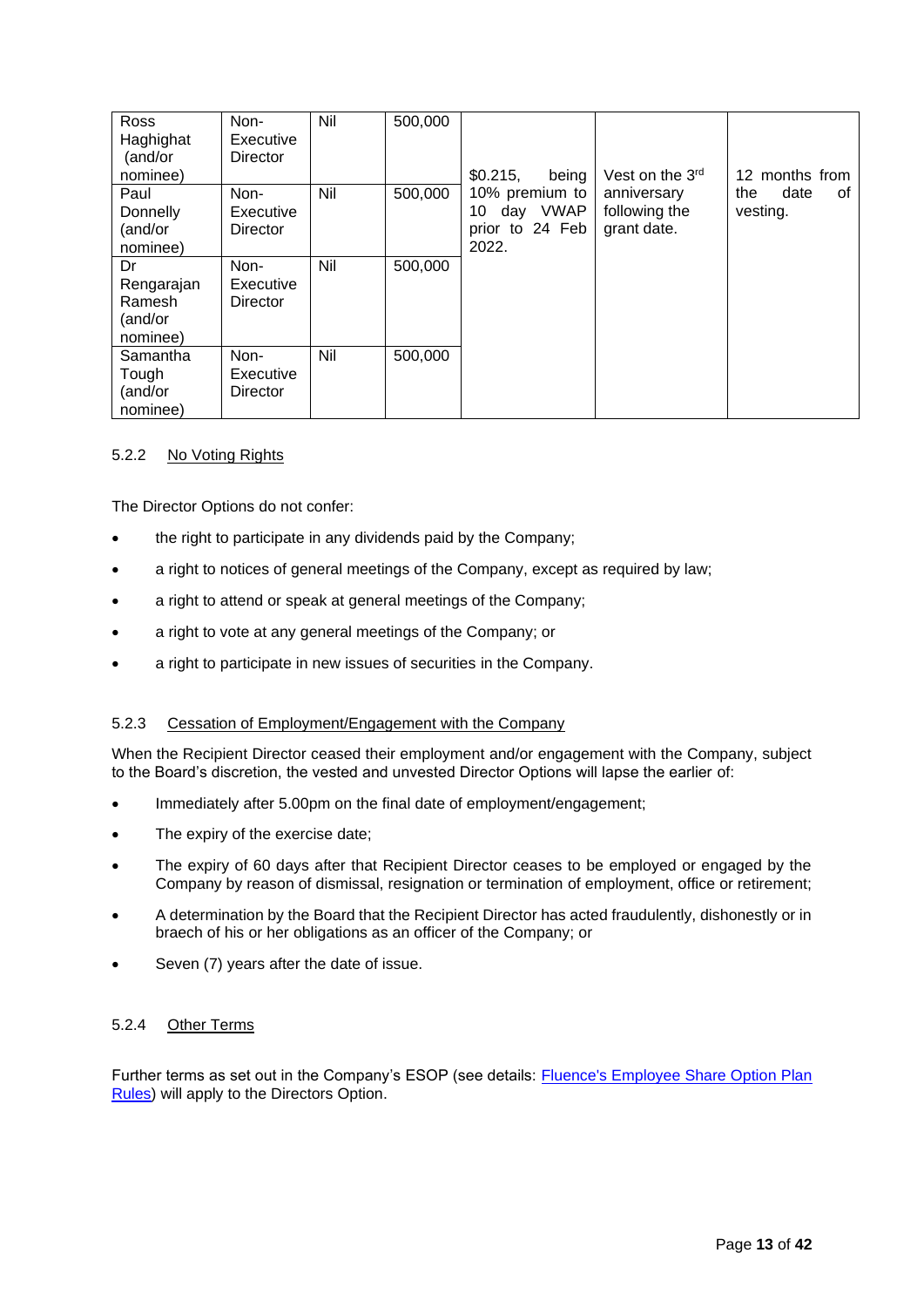### <span id="page-14-0"></span>**5.3 Value of the Proposed Director Options**

The Company has prepared an indicative fair value of the Director Options as summarised below. The values are indicative only based on assumptions relevant at the date of the calculation (6 April 2022). Different assumptions may be relevant at grant date which may alter the value of the Director Options for financial reporting purposes. The total remuneration packages for each of the above Directors would be increased by the total per Director set out in the following table, based on the assumptions. The final valuation amount will not be able to be calculated until the Director Options are issued.

Indicative Fair Value per Option: \$0.156 (15.6 cents)

#### *Table 3*

| <b>Recipient Director</b> | <b>Number of Options</b> | <b>Indicative Fair Value</b> |
|---------------------------|--------------------------|------------------------------|
| <b>Richard Irving</b>     | 500,000                  | \$78,000                     |
| (and/or nominee)          |                          |                              |
| Ross Haghighat            | 500,000                  | \$78,000                     |
| (and/or nominee)          |                          |                              |
| Paul Donnelly             | 500,000                  | \$78,000                     |
| (and/or nominee)          |                          |                              |
| Dr Rengarajan Ramesh      | 500,000                  | \$78,000                     |
| (and/or nominee)          |                          |                              |
| Samantha Tough            | 500,000                  | \$78,000                     |
| (and/or nominee)          |                          |                              |
| <b>TOTAL:</b>             | 2,500,000                | \$390,000                    |

The Director Options were valued by the Company using the Hoadley Trading & Investment Tools Binomial Tree valuation model, utilising the Cox, Ross & Rubinstein Binomial Tree. The assumptions used in the valuation model were as follows:

|                                         | <b>Assumptions:</b> |
|-----------------------------------------|---------------------|
| Valuation date <sup>1</sup>             | 6 April 2022        |
| Spot price (5-Apr-2021)                 | \$0.2675            |
| Exercise price                          | \$0.2151            |
| Vesting date                            | 3 years after issue |
| Expiry date                             | 5 April 2026        |
| Expected future volatility <sup>2</sup> | 68.2%               |
| Risk free rate                          | 2.642%              |
| Dividend yield                          | Nil                 |
| Vesting probability <sup>3</sup>        | 100%                |

*<sup>1</sup> Based on the issue date being the valuation date.*

*<sup>2</sup> Based on assessment of historical volatility over relevant trading periods, however historical volatility may not be a reasonable proxy for expected future volatility.*

*<sup>3</sup> Based on management's assessed probability that vesting conditions will be satisfied.*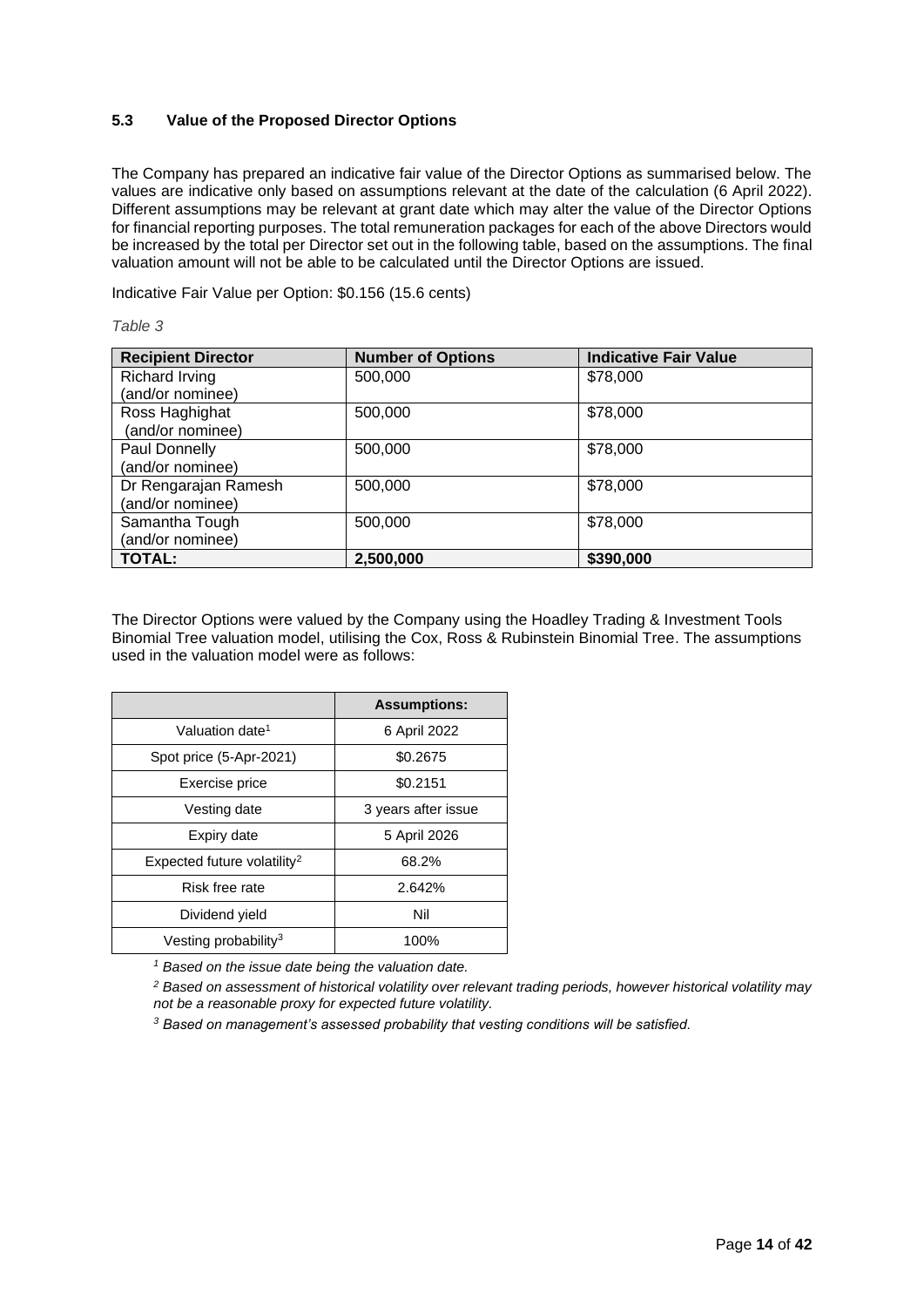### **5.4 Directors' Remuneration Packages and Interests**

As at the date of this Notice of Meeting, the current total cash remuneration packages of each of the Recipient Directors are:

#### <span id="page-15-0"></span>*Table 4*

| <b>Recipient Director</b> | <b>Position</b>           | <b>Remuneration Package Details</b>                                                                                                                             |
|---------------------------|---------------------------|-----------------------------------------------------------------------------------------------------------------------------------------------------------------|
| Richard Irving            | Chairman                  | AU\$250,000<br>per<br>annum,<br>plus<br>eligibility to be granted with options on<br>terms decided by the Board, subject to<br>necessary Shareholder approvals. |
| Paul Donnelly             | Non-Executive<br>Director | AU\$121,600<br>per<br>annum,<br>plus<br>eligibility to be granted with options on<br>terms decided by the Board, subject to<br>necessary Shareholder approvals. |
| Ross Haghighat            | Non-Executive<br>Director | AU\$112,000<br>per<br>annum,<br>plus<br>eligibility to be granted with options on<br>terms decided by the Board, subject to<br>necessary Shareholder approvals. |
| Dr Rengarajan Ramesh      | Non-Executive<br>Director | AU\$120,000<br>per<br>annum,<br>plus<br>eligibility to be granted with options on<br>terms decided by the Board, subject to<br>necessary Shareholder approvals. |
| Samantha Tough            | Non-Executive<br>Director | AU\$108,000<br>per<br>plus<br>annum,<br>eligibility to be granted with options on<br>terms decided by the Board, subject to<br>necessary Shareholder approvals. |

The above [Table 4](#page-15-0) does not include value of the proposed Director Options, nor the value of previously issued Options.

As at the date of this Notice, the Recipients Director have the following direct and indirect interests in Shares and Options in the Company:

#### <span id="page-15-1"></span>*Table 5*

| <b>Recipient Directors</b><br>(and/or | Current Holdings as at the date of this Notice of Meeting |                |  |  |
|---------------------------------------|-----------------------------------------------------------|----------------|--|--|
| associates)                           | <b>Shares</b>                                             | <b>Options</b> |  |  |
| Richard Irving                        | 37,264,579                                                | 2,500,000      |  |  |
| Paul Donnelly                         | 500,000                                                   | 1,500,000      |  |  |
| Ross Haghighat                        | 600,000                                                   | 1,000,000      |  |  |
| Dr Rengarajan Ramesh                  | Nil                                                       | 1,000,000      |  |  |
| Samantha Tough                        | Nil                                                       | 1,000,000      |  |  |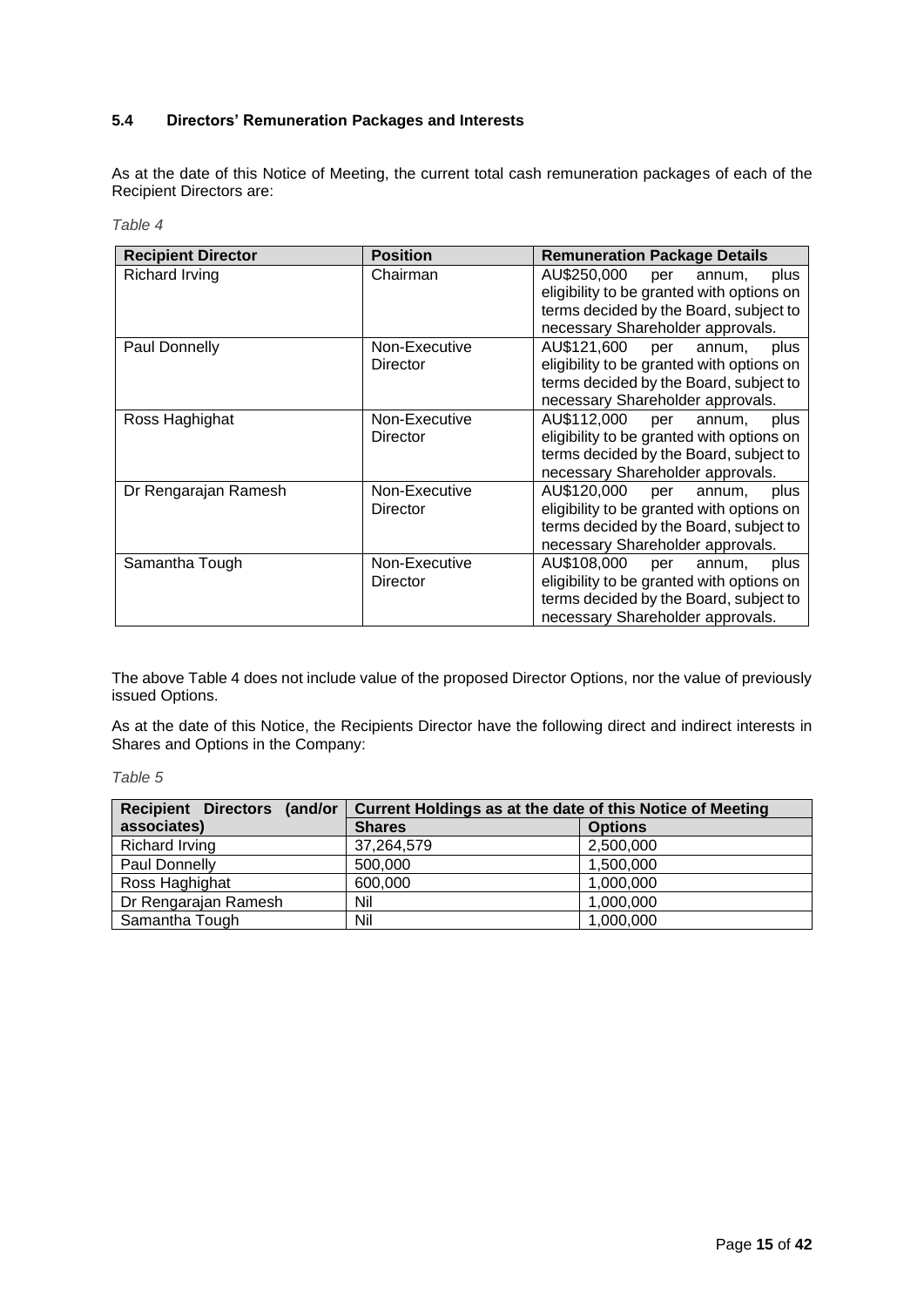The exercise of the Director Options proposed to be granted under Resolutions 5-9 (assuming no other exercise of options or issue of securities other than those proposed for Directors under Resolutions 5- 9), would result in holdings for each Director and a dilution of all other Shareholders' holdings in the Company as follows:

*Table 6*

| Director/Shareholder<br>(and/or associate(s)) | <b>Total Current</b><br>Shareholdings <sup>1</sup> |          | <b>Shares issued if</b><br>proposed<br>options issued<br>and exercised | <b>Total Shareholdings if</b><br>proposed options issued<br>and exercised |           |
|-----------------------------------------------|----------------------------------------------------|----------|------------------------------------------------------------------------|---------------------------------------------------------------------------|-----------|
|                                               | <b>Shares</b>                                      | $\%$     | # Shares                                                               | <b>Shares</b>                                                             | $\%$      |
| Richard Irving                                | 37,264,579                                         | 5.964%   | 500,000                                                                | 37,764,579                                                                | 6.020%    |
| Paul Donnelly                                 | 500,000                                            | 0.080%   | 500,000                                                                | 1,000,000                                                                 | 0.159%    |
| Ross Haghighat                                | 600,000                                            | 0.096%   | 500,000                                                                | 1,100,000                                                                 | 0.175%    |
| Dr Rengarajan Ramesh                          | Nil                                                |          | 500,000                                                                | 500,000                                                                   | 0.080%    |
| Samantha Tough                                | Nil                                                |          | 500,000                                                                | 500,000                                                                   | $0.080\%$ |
| <b>Other Shareholders</b>                     | 586,489,455<br>93.860%                             |          |                                                                        | 586,489,455                                                               | 93.486%   |
| <b>TOTAL:</b>                                 | 624,854,034                                        | 100.000% | 2,500,000                                                              | 627,354,034                                                               | 100.000%  |

#### **5.5 Corporations Act Requirements**

#### 5.5.1 Reasonable Remuneration - Sections 208 & 211

The Board has formed the view that the issue of Director Options to the above Recipient Director (or their respective nominee(s)) do not require Shareholder approval under section 208 of the Corporations Act as the issues constitute "reasonable remuneration" in accordance with section 211 of the Corporations Act.

A "financial benefit" is defined in section 229 of the Corporations Act and includes granting an option to a related party.

Section 228 of the Corporations Act defines a "related party" for the purposes of Chapter 2E to include directors of the public company (section 228(2)(a)).

In reaching this view, the Board considers the proposed grant of Director Options aligns the interests of each of the Recipient Directors with the interests of Shareholders. The grant of Director Options to each of the Recipient Directors is a cost-effective form of remuneration when compared to the payment of cash consideration.

The Board believes that having regard to the Company's current cash position, and in order to compensate the Recipient Directors in line with current market practices, Director Options provide an appropriate and meaningful remuneration component to the Recipient Directors that is aligned with Shareholder interests. The proposed base levels of Director Options reflect the standardised contribution of each respective Director to the Company.

If Resolutions 5, 6, 7, 8 and 9 are passed and the Director Options are issued, each of the Directors proposed to receive securities under these Resolutions (including direct and indirect interests) will have a relevant interest as set out above.

#### 5.5.2 Retirement/Termination Benefit – Sections 200B & 200E

Sections 200B and 200E of the Corporations Act prohibit the Company from giving a benefit to a person who holds (or has held in the previous three years) a managerial or executive office with the Company or its subsidiaries, if that benefit is given in connection with that person's retirement from office and is

<sup>1</sup> The current shareholdings were updated as at close of trading on 8 April 2022.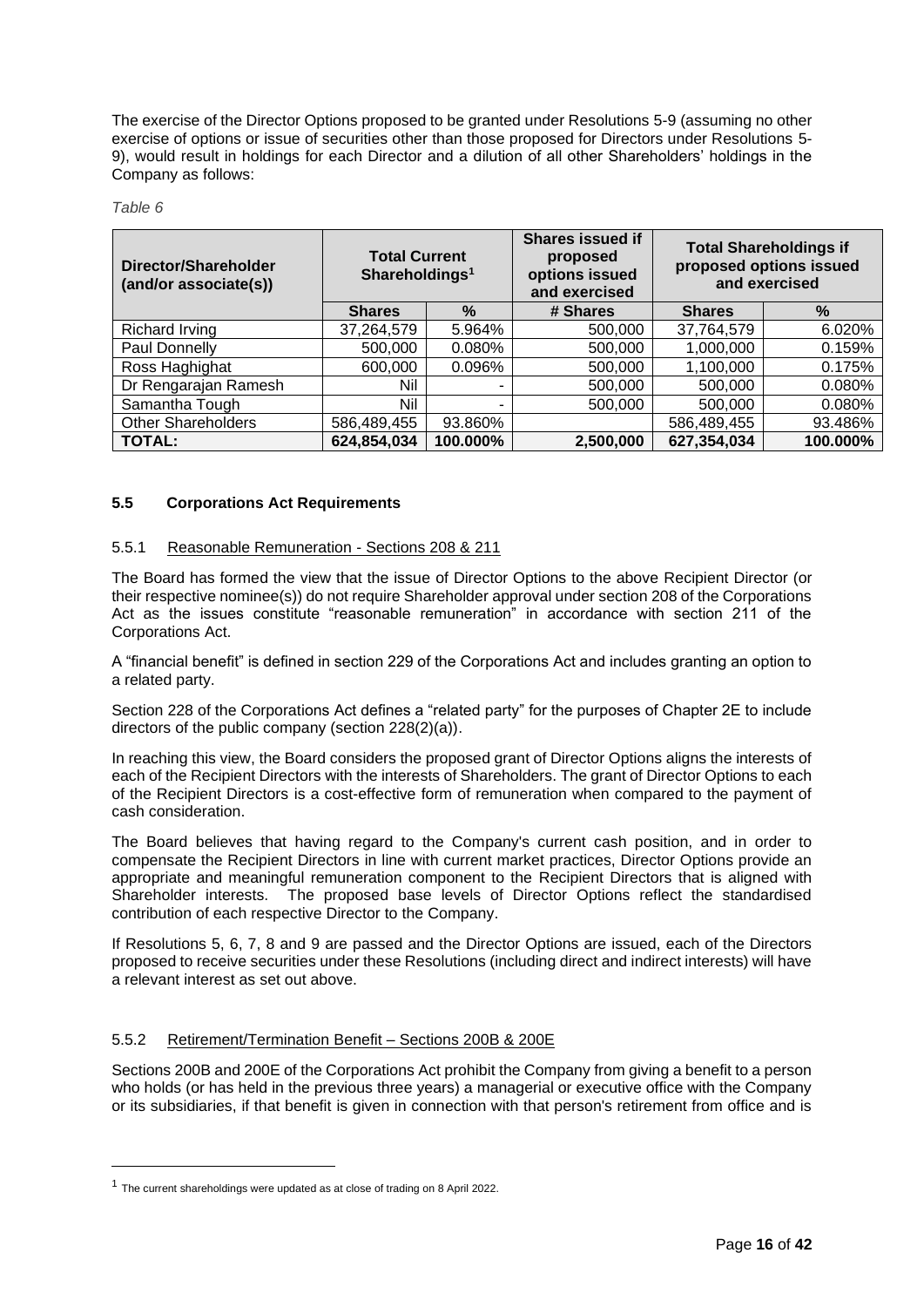in excess of that person's average annual base salary over the relevant period, unless the benefit is approved by Shareholders or an exemption applies.

Approval is therefore sought under section 200E of the Corporations Act to allow for the Board to reserve their discretion to allow a later lapsing date of the Recipient Director's unexercised options and the exercise of those options thereafter in the event that a Recipient Director ceases his/her employment or engagement with the Company.

If Shareholder approval is obtained, the value of the approved benefits will be disregarded when calculating the departing Recipient Director's termination benefits cap for the purpose of subsection 200F(2)(b) or subsection 200G(1)(c) of the Corporations Act. The approval will be effective from the date the resolution is passed until the expiry of a three-year period.

The value of any benefit relating to the Director Options given in connection with the departing Recipient Director ceasing to hold managerial or executive office cannot presently be ascertained. However, matters, events and circumstances that will, or are likely to, affect the calculation of that value are:

- the number of options held by that departing Recipient Director prior to the cessation of his/her employment;
- the date when, and the circumstances in which, the departing Recipient Director ceases employment;
- whether the vesting conditions are waived or (if not waived) met, and the number of Director Options that can be vested; and
- the market price of the Company's shares on ASX on the date the Director Options are vested and become exercisable.

### **5.6 ASX Listing Rule 10.14**

ASX Listing Rule 10.14 requires that the Company not permit a Director or their associates to acquire securities under an "employee incentive scheme" without Shareholder approval (unless an exception applies). The Board is therefore seeking Shareholder approval to grant the Director Options to the Recipient Directors on the terms set out above and under the ESOP.

The Company's ESOP constitutes an "employee incentive scheme" under the ASX Listing Rules.

#### 5.6.1 Disclosures for the purposes of ASX Listing Rule 10.14

The following disclosures are made for the purposes of ASX Listing Rule 10.15

- (a) the names of the grantees are:
	- Richard Irving
	- Ross Haghighat
	- Rengarajan Ramesh
	- Samantha Jane Tough
	- Paul Donnelly and/or his nominee Tres Petitbijou Pty Limited acting for Donnelly Family Trust;
- (b) The grantees are directors of the Company;
- (c) The number and class of securities to be issued are set out in [Table 1](#page-12-0) above.
- (d) The details of the Recipient Directors' current remuneration package are set out in [Table 4](#page-15-0) above.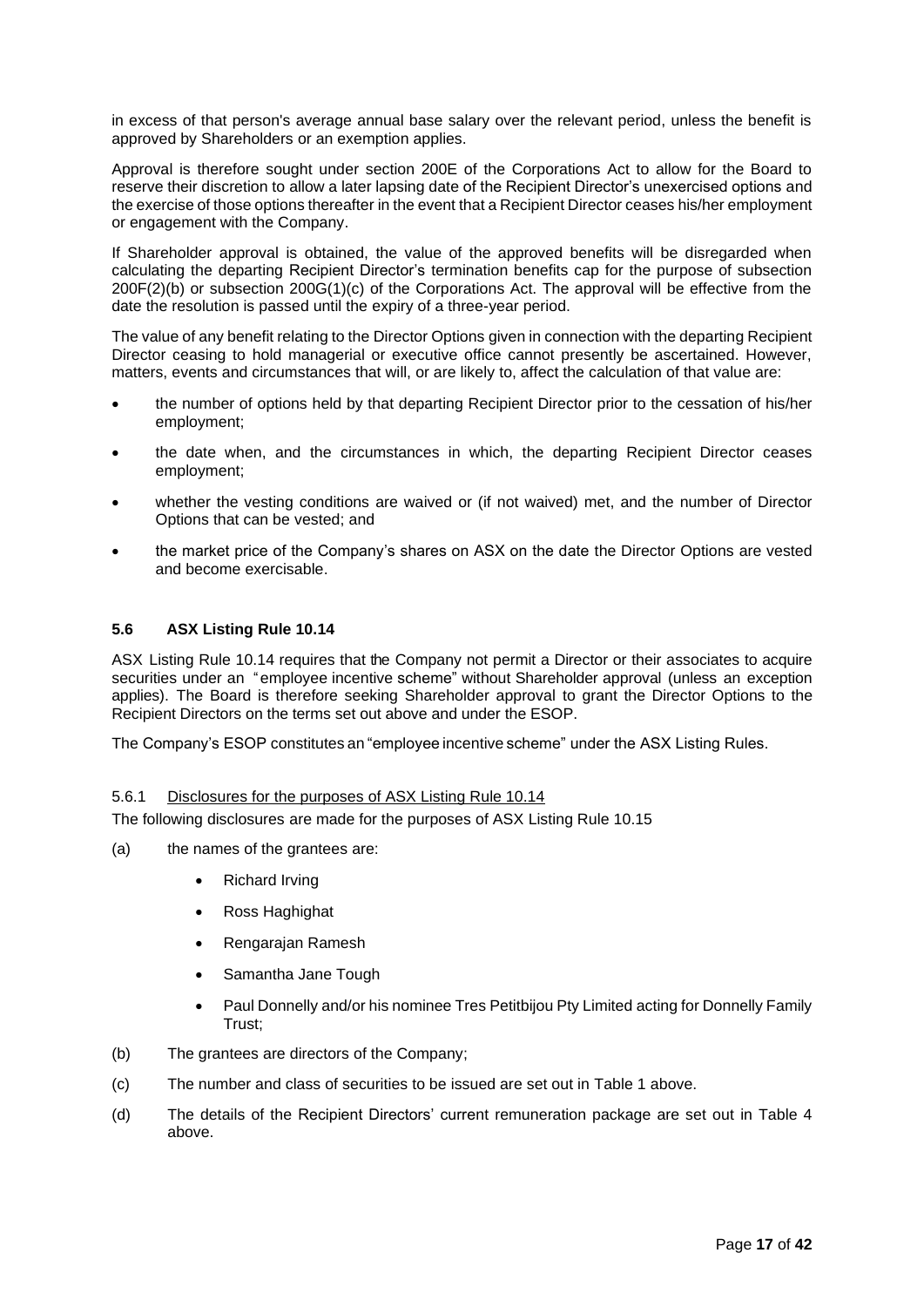- (e) The number of options that have previously been issued to the Recipient Director under the Company's ESOP are set out in [Table 5](#page-15-1) above, and the acquisition price for the options previously issued was nil.
- (f) The material terms of the Director Options are set out above under part [5.2;](#page-12-1) the reasons why the Director Options are being proposed for issue are set out above under part [5.1;](#page-12-2) the value that the Company attributes to the Director Options and the valuation basis are set out above under part [5.3.](#page-14-0)
- (g) The Company expects to issue the Director Options within three (3) months from the date of Shareholder approval.
- (h) The Director Options will be issued to the Recipient Director at nil issue price.
- (i) The material terms of the ESOP can be found in Annexure 1 of the Explanatory Statement.
- (j) no loan will be made by the Company in relation to the grant of the Director Options.
- (k) Details of the options issued under the ESOP will be published in the annual report of the Company relating to the period in which they were issued, along with a statement that approval for the was obtained under listing rule 10.14, any additional persons covered by listing rule 10.14 who become entitled to participate in an issue of options under the ESOP after the resolutions are approved, and who were not named in the notice of meeting will not participate until approval is obtained under that rule.

#### **5.7 Effect of Passing or Not Passing Resolutions 5-9**

If Resolutions 5-9 are passed, the Company will be able to proceed with the issue of the Director Options and the Recipient Directors will receive the number of options set out above, with the increase in their remuneration and potential increase in their shareholding as described above.

If Resolutions 5-9 are not passed, the Company will not be able to proceed with the issue of the Director Options and the Recipient Directors will not receive the Director Options or have the potential shareholdings increase as described above.

#### **5.8 Directors' Recommendation**

The Board, (with Richard Irving, Ross Haghighat, Paul Donnelly, Rengarajan Ramesh and Samantha Tough abstaining for their respective interests) recommends that Shareholders vote in favour of Resolutions 5, 6, 7, 8 and 9.

The Chairman of the Meeting intends to vote undirected proxies in favour of Resolutions 5, 6, 7, 8 and 9.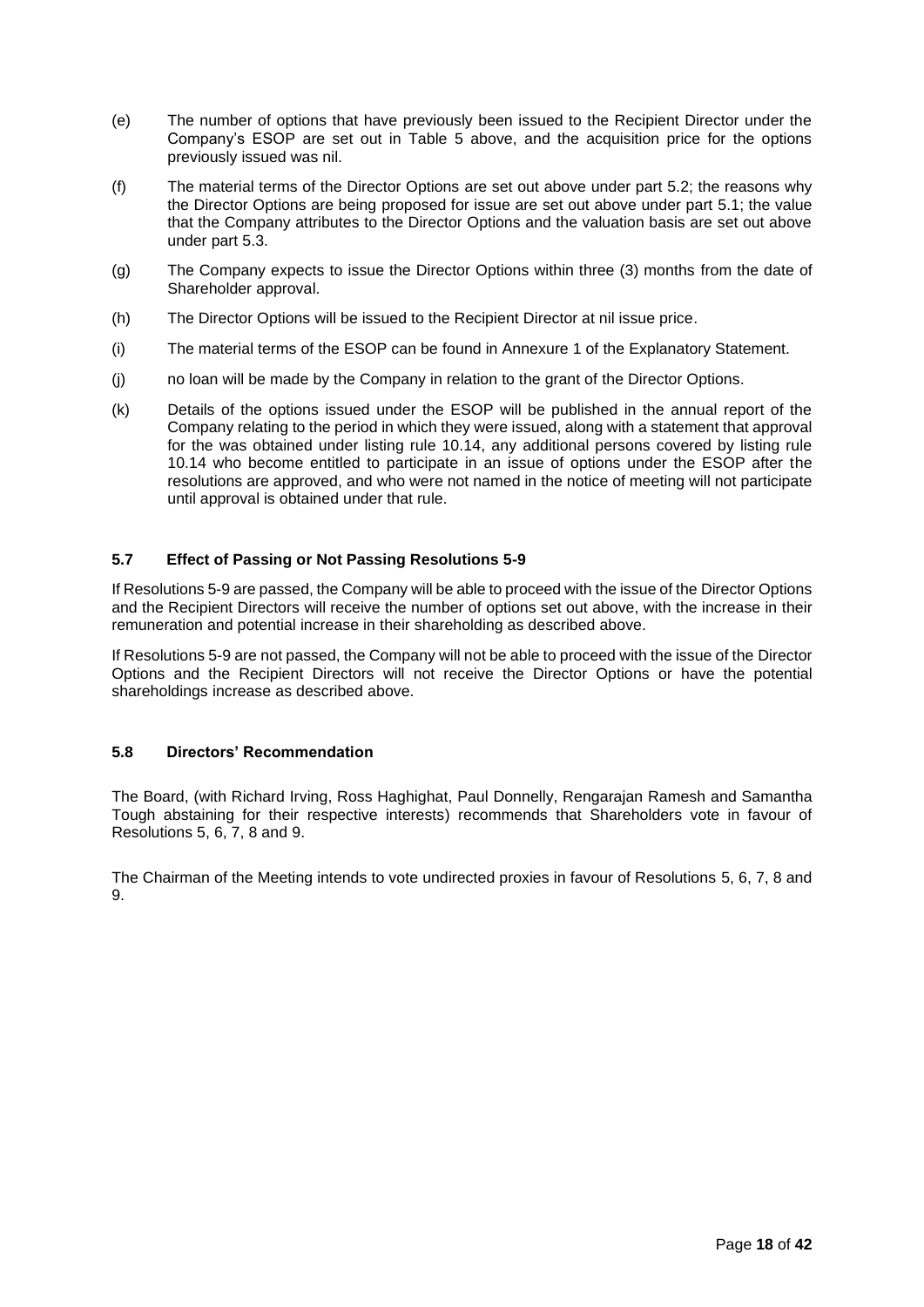### **5.9 Voting Exclusions**

The Company will disregard any votes cast in favour of Resolutions 5, 6, 7, 8 and 9 by or on behalf of:

- (a) The Recipient Directors and any of their Associates, regardless of the capacity in which the votes are cast;
- (b) as a proxy, any person who is a member of Key Management Personnel on the date of the Annual General Meeting or a Closely Related Party of such a member.

However, this does not apply to a vote cast in favour of Resolutions 5, 6, 7, 8 and 9 by:

- (c) a person as proxy or attorney for a person who is entitled to vote on the resolution, in accordance with directions given to the proxy or attorney to vote on the resolution in that way; or
- (d) the Chair of the meeting as proxy or attorney for a person who is entitled to vote on the resolution, in accordance with a direction given to the "chair to vote on the resolution as the chair decides; or
- (e) a holder acting solely in a nominee, trustee, custodial or other fiduciary capacity on behalf of a beneficiary provided that the following conditions are met:
	- a. the beneficiary provides written confirmation to the holder that the beneficiary is not excluded from voting, and is not an Associate of a person excluded from voting, on the Resolution; and
	- b. the holder votes on the Resolution in accordance with directions given by the beneficiary to the holder to vote in that way.

Furthermore, a vote must not be cast as proxy on Resolutions 5, 6, 7, 8 and 9 by a member of the Key Management Personnel (as defined by the Corporations Act) or a closely related party of Key Management Personnel.

However, a person described above (a "Restricted Voter") may cast a vote on Resolutions 5, 6, 7, 8 and 9 as a proxy if:

- (f) The Restricted Voter is appointed as a proxy by writing that specifies the way the proxy is to vote on the Resolution; or
- (g) The Chairman is the Restricted Voter and the written appointment of the Chairman as proxy does not specify the way the proxy is to vote on the Resolution or expressly authorises the Chairman to exercise the proxy even though the Resolution is or are connected with the remuneration of a member of the Key Management Personnel.

### **[Resolution 10](#page-6-0) [Approval to Grant Options to Thomas Pokorsky \(and/or his nominee\)](#page-6-0)**

### **10.1 Background**

The Company appointed Thomas Pokorsky (**MD**) as the Managing Director and CEO on 14 March 2022 (**Start Date**). As disclosed by the Company on the ASX on 14 March 2022, the terms of the MD's employment as the Managing Director and CEO, as set out in the MD's Executive Employment Agreement, include the issue of 12,500,000 unlisted time vesting options and 18,750,000 unlisted performance vesting options (collectively, the **MD Options**) to the MD as part of the MD's remuneration package.

Under ASX Listing Rule 7.1, the Company must not issue or agree to issue more equity securities during any 12-month period than that amount which represents 15% of the number of fully paid ordinary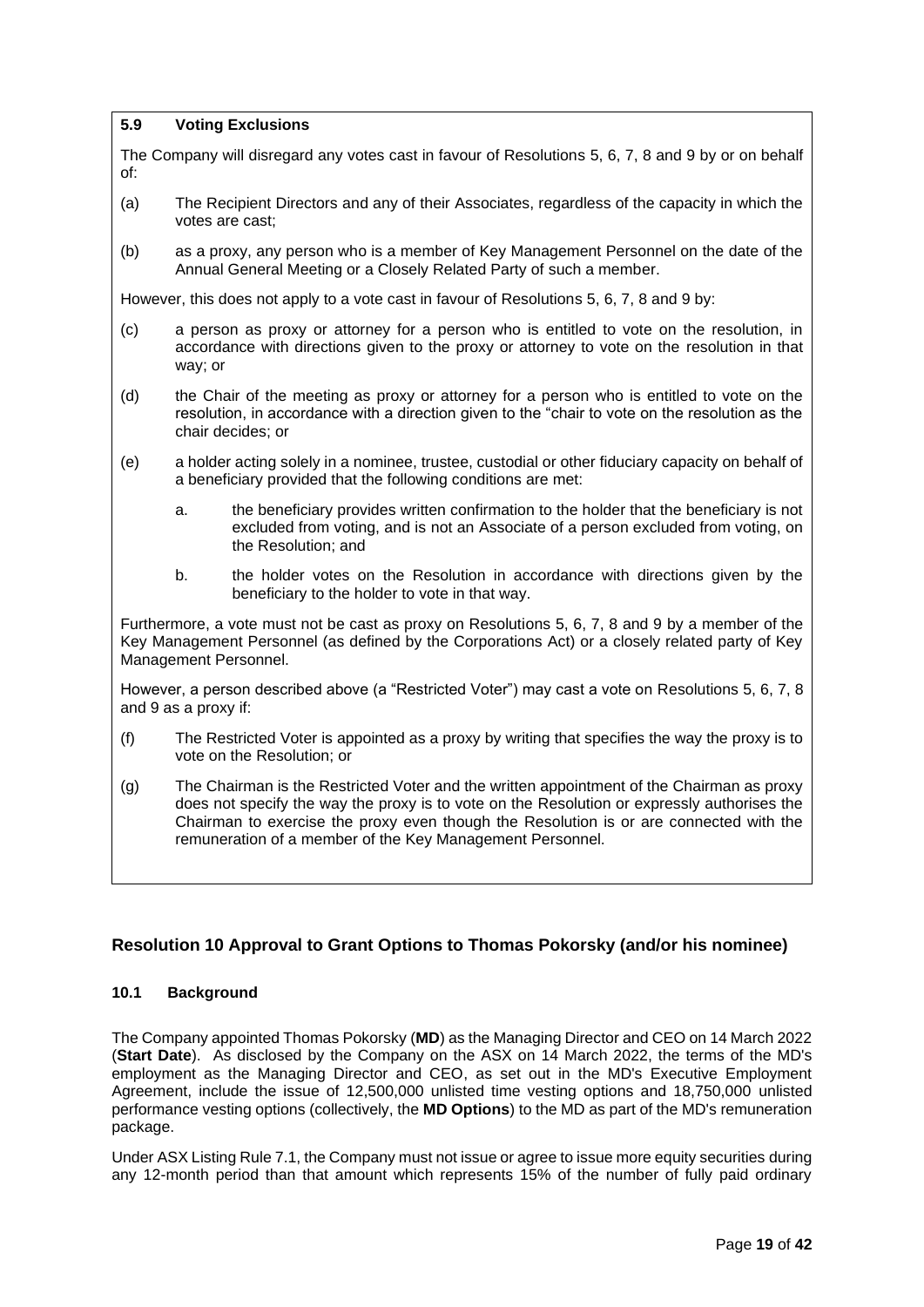securities on issue at the commencement of that 12-month period without shareholder approval (subject to specified exceptions) (**15% Capacity**). To the extent that an exception applies or shareholder approval is obtained for an issue of equity securities, such issue of equity securities will not be counted towards the Company's 15% Capacity.

The proposed issue of the MD Options falls within exception 17 under ASX Listing Rule 7.2, as the MD Options are proposed to be issued under the MD's Executive Employment Agreement, subject to approval by the Company's shareholders. Under exception 17 of ASX Listing Rule 7.2, the Company's shareholders must approve the issue of the MD Options under ASX Listing Rule 7.1 before the issue of the MD Options is made.

Accordingly, the Company is seeking approval of the issue of the MD Options under and for the purposes of ASX Listing Rule 7.1. If shareholders pass this Resolution 10, the Company will issue the MD Options to the MD and such issue of the MD Options will not be counted towards the Company's 15% Capacity, resulting in the Company retaining the flexibility to make issues of equity securities under the 15% Capacity in the future. If the Shareholders do not pass this Resolution 10, the Company will still issue the MD Options, but they will count against the Company's capacity to issue securities under Listing Rule 7.1.

### **10.2 Technical information required under ASX Listing Rule 7.3**

The following information is provided for the purposes of ASX Listing Rule 7.3:

- (a) The MD Options will be issued to Thomas Pokorsky (otherwise referred to as the MD).
- (b) The number and class of securities to be granted to the MD are set out in Table 7 below, comprising a total of 31,250,000 unlisted options.
- (c) A summary of the materials terms of the MD Options is set out under part [10.4](#page-21-0) below.
- (d) If approved, the Company will issue the MD Options to the MD within 3 months after the date of this meeting.
- (e) The Company will receive no form of consideration for the grant of the MD Options to the MD, other than the performance of the MD's duties under the MD's Executive Employment Agreement. Once the MD Options have vested, if the MD wishes to exercise any MD Options, the MD will be required to pay the exercise price for those MD Options. The exercise price payable for each ordinary share to be issued upon exercise of the MD Options is set out in Table 7 below.
- (f) The purpose of the issue of the MD Options is detailed at part [10.3](#page-20-0) below.
- (g) A summary of the material terms of the MD's Executive Employment Agreement is set out in Annexure 2.

### <span id="page-20-0"></span>**10.3 Purpose of the issue of the MD Options**

The Company has proposed to issue the MD Options under the MD's Executive Employment Agreement as a one-off sign-on remuneration award to the MD. This was determined as part of the Company's ongoing incentive strategy to retain talent and to encourage key decision makers, including senior executives and the Company's directors, to pursue or continue to pursue (as applicable) the Company's strategies in relation to the Company's financial performance and share price performance. The Board determined that the granting of the MD Options will align the MD's remuneration with current market practices and will remunerate the MD appropriately in the context of the Company's growth strategy.

In addition, the MD Options are proposed to be issued with the purpose of aligning the MD's interests with the interests of the Company's shareholders.

Further, the Board is of the view that the grant of the MD Options is a reasonable and appropriate method to provide cost-effective remuneration to the MD as the non-cash form of this remuneration will allow the Company to spend a greater proportion of its cash on its operations than it would if alternative cash forms of consideration were given to the MD instead of the MD Options.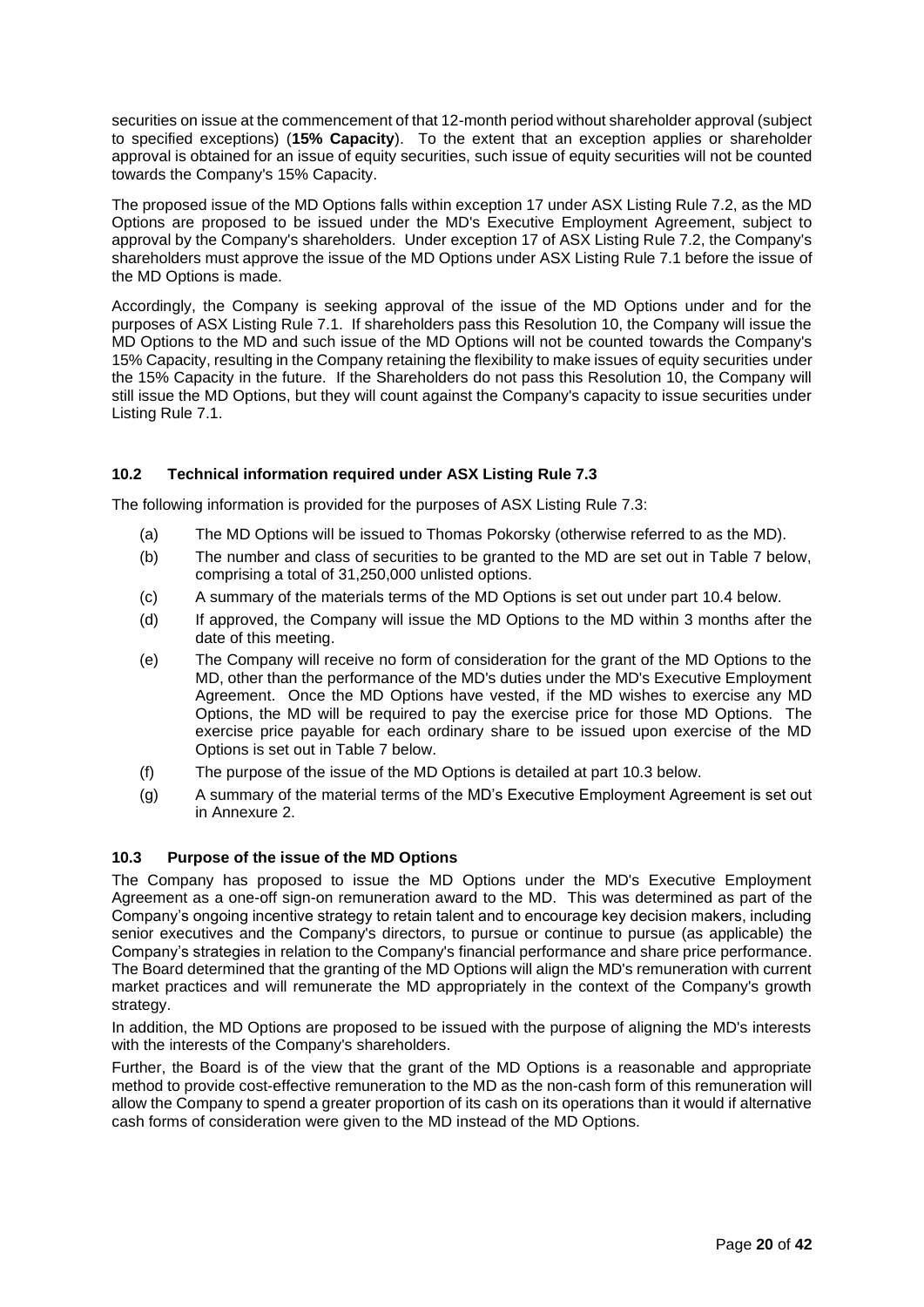### <span id="page-21-0"></span>**10.4 Terms of Options**

As noted above, the MD Options will be granted for no cash consideration. Upon exercise, each MD Option will entitle the MD to be issued one fully paid ordinary share in the Company subject to the payment of the exercise price and the applicable vesting conditions being satisfied. Prior to their exercise, the MD Options do not carry any right to receive dividends or any voting rights.

A summary of the key terms of the MD Options is set out below:

#### 10.4.1 Number of MD Options to be Granted, Exercise Price, Vesting Conditions and Expiry Date

The MD Options will be granted for nil acquisition price, with the exercise price determined by the 10 day VWAP preceding the Start Date, being AU\$0.1996 (**Start Date VWAP**). All MD Options will expire at 5.00pm (AEST) on the 5<sup>th</sup> anniversary of the Start Date. The vesting conditions are set out as follows:

| <b>MD Options</b>                 | Grant<br><b>Price</b> | Number of<br>options | <b>Exercise</b><br><b>Price</b><br>(AUD)                          | <b>Vesting Conditions</b>                                                                                                                                                                                                                                                                                                                                             |
|-----------------------------------|-----------------------|----------------------|-------------------------------------------------------------------|-----------------------------------------------------------------------------------------------------------------------------------------------------------------------------------------------------------------------------------------------------------------------------------------------------------------------------------------------------------------------|
| Time<br>Vesting                   | Nil                   | 3,125,000            | \$0.2196<br>(being<br>110% of<br>the Start<br>Date                | The options will vest and become exercisable on the<br>first (1 <sup>st</sup> ) anniversary of the Start Date, provided that Mr<br>Pokorsky continues to be employed by the Company,<br>except as otherwise set out in the Special Vesting<br>Conditions.                                                                                                             |
| Options                           | Nil                   | 9,375,000            | VWAP)                                                             | The options will vest and become exercisable in twelve<br>(12) equal instalments of 781,250 options at the end of<br>each consecutive three (3) month period over a three<br>(3) year period commencing on the Start Date, provided<br>that Mr Pokorsky continues to be employed by the<br>Company, except as otherwise set out in the Special<br>Vesting Conditions. |
| Performance<br>Vesting<br>Options | Nil                   | 3,125,000            | \$0.2196<br>(being<br>110%<br>of<br>the Start<br>Date<br>VWAP)    | The options will vest and become exercisable on 15<br>January 2023. The number of options to be vested will<br>be proportional to the achievement measured against<br>the performance criteria established by the Board for the<br>2022 calendar year, except as otherwise set out in the<br>Special Vesting Conditions.                                              |
|                                   | Nil                   | 3,125,000            | \$0.2395<br>(being<br>120%<br>of<br>Start<br>the<br>Date<br>VWAP) | The options will vest and become exercisable on 15<br>January 2024. The number of options to be vested will<br>be proportional to the achievement measured against<br>the performance criteria established by the Board for the<br>2023 calendar year, except as otherwise set out in the<br>Special Vesting Conditions.                                              |
|                                   | Nil                   | 3,125,000            | \$0.2595<br>(being<br>130%<br>of<br>Start<br>the<br>Date<br>VWAP) | The options will vest and become exercisable on 15<br>January 2025. The number of options to be vested will<br>be proportional to the achievement measured against<br>the performance criteria established by the Board for the<br>2024 calendar year, except as otherwise set out in the<br><b>Special Vesting Conditions.</b>                                       |
|                                   | Nil                   | 3,125,000            | \$0.2794<br>(being<br>140%<br>of<br>Start<br>the<br>Date<br>VWAP) | The options will vest and become exercisable on 15<br>January 2026. The number of options to be vested will<br>be proportional to the achievement measured against<br>the performance criteria established by the Board for the<br>2025 calendar year, except as otherwise set out in the<br>Special Vesting Conditions.                                              |

<span id="page-21-1"></span>*Table 7*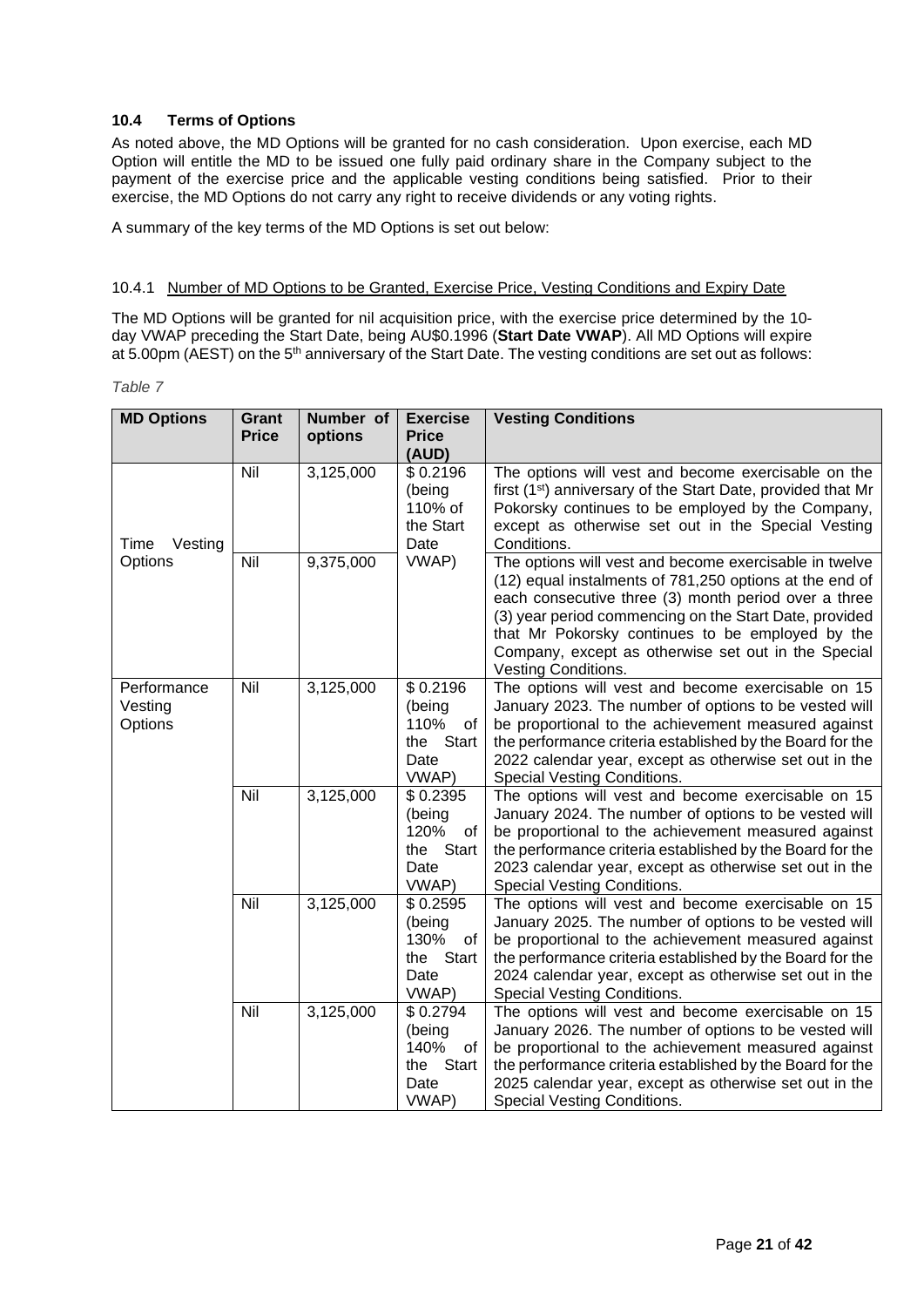| <b>MD Options</b> | Grant<br><b>Price</b> | Number of<br>options | <b>Exercise</b><br><b>Price</b><br>(AUD)                       | <b>Vesting Conditions</b>                                                                                                                   |
|-------------------|-----------------------|----------------------|----------------------------------------------------------------|---------------------------------------------------------------------------------------------------------------------------------------------|
|                   | Nil                   | 6,250,000            | \$0.2196<br>(being<br>110%<br>of<br>the Start<br>Date<br>VWAP) | The options will vest and become exercisable when the<br>Enterprise Value <sup>2</sup> of the Company reaches at least<br>USD\$400 million. |
| <b>TOTAL:</b>     |                       | 31,250,000           |                                                                |                                                                                                                                             |

### <span id="page-22-0"></span>10.4.2 Special Vesting Conditions

The MD Options will also subject to the following "Special Vesting Conditions":

- If the Company receives a minimum of US\$50million investment, all unvested Time Vesting Options will be immediately accelerated and become exercisable.
- If 100% of the Company's equity or assets is acquired by an acquiror(s) that is not a financial buyer or an existing shareholder of the Company, any unvested options will be immediately accelerated and become exercisable.

#### 10.4.3 No Voting Rights

The MD Options do not confer:

- the right to participate in any dividends paid by the Company;
- a right to notices of general meetings of the Company, except as required by law;
- a right to attend or speak at general meetings of the Company;
- a right to vote at any general meetings of the Company; or
- a right to participate in new issues of securities in the Company.

### 10.4.4 Cessation of Employment/Engagement with the Company

Subject to approval of Resolution 11 in relation to the acceleration of options, the MD Options will be treated as follows in the event of the MD's termination of his employment with the Company:

- In the event of termination of the MD's employment during the period within three months from the Start Date (**Preliminary Period**) for any reason, all MD Options will be forfeited without consideration.
- In the event of the termination of the MD's employment by reason of death or disability at any time during the 4-year period (**Initial Term**) following the Preliminary Period, any unvested Time Vesting Options shall be immediately accelerated and become exercisable upon such termination.
- In the event of the termination of the MD's employment by the Company without cause during the Initial Term after the Preliminary Period, any Time Vesting Options that would have vested during the notice period (6 months) shall automatically vest and become exercisable upon such termination of the MD's employment.

<sup>&</sup>lt;sup>2</sup> "Enterprise Value" shall mean:

a. the fully diluted market capitalisation of the Company (issued shares plus options plus warrants) multiplied by the share price plus debt minus cash;

b. If Company is acquired, the purchase price paid for all shares including options and warrants issued or bought out.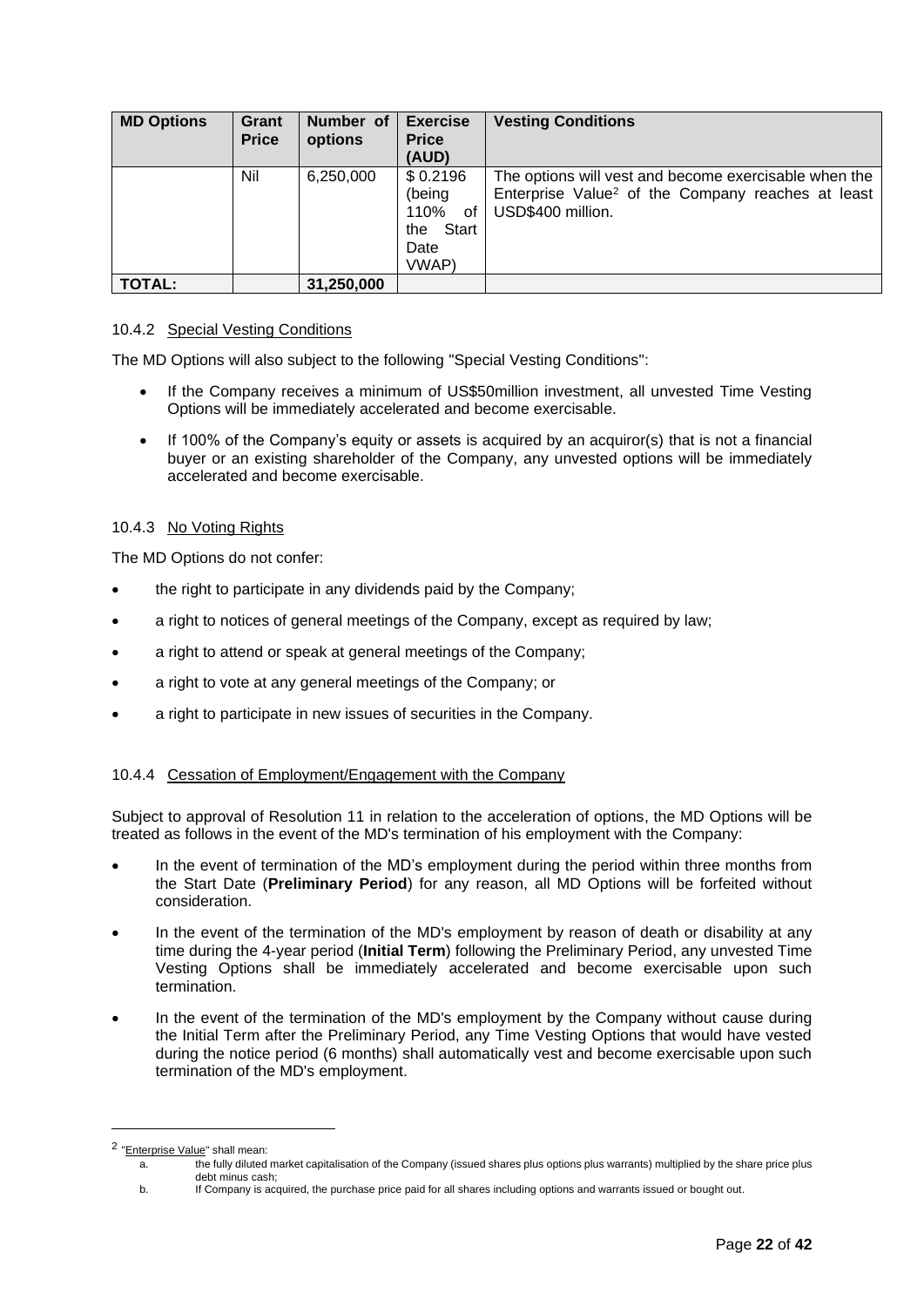- In the event of the termination of the MD's employment by the MD for Good Reason during the Initial Term after the Preliminary Period, any unvested Time Vesting Options be immediately accelerated and become exercisable upon such termination.
- All MD Options (whether vested or unvested) will lapse sixty (60) days after the date of the MD's death or termination of employment other than for Cause, unless determined otherwise by the board of directors of the Company.
- All unvested MD Options shall immediately terminate and be forfeited without consideration upon a termination of the MD's executive employment agreement for Cause, and no MD Options will be exercisable after Executive receives a termination notice pending the effective date of the termination for Cause provided in accordance with the MD's executive employment agreement.

### **10.5 Reasonable Remuneration - Sections 208 & 211 of the Corporations Act**

The Board notes that it has formed the view that the issue of the MD Options to the MD do not require shareholder approval under section 208 of the Corporations Act as the issues constitute "reasonable remuneration" in accordance with section 211 of the Corporations Act.

A "financial benefit" is defined in section 229 of the Corporations Act and includes granting an option to a related party.

Section 228 of the Corporations Act defines a "related party" for the purposes of Chapter 2E to include directors of the public company (section 228(2)(a)).

In reaching this view, the Board considers that the proposed grant of MD Options aligns the interests of the MD with the interests of the Company's shareholders. The grant of the MD Options to the MD is a cost-effective form of remuneration when compared to the payment of cash consideration.

The Board believes that having regard to the Company's current cash position, and in order to compensate the MD in line with current market practices, the MD Options provide an appropriate and meaningful remuneration component to the MD that is aligned with shareholder interests. The proposed number of the MD Options reflect the standardised contribution expected of the MD to the Company.

### **10.6 Effect of Passing or Not Passing [Resolution 10](#page-6-0)**

If Resolution 10 is passed, the issue of the MD Options to the MD will not be counted toward the Company's 15% Capacity.

If Resolution 10 is not passed, the issue of the MD Options to the MD will not fall within exception 17 under ASX Listing Rule 7.2 and will therefore be counted toward the Company's 15% Capacity.

### **10.7 Directors' Recommendation**

The Board (with the MD abstaining) recommends that shareholders vote in favour of [Resolution 10.](#page-6-0)

The Chairman of the Meeting intends to vote undirected proxies in favour of [Resolution 10.](#page-6-0)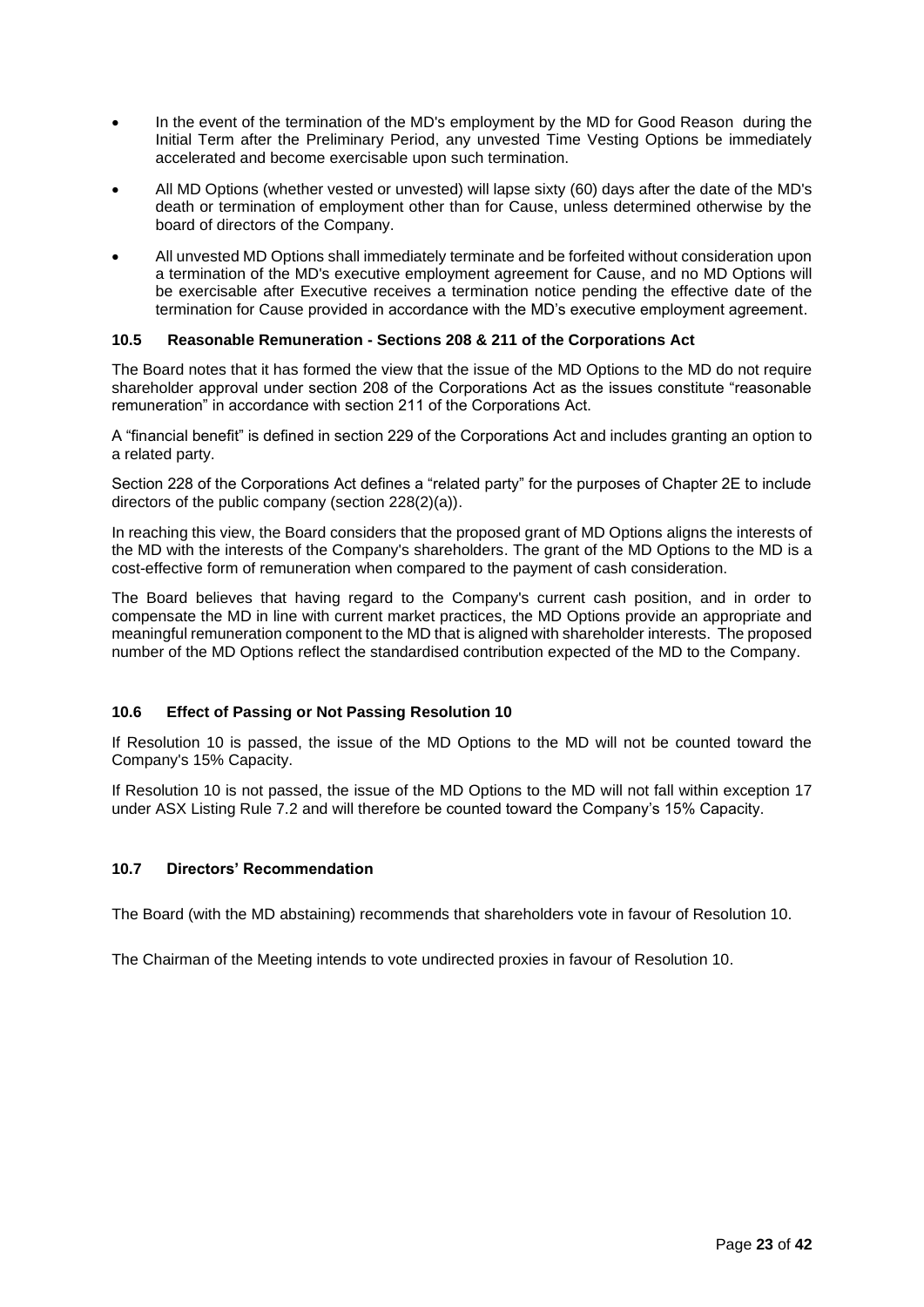#### **10.8 Voting Exclusions**

The Company will disregard any votes cast in favour of [Resolution 10](#page-6-0) by or on behalf of:

- (a) Thomas Pokorsky (or his nominee); and
- (b) any other person who is expected to participate in, or who will obtain a material benefit as a result of the issue of, the proposed issue (except a benefit solely by reason of being a holder of ordinary securities in the Company,

or any associates of that person or those persons.

However, this does not apply to a vote cast in favour of [Resolution 10](#page-6-0) by:

- (c) a person as proxy or attorney for a person who is entitled to vote on the resolution, in accordance with directions given to the proxy or attorney to vote on the resolution in that way; or
- (d) the Chair of the meeting as proxy or attorney for a person who is entitled to vote on the resolution, in accordance with a direction given to the chair to vote on the resolution as the chair decides; or
- (e) a holder acting solely in a nominee, trustee, custodial or other fiduciary capacity on behalf of a beneficiary provided that the following conditions are met:
	- a. the beneficiary provides written confirmation to the holder that the beneficiary is not excluded from voting, and is not an Associate of a person excluded from voting, on the resolution; and
	- b. the holder votes on the resolution in accordance with directions given by the beneficiary to the holder to vote in that way.

### **[Resolution 12](#page-6-1) Approval of Termination Benefits being given to Thomas Pokorsky**

### **11.1 Background**

The Corporations Act restricts the "benefits" that may be given to persons who hold managerial or executive office on leaving their employment or office with the Company. Section 200B of the Corporations Act prohibits the Company from giving a benefit to a person who holds (or has held in the previous three years) a managerial or executive office with the Company or a related body corporate, if that benefit is given in connection with that person's retirement from an office, or position of employment, in the Company or a related body corporate, unless an exception applies or the giving of the benefit is approved by the shareholders of the Company under section 200E of the Corporations Act.

### **11.2 Termination benefits proposed to be given to the MD**

As noted above in respect of Resolution 10, if approved by shareholders under this Resolution 11, the MD Options will be treated as follows in the event of the MD's termination of his employment with the Company:

- In the event of termination of the MD's employment during the period within three months from the Start Date (**Preliminary Period**) for any reason, all MD Options will be forfeited without consideration.
- In the event of the termination of the MD's employment by reason of death or disability at any time during the 4-year period (**Initial Term**) following the Preliminary Period, any unvested Time Vesting Options shall be immediately accelerated and become exercisable upon such termination.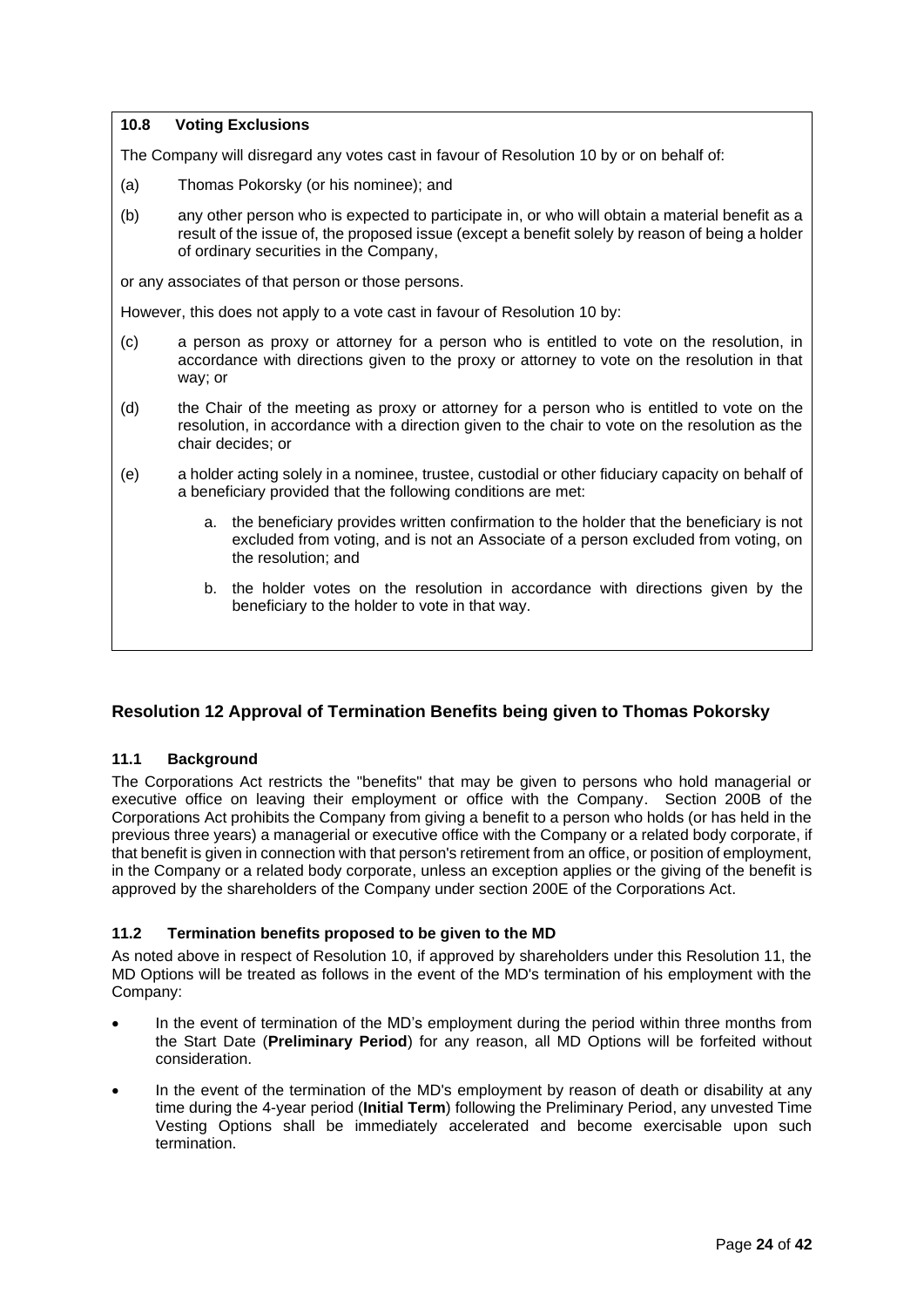- In the event of the termination of the MD's employment by the Company without cause during the Initial Term after the Preliminary Period, any Time Vesting Options that would have vested during the notice period (6 months) shall automatically vest and become exercisable upon such termination of the MD's employment.
- In the event of the termination of the MD's employment by the MD for Good Reason (as defined in the during the Initial Term after the Preliminary Period, any unvested Time Vesting Options be immediately accelerated and become exercisable upon such termination.
- All MD Options (whether vested or unvested) will lapse sixty (60) days after the date of the MD's death or termination of employment other than for Cause, unless determined otherwise by the board of directors of the Company.
- All unvested MD Options shall immediately terminate and be forfeited without consideration upon a termination of the MD's executive employment agreement for Cause, and no MD Options will be exercisable after Executive receives a termination notice pending the effective date of the termination for Cause provided in accordance with the MD's executive employment agreement.

The accelerated vesting of Time Vesting Options on termination referred to above is a termination benefit for the purposes of section 200B of the Corporations Act.

In addition, the following termination payments are proposed to be given to the MD in accordance with the MD's Executive Employment Agreement if approved by shareholders under this Resolution 11:

- In the event of the termination of the Executive's employment by the Company for Cause or by the Executive without Good Reason, the Company shall pay to the Executive the Base Salary through the date of termination (including during any Notice Period, if applicable), any accrued but unreimbursed expenses and any accrued but unused PTO $3$  (the "Accrued Obligations") within thirty (30) days of the date of termination and shall continue to provide Executive and his family with benefits through the date of termination. In the event of the termination of the Executive's employment by the Executive without Good Reason, the Executive shall also be entitled to any earned but unpaid bonuses, payable on the same date as the Accrued Obligations.
- In the event of the termination of the Executive Employment Agreement and the Executive's employment by the Executive for Good Reason after the Preliminary Period, the Company shall: (i) pay to the Executive the Accrued Obligations within thirty (30) days of the date of termination; (ii) pay to the Executive any earned but unpaid bonuses; and (iii) continue to pay the Base Salary for six (6) months following the expiration of Notice Period (such additional 6 month period, the "Severance Period"). The payments provided for in this Section 11.2, other than the Accrued Obligations, are to be put to the shareholders of the Company for their approval at the next annual general meeting of the Company.
- In the event of the termination of this Agreement and the Executive's employment by the Company without Cause or by reason of the Executive's death or Disability after the Preliminary Period, the Company shall: (i) pay to the Executive (or his estate) the Accrued Obligations within thirty (30) days of the date of termination; (ii) pay to the Executive (or his estate) any earned but unpaid bonuses; and (iii) in the case of termination without Cause, continue to pay the Base Salary during the Severance Period. The payments provided for in this section in the event of death or Disability, other than the Accrued Obligations, are to be put to the shareholders of the Company for their approval at the next annual general meeting of the Company.

The abovementioned termination benefits are collectively referred to as the "**Termination Benefits**".

### **11.3 Approval under section 200E of the Corporations Act**

Accordingly, the Company is seeking approval under section 200E of the Corporations Act of the Termination Benefits, so that the Company is able to give the MD the relevant Termination Benefits in the event that the MD's employment with the Company is terminated.

 $^3$   $\frac{\text{``PTO''}}{\text{} }$  means: (i) twenty (20) days of paid vacation; (ii) two (2) personal days; and (iii) five (sick days)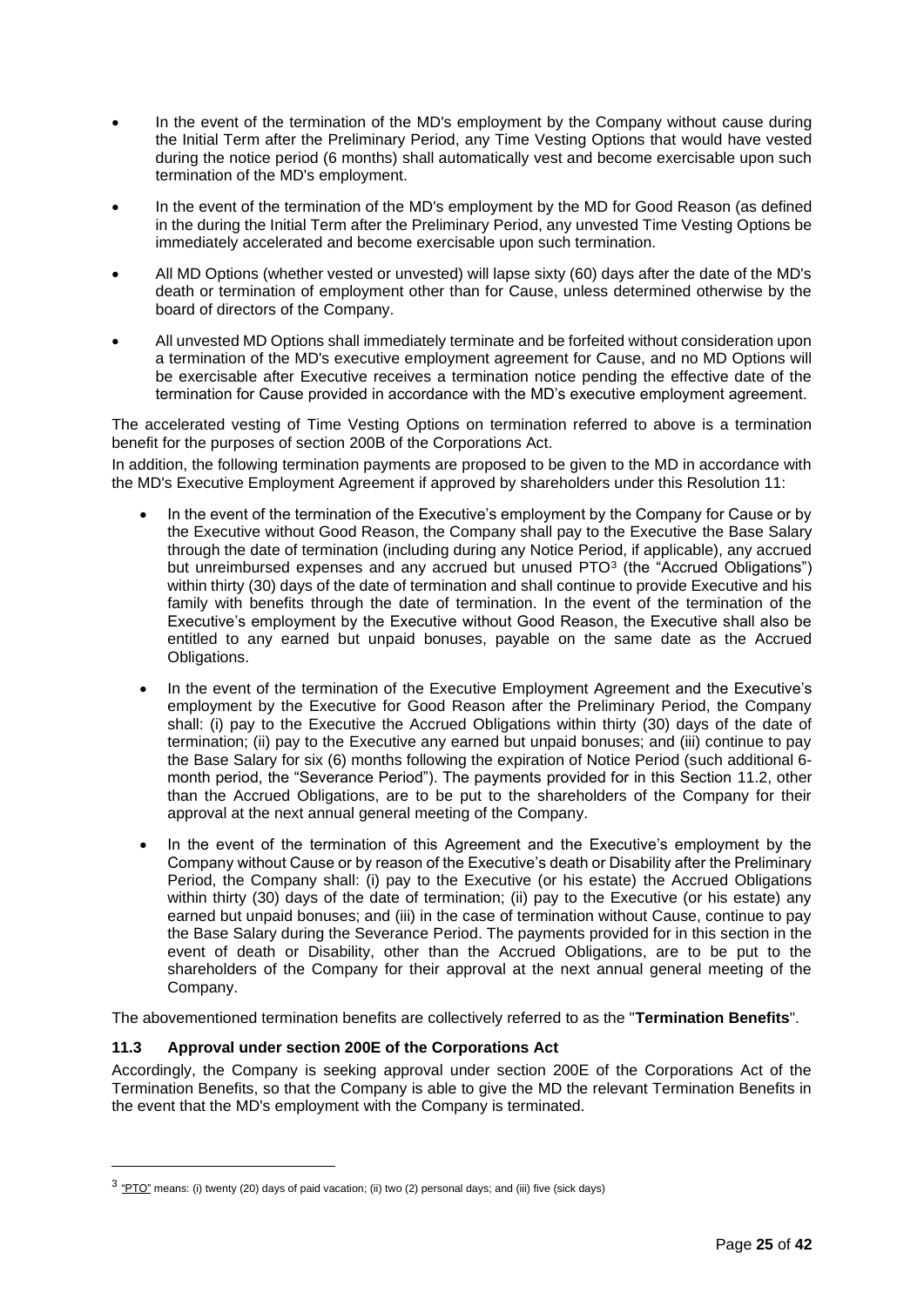In order for shareholders to provide the approval in accordance with section 200E of the Corporations Act, this Explanatory Statement is required to set out the details of the benefit. Where the proposed benefit is a payment, this must be provided by detailing (a) the amount of the payment; or (b) if the amount of the payment cannot be ascertained at the time of the disclosure - the manner in which that amount is to be calculated and any matter, event or circumstance that will, or is likely to, affect the calculation of that amount.

The value of the Termination Benefits that relate to the Time Vesting Options cannot presently be ascertained. However, matters, events and circumstances that will, or are likely to, affect the calculation of that value are:

- the number of options held by the MD prior to the cessation of his employment;
- the date when, and the circumstances in which, the MD ceases employment;
- whether the vesting conditions are waived or (if not waived) met, and the number of Time Vesting Options that can be vested; and
- the market price of the Company's shares on ASX on the date the Time Vesting Options are vested and become exercisable.

The value of the Termination Benefits that relate to the termination payments for unreimbursed expenses, accrued and unused paid vacation, personal leave and sick leave, earned but unpaid bonuses to be provided in accordance with the MD's Executive Employment Agreement cannot presently be ascertained. However, matters, events and circumstances that will, or are likely to affect the calculation of that value are:

- the length of services;
- the date when, and the circumstances in which, the MD ceases employment;
- the performance of the MD.

The value of the Termination Benefits that relate to the termination payments for the Severance Period to be provided in accordance with the MD's Executive Employment Agreement are USD\$232,500.

### **11.4 Effect of Passing or Not Passing Resolution 11**

If Resolution 11 is passed, the Company will have the ability to give the relevant Termination Benefits to the MD in the event that the MD's employment with the Company is terminated.

If Resolution 11 is not passed, the Company will not be able to give any of the Termination Benefits to the MD in the event that the MD's employment with the Company is terminated (unless such Termination Benefit is assessed as otherwise falling under an exemption under section 200F of the Corporations Act).

#### **11.5 Directors' Recommendation**

The Board (with the MD abstaining) recommends that shareholders vote in favour of Resolution 11.

The Chairman of the Meeting intends to vote undirected proxies in favour of Resolution 11.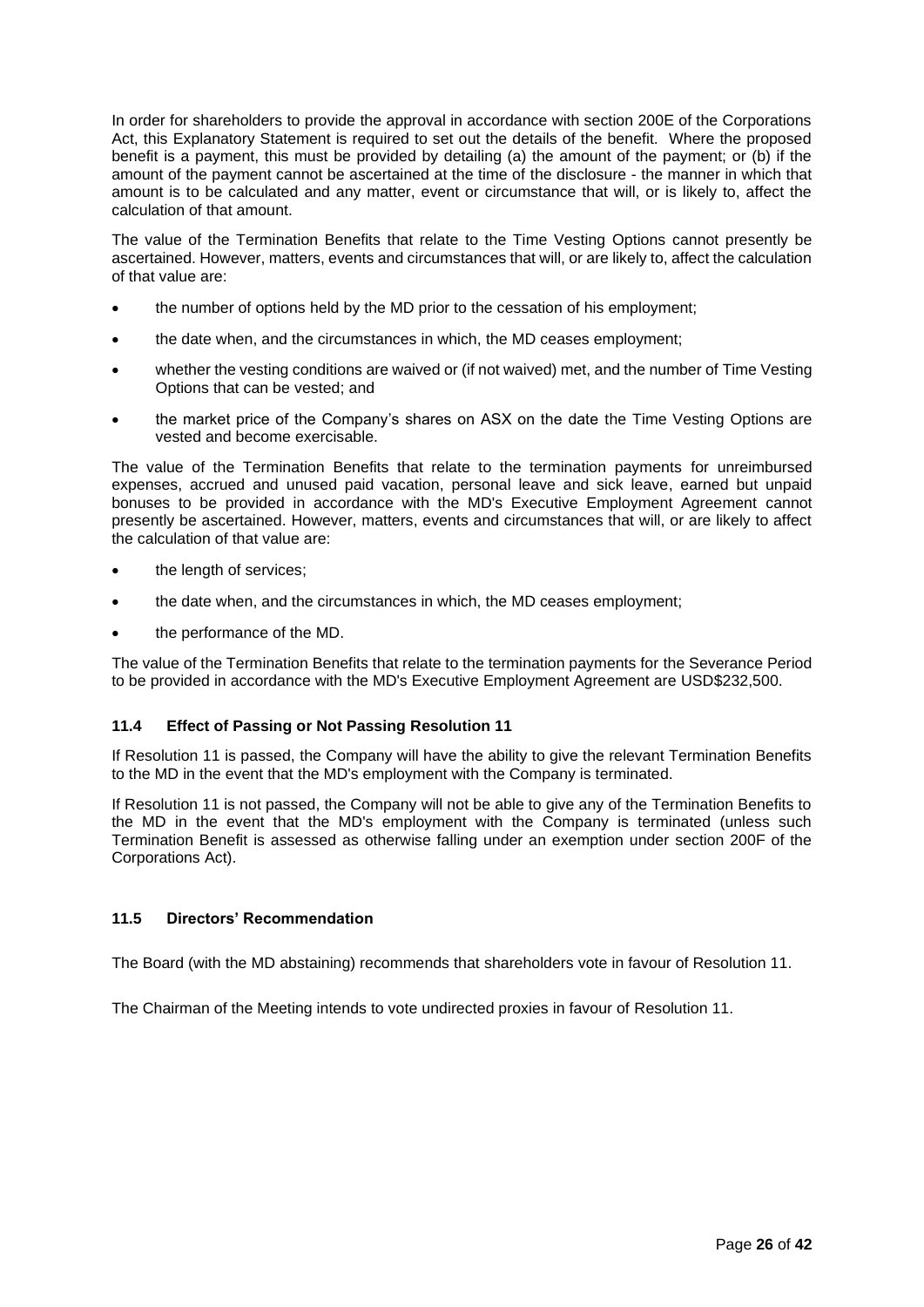### **11.6 Voting Exclusions**

The Company will disregard any votes cast in favour of Resolution 11 by or on behalf of Thomas Pokorsky or his associate.

However, a person described above is not prevented from casting a vote on this Resolution 11 if:

- (a) it is cast by that person in their capacity as a proxy appointed by writing that specifies how the proxy is to vote on the resolution; and
- (b) it is not cast on behalf of Thomas Pokorsky or his associate.

### **[Resolution 12](#page-6-1) [Approval of 10% Placement Capacity](#page-6-1)**

#### **12.1 Background**

The Company is seeking Shareholder approval by way of a special resolution to have the ability, if required, to issue equity securities under the 10% Placement Facility. The effect of this resolution is to allow the Directors to issue equity securities under Listing Rule 7.1A during the 10% Placement Period (as defined below) without, or in addition to, using the Company's 15% Capacity under Listing Rule 7.1.

#### **12.2 ASX Listing Rules**

#### 12.2.1 Listing Rules 7.1 & 7.1A

Broadly speaking, and subject to a number of exceptions, Listing Rule 7.1 limits the amount of equity securities that a listed company can issue without the approval of its shareholders over any 12 month period to 15% of the fully paid ordinary securities it had on issue at the start of that period (**15% Capacity**).

Under Listing Rule 7.1A, however, an eligible entity can seek approval from its members, by way of a special resolution passed at its annual general meeting, to increase this 15% limit by an extra 10% (**10% Placement Facility**) to 25%.

An 'eligible entity' means an entity which is not included in the S&P/ASX 300 Index and which has a market capitalisation of \$300 million or less. The Company is, at the date of this Notice, an eligible entity. Note however that if, on the date of this Meeting, the market capitalisation of the Company exceeds \$300 million or the Company has been included in the S&P/ASX 300 Index, then this Resolution will no longer be effective and will be withdrawn.

[Resolution 12](#page-6-1) seeks Shareholder approval by way of special resolution for the Company to have the additional 10% capacity provided for in Listing Rule 7.1A to issue equity securities without further Shareholder approval.

#### 12.2.2 Placement Period

Shareholder approval of the 10% Placement Facility under Listing Rule 7.1A starts on the date of this Annual General Meeting and expires on the first to occur of the following:

- (a) the date that is 12 months after the date of this Annual General Meeting;
- (b) the time and date of the Company's next Annual General Meeting; and
- (c) the time and date of the approval by Shareholders of a transaction under Listing Rules 11.1.2 (a significant change to the nature or scale of activities) or 11.2 (disposal of main undertaking).

#### (**10% Placement Period**).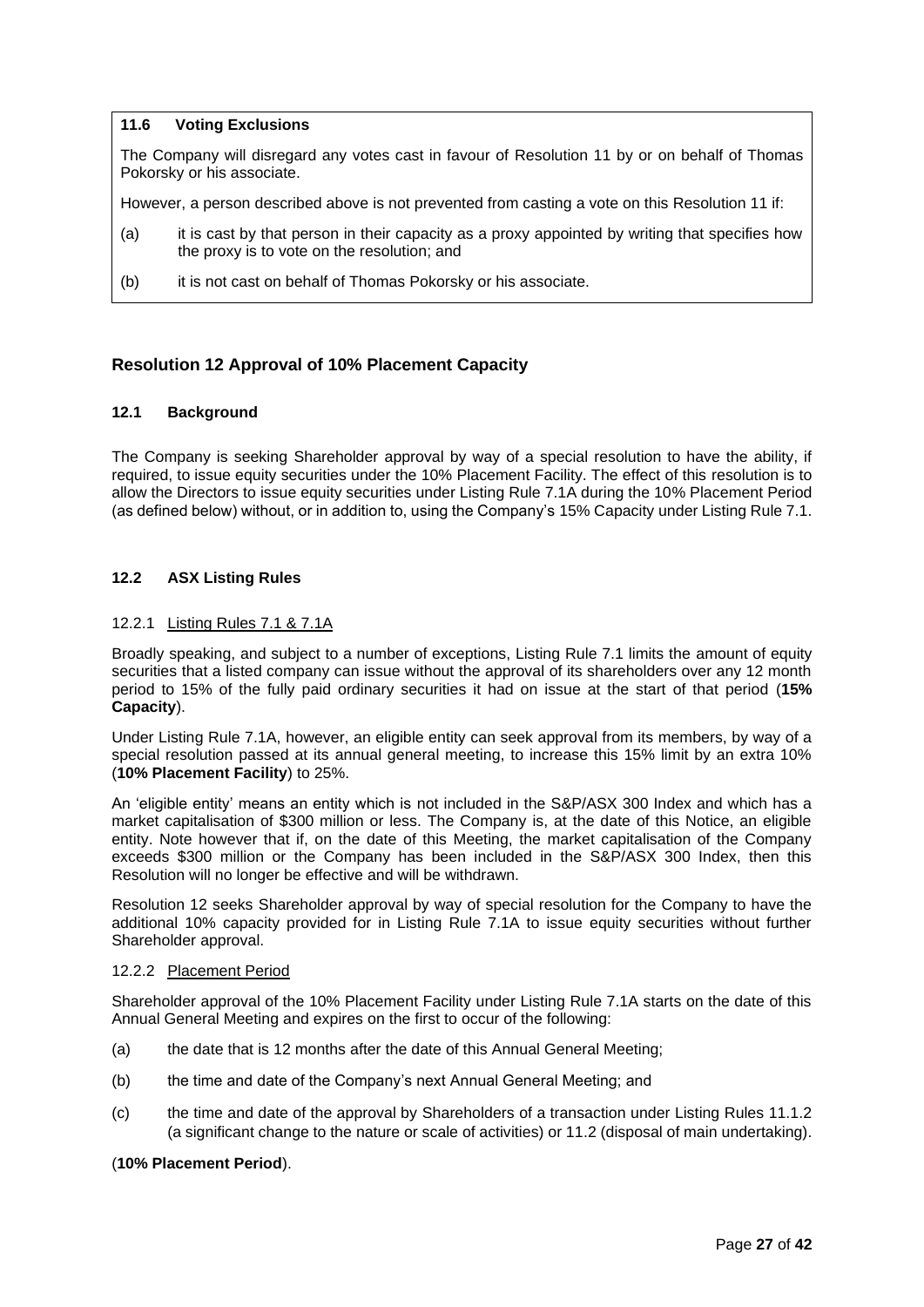The Company will only issue and allot the equity securities approved under the 10% Placement Facility during the 10% Placement Period.

### 12.2.3 Effect of Passing this Resolution

If Shareholders pass this resolution, the number of equity securities permitted to be issued under the 10% Placement Facility will be determined in accordance with the formula prescribed in Listing Rule 7.1A.2 (see below); and the Company will be able to issue equity securities up to a combined 25% of the Shares on issue without further Shareholder approval.

If this resolution is not passed, the Company will not be able to access the additional 10% Placement Facility to issue equity securities provided under LR 7.1A without Shareholder approval and will remain limited by 15% Capacity to issue equity securities.

### 12.2.4 Formula for Calculating the 10% Placement Facility – Listing Rule 7.1A.2

The maximum number of equity securities that may be issued by the Company under the 10% Placement Facility pursuant to Listing Rule 7.1A.2 is calculated in accordance with the following formula:

### **(A x D) – E**

- **A** is the number of Shares on issue at the commencement of the "relevant period" (which, for the Company, is the 12 month period immediately preceding the date of the issue or agreement):
	- plus the number of fully paid shares issued in the relevant period under an exception in Listing Rule 7.2, other than exception 9, 16 or 17;
	- plus the number of fully paid shares issued in the relevant period on the conversion of convertible securities within rule 7.2 exception 9 where:
		- i) the convertible securities were issued or agreed to be issued before the commencement of the relevant period; or
		- ii) the issue of, or agreement to issue, the convertible securities was approved, or taken under the Listing Rules to have been approved, under rule 7.1 or rule 7.4;
	- plus the number of fully paid shares issued in the relevant period under an agreement to issue securities within rule 7.2 exception 16 where:
		- i) the agreement was entered into before the commencement of the relevant period; or
		- ii) the agreement or issue was approved, or taken under the Listing Rules to have been approved, under rule 7.1 or rule 7.4;
	- plus the number of fully paid shares issued in the relevant period with approval of holders of shares under Listing Rules 7.1 or 7.4;
	- plus the number of partly paid shares that became fully paid in the relevant period;
	- less the number of fully paid shares cancelled in the relevant period.
- **D** is 10%
- **E** is the number of equity securities issued or agreed to be issued under Listing Rule 7.1A.2 in the 12 months before the date of the issue or agreement to issue that are not issued with the approval of Shareholders under Listing Rule 7.1 or 7.4.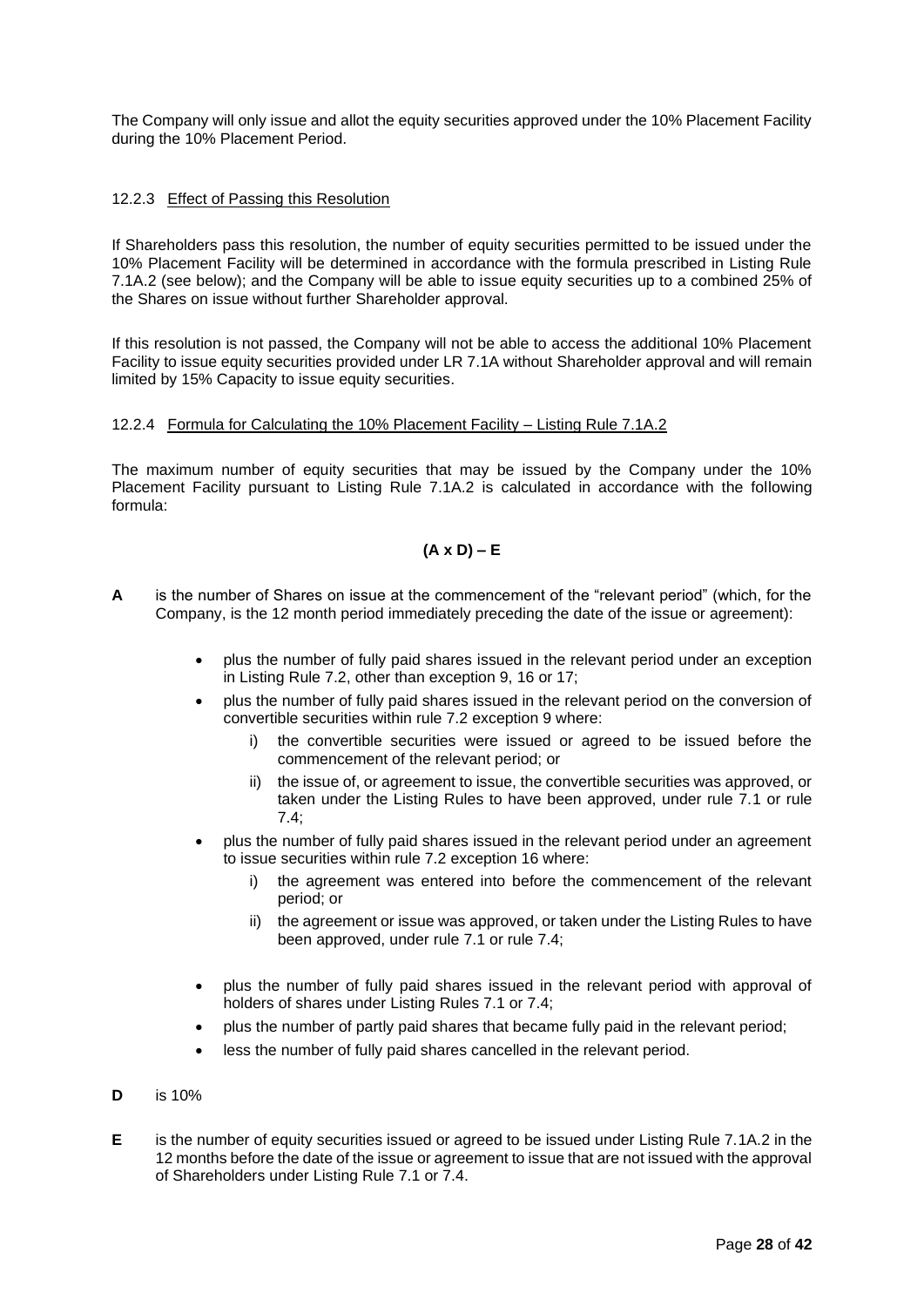The ability of an entity to issue equity securities under Listing Rule 7.1A is in addition to the entity's 15% Capacity under Listing Rule 7.1. The actual number of equity securities that the Company will have capacity to issue under Listing Rule 7.1A will be calculated at the date of issue of the equity securities in accordance with the formula stated above.

#### 12.2.5 Type and Number of Equity Securities

Any equity securities issued under the 10% Placement Facility must be in the same class as an existing quoted class of equity securities of the Company. The Company, as at the date of the Notice, has on issue one class of quoted equity securities, being Shares as follows:

| <b>ASX Security Code and Description</b> | <b>Total Number</b> |
|------------------------------------------|---------------------|
| FLC: Ordinary Fully Paid                 | 624,854,034         |

#### 12.2.6 Minimum Issue Price and Cash Consideration – Listing Rule 7.1A.3

The equity securities will be issued at an issue price of not less than 75% of the VWAP for the Company's equity securities in the same class calculated over the 15 trading days on which trades in that class were recorded immediately before:

- (a) the date on which the price at which the equity securities are to be issued is agreed by the Company and the recipient of the securities; or
- (b) if the equity securities are not issued within 10 trading days of the date in paragraph (a) above, the date on which the equity securities are issued.

#### 12.2.7 Purpose of the Funds Raised

The purposes for which the funds raised by an issue under the 10% Placement Facility may be used by the Company include:

- (a) consideration for the acquisition(s) of the new assets and investments, including the expenses associated with such acquisition(s); and
- (b) continued expenditure on the Company's current business and/or general working capital.

#### 12.2.8 Risk of Economic and Voting Dilution

If this resolution is approved by Shareholders and the Company issues equity securities under the 10% Placement Facility, the existing Shareholders' voting power in the Company will be diluted as shown in the dilution table below.

Shareholders may be exposed to economic risk and voting dilution, including the following:

- (a) the market price for the Company's equity securities may be significantly lower on the date of the issue of the equity securities than on the date of this Annual General Meeting; and
- (b) the equity securities may be issued at a price that is at a discount to the market price for the Company's equity securities on the issue date,

which may have an effect on the amount of funds raised by the issue of the equity securities.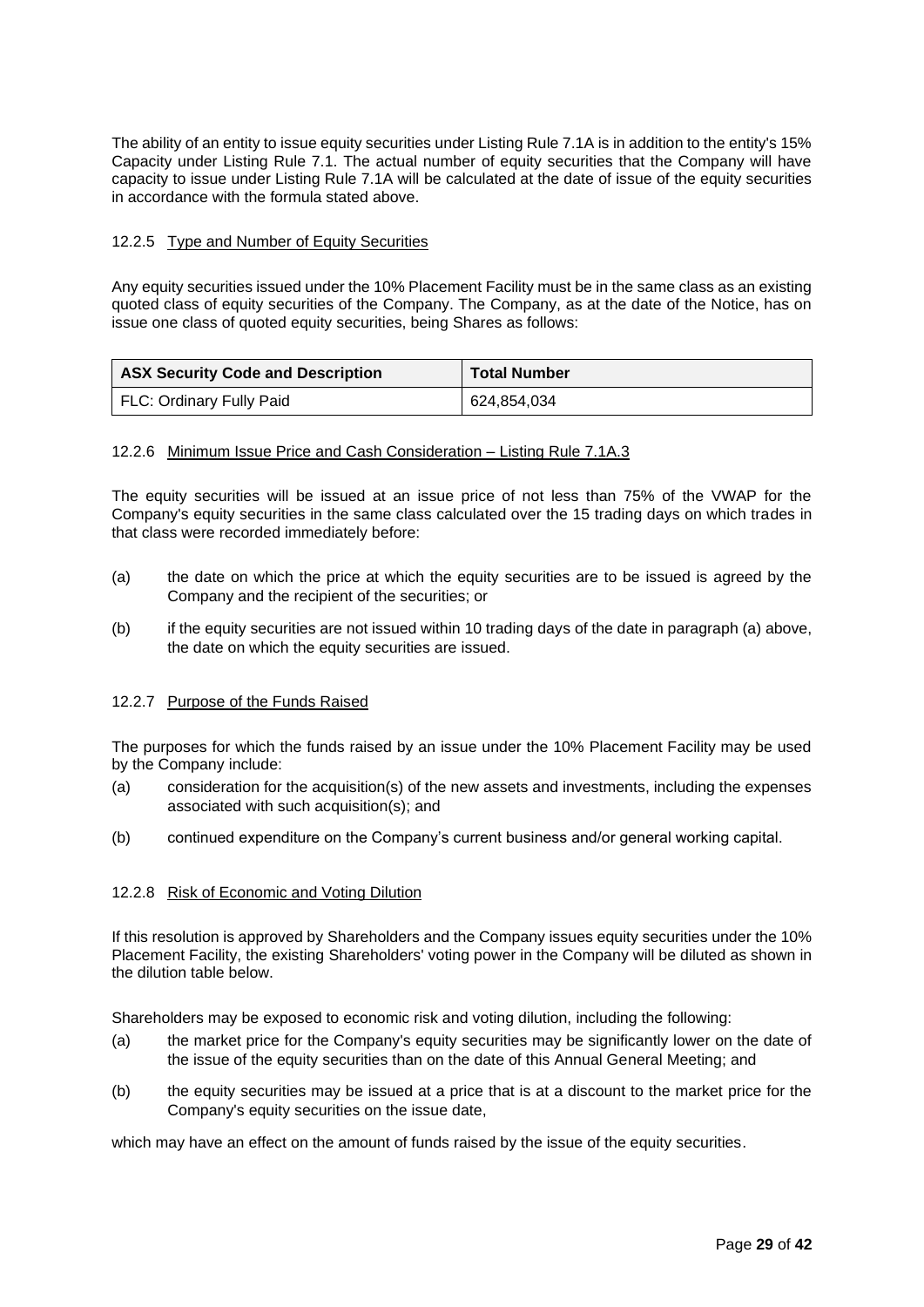The dilution table shows the hypothetical dilution of existing Shareholders on the basis of the market price of Shares as at 13 April 2022 (**Current Share Price**) and the current number of Shares for variable "A" calculated in accordance with the formula in Listing Rule 7.1A.2 as at the date of this Notice of Meeting.

The dilution table also shows:

- (a) two examples where variable "A" has increased by 50% and 100%. Variable "A" is based on the number of Shares the Company has on issue. The number of Shares on issue may increase as a result of issues of Shares that do not require Shareholder approval (for example, a pro rata entitlements issue or scrip issued under a takeover offer) or future specific placements under Listing Rule 7.1 that are approved at a future Shareholders' meeting; and
- (b) two examples of where the issue price of Shares has decreased by 50% and increased by 100% as against the current market price.

This dilution table has been prepared on the following assumptions:

- (a) The Company issues the maximum number of equity securities available under the 10% Placement Facility;
- (b) No convertible security is exercised and converted into Share before the date of the issue of the Equity Securities;
- (c) The 10% voting dilution reflects the aggregate percentage dilution against the issued share capital at the time of issue. This is why the voting dilution is shown in each example as 10%.
- (d) The table does not show an example of dilution that may be caused to a particular Shareholder by reason of placements under the 10% Placement Facility, based on that Shareholder's holding at the date of the Annual General Meeting.
- (e) The table shows only the effect of issues of equity securities under Listing Rule 7.1A, not under the 15% placement capacity under Listing Rule 7.1.
- (f) The issue of equity securities under the 10% Placement Facility consists only of Shares.
- (g) The Current Share Price is \$0.252 being the closing price of the Shares on ASX on 13 April 2022.

|                                               |                                    | <b>Issue Price</b>                                           |                                                  |                                                                      |  |  |
|-----------------------------------------------|------------------------------------|--------------------------------------------------------------|--------------------------------------------------|----------------------------------------------------------------------|--|--|
| Variable 'A' in Listing<br><b>Rule 7.1A.2</b> | <b>Dilution</b><br><b>Scenario</b> | 50% decrease<br>in Current<br><b>Share Price</b><br>\$0.1260 | <b>Current Share</b><br><b>Price</b><br>\$0.2520 | 100% increase in<br><b>Current Share</b><br><b>Price</b><br>\$0.5040 |  |  |
| <b>Current Variable A</b>                     | 10% Voting<br><b>Dilution</b>      | 62,485,403 Shares                                            |                                                  |                                                                      |  |  |
| 624,854,034 Shares                            | Funds raised                       | \$7,873,161                                                  | \$15,746,322                                     | \$31,492,643                                                         |  |  |
| 50% increase in<br>current Variable A         | 10% Voting<br><b>Dilution</b>      | 93,728,105 Shares                                            |                                                  |                                                                      |  |  |
| 937,281,051 Shares                            | Funds raised                       | \$11,809,741                                                 | \$23,619,482                                     | \$47,238,965                                                         |  |  |
| 100% increase in<br>current Variable A        | 10% Voting<br><b>Dilution</b>      |                                                              | 124,970,807 Shares                               |                                                                      |  |  |

*Table 8 Dilution Table*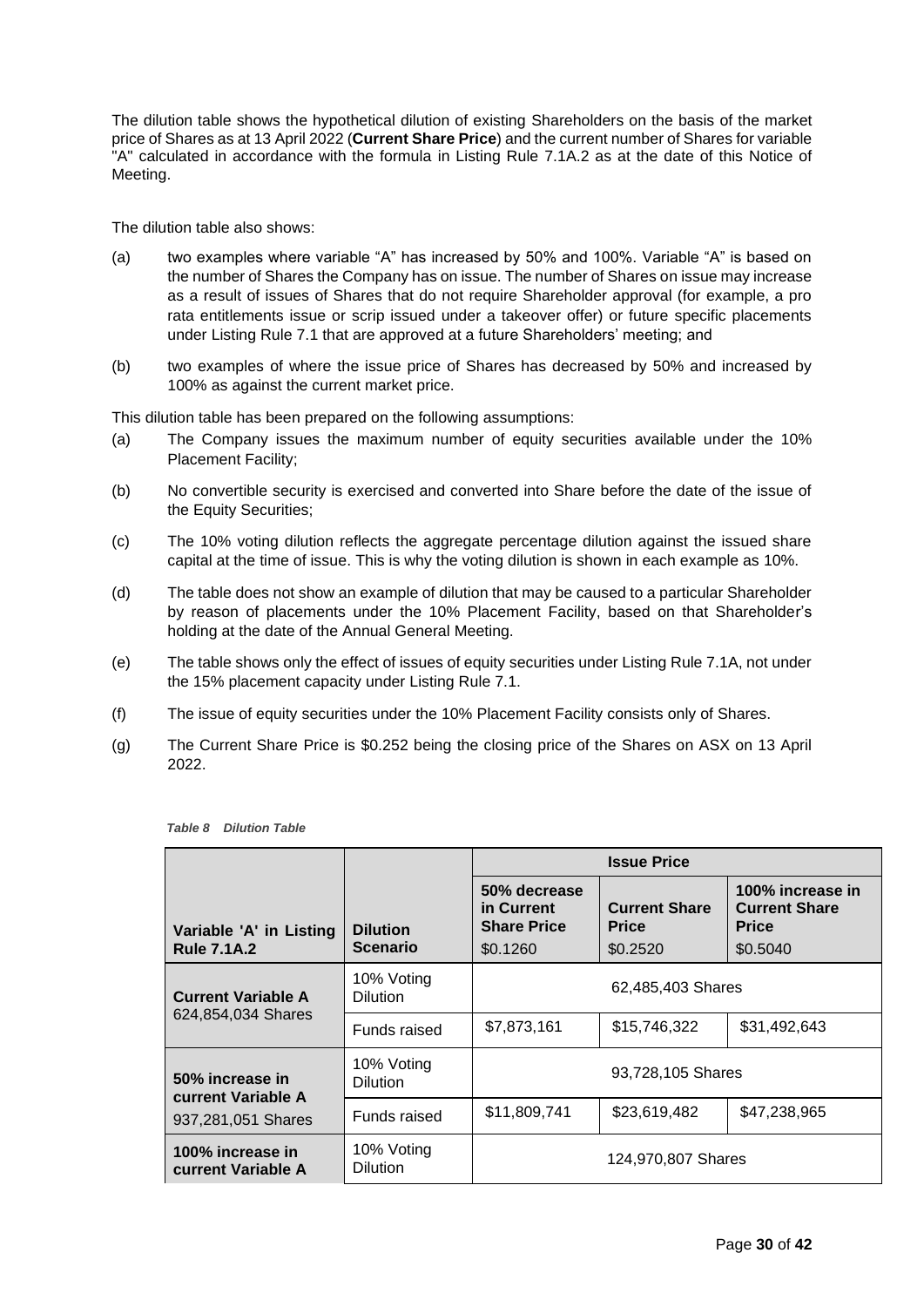| 441,491,228 Shares<br>\$15,746,322<br>\$62,985,287<br>\$31,492,643<br>Funds raised |  |
|------------------------------------------------------------------------------------|--|
|------------------------------------------------------------------------------------|--|

#### 12.2.9 Allocation Policy

The Company's allocation policy is dependent on the prevailing market conditions at the time of any proposed issue pursuant to the 10% Placement Facility. The identity of the allottees of Equity Securities will be determined on a case-by-case basis having regard to relevant factors including, but not limited to, the following:

- (a) the methods of raising funds that are available to the Company, including but not limited to, rights issues or other issues in which existing security holders can participate;
- (b) the effect of the issue of the equity securities on the control of the Company;
- (c) the financial situation and solvency of the Company; and
- (d) advice from corporate, financial and broking advisers (if applicable).

The allottees under the 10% Placement Facility have not been determined as at the date of this Notice but may include existing substantial Shareholders, subject to compliance with Listing Rule 10.11, and/or new Shareholders who are not related parties or associates of a related party of the Company.

#### 12.2.10 Previous Issue

There Company has not issued or agreed to issue any Equity Securities under Listing Rule 7.1A.2 in the 12-month period preceding the date of this Meeting. The Company had not agreed, before the 12 month period referred to in the preceding paragraph, to issue any Equity Securities under rule 7.1A.2 where such securities remain unissued as at the date of the Meeting.

#### **12.3 Special Resolution**

The ability to issue equity securities under the 10% Placement Facility is subject to Shareholder approval by way of a special resolution. This means it requires approval of 75% of the votes cast by Shareholders present or represented, and eligible to vote.

### **12.4 Directors Recommendation**

The Directors of the Company believe that this resolution is in the best interests of the Company and unanimously recommend that Shareholders vote in favour of this resolution.

The Chair of the Meeting intends to vote undirected proxies in favour of this resolution.

### **12.5 Voting Exclusions**

As at the date of dispatch of this Notice, the Company is not proposing to make an issue of Equity Securities under Listing Rule 7.1A.2 and, therefore, a voting exclusion statement is not required by Listing Rule 7.3A.7.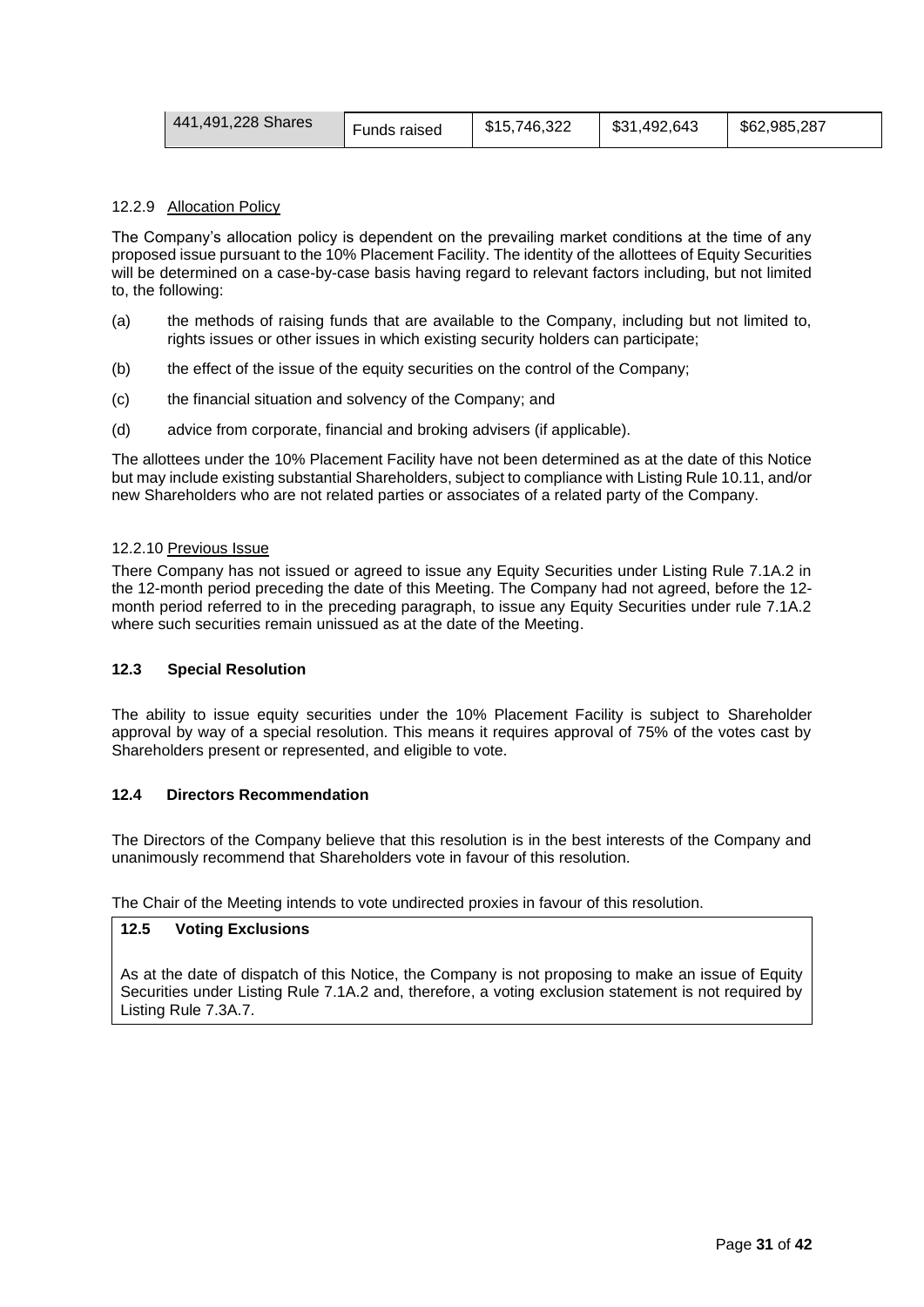### **[Resolution 13](#page-6-2) [Approval of Amendments to the](#page-6-2) Company's Constitution**

### **13.1 Background**

As part of its regular review of its operations in order to streamline administration, minimise costs and incorporate recent regulatory updates, the Company proposes to amend the Constitution as set out below.

The amendments are proposed in order to bring the provisions of the Constitution in line with recent technological updates and will assist the Company to streamline communications with shareholders as well as utilise various electronic platforms and tools to hold and conduct shareholder meetings.

Section 136 of the Corporations Act allows a company to:

- (a) adopt a new constitution after registration; and
- (b) modify or repeal its constitution,

by passing a special resolution. Accordingly, this Resolution 8, which seeks shareholder approval to amend the existing Constitution.

A copy of the amended Constitution is available for review by shareholder at LEVEL 4, 96 – 100 ALBERT ROAD, SOUTH MELBOURNE, VIC 3205. A copy of the amended Constitution can also be sent to shareholders upon request to the Company Secretary at [mleydin@fluencecorp.com.](mailto:mleydin@fluencecorp.com)

#### **13.2 Proposed Amendments**

The Company seeks shareholder approval for the purposes of section 136(2) of the Corporations Act, and for all other purposes, to amend the Constitution as follows:

#### 13.2.1 Notice of Meeting

(a) Proposed Amendments

Insert new clause 7.3(f) as follows:

#### *"(f) Form of notice of meeting*

*Unless the law provides otherwise:* 

*(i) a notice of a general meeting and instrument of proxy need not be provided physically in writing;* 

*(ii) a notice of a general meeting and instrument of proxy may be provided to Members using one or more technologies to communicate the contents; and* 

*(iii) a notice of a general meeting and instrument of proxy may be provided to Members using one or more technologies to communicate details of an online location where they can be viewed or downloaded."*

(b) Purpose of Proposed Amendment

The *Corporations Amendment (Meetings and Documents) Act 2022* (Cth) permits a notice of meeting and any other information provided with that notice to be communicated using technology. For example, an entity may send its shareholders an email setting out or attaching a notice of meeting and other material relating to that notice of meeting (for example, a proxy form). Alternatively, an entity may send an email to its shareholders with a link to where the notice and other materials can be viewed or downloaded. In circumstances where the entity does not have the email address for certain shareholders, the entity may send a letter or postcard setting out a URL for viewing or downloading the notice and other materials.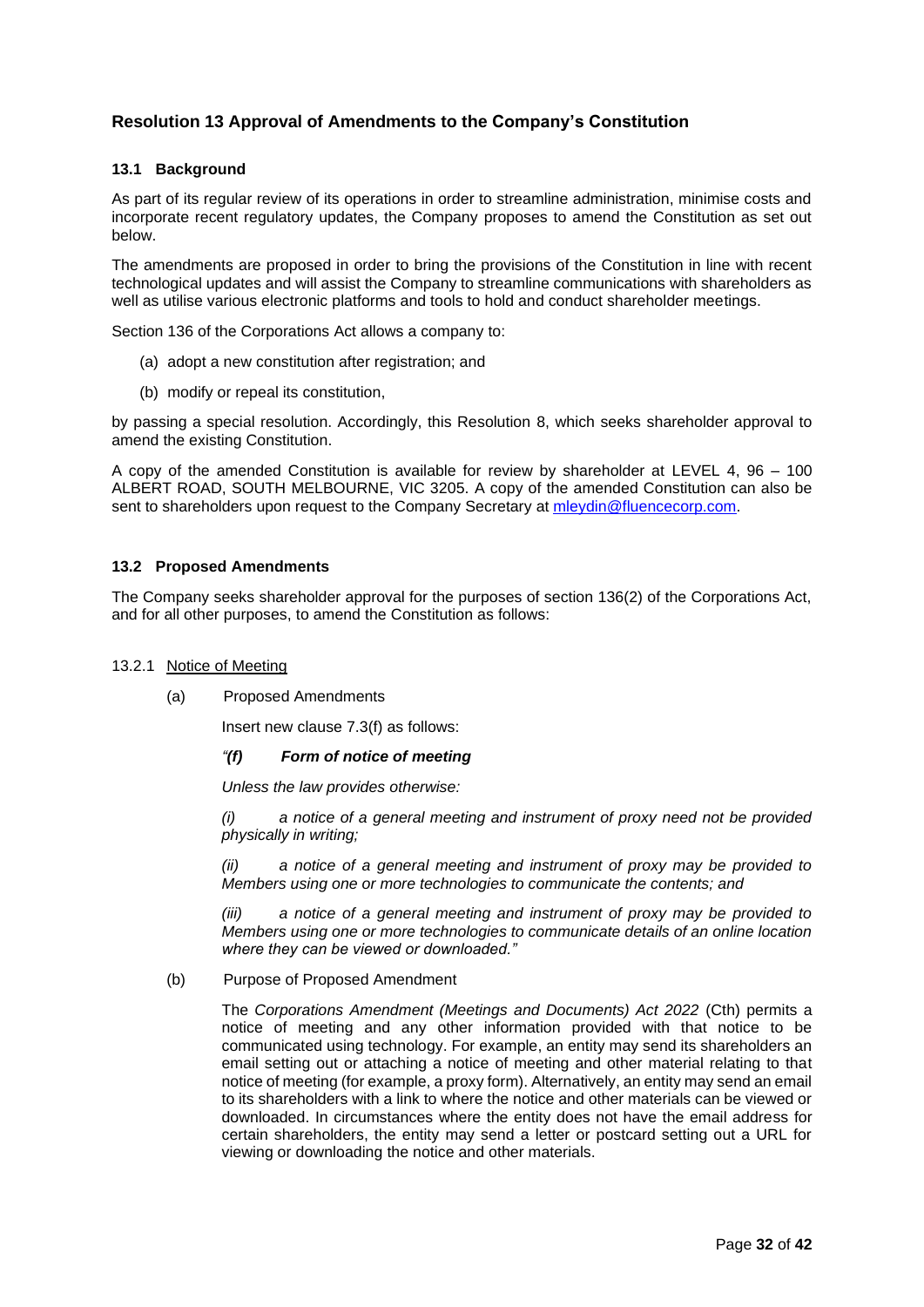Shareholders may elect to receive documents in a physical form or electronically and the Company must provide that member with the documents in the form based on the shareholder's election (unless it falls under ASIC's emergency power to grant relief).

It is desirable that the Company continues to have the ability to make notices of meeting and proxy forms available in this manner.

#### 13.2.2 Virtual Meeting

- (c) Proposed Amendments
	- (i) insert new definition of "Virtual Meeting Technology" in clause 1.1(b) to read as follows:

*"Virtual Meeting Technology means, in terms of section 253Q of the Corporations Act, an instantaneous audio-visual communication device or similar form of technology which, by itself or in conjunction with other arrangements:*

*(a) gives the persons entitled to attend the meeting, as a whole, a reasonable opportunity to participate in proceedings in the main place without being physically present in the same place;* 

*(b) enables the Chair to be aware of proceedings in the other place(s); and* 

*(c) enables the Members in the separate meeting place(s) to vote on a show of hands or on a poll."*

and

(ii) Amend and replace clause 7.5(b) as follows:

#### *"7.5(b) Hybrid and Virtual Meetings*

- *(i) Virtual Meeting Technology may be used in holding a general meeting either on its own without a main place of attendance (virtual meeting) or by linking several meeting places to the main place of the general meeting (hybrid meeting).*
- *(ii) The Chair may arrange for any persons attending the general meeting (including persons whom the Chair considers cannot be accommodated in the place where the meeting is notified to take place) to attend the meeting from one or more separate places using any Virtual Meeting Technology.*
- *(iii) If a separate place is linked to the notified place of a general meeting by Virtual Meeting Technology, a Member present at the separate place is taken to be present at the general meeting and entitled to exercise all rights as if he or she was present at the notified place.*
- *(iv) Where the general meeting is held by Virtual Meeting Technology without a main place of attendance, the place of meeting is deemed to be the registered office of the Company and the time of meeting is taken to be time at the registered office of the Company.*
- *(v) If, before or during the general meeting, any technical difficulty occurs affecting Virtual Meeting Technology and impairing Members' rights under section 253Q of the Act, the Chair may adjourn the general meeting until the difficulty is remedied.*
- *(vi) Where the general meeting is held by Virtual Meeting Technology, a [resolution](http://www8.austlii.edu.au/au/legis/cth/consol_act/ca2001172/s9.html#resolution) put to the vote at the general meeting must be decided on a poll.*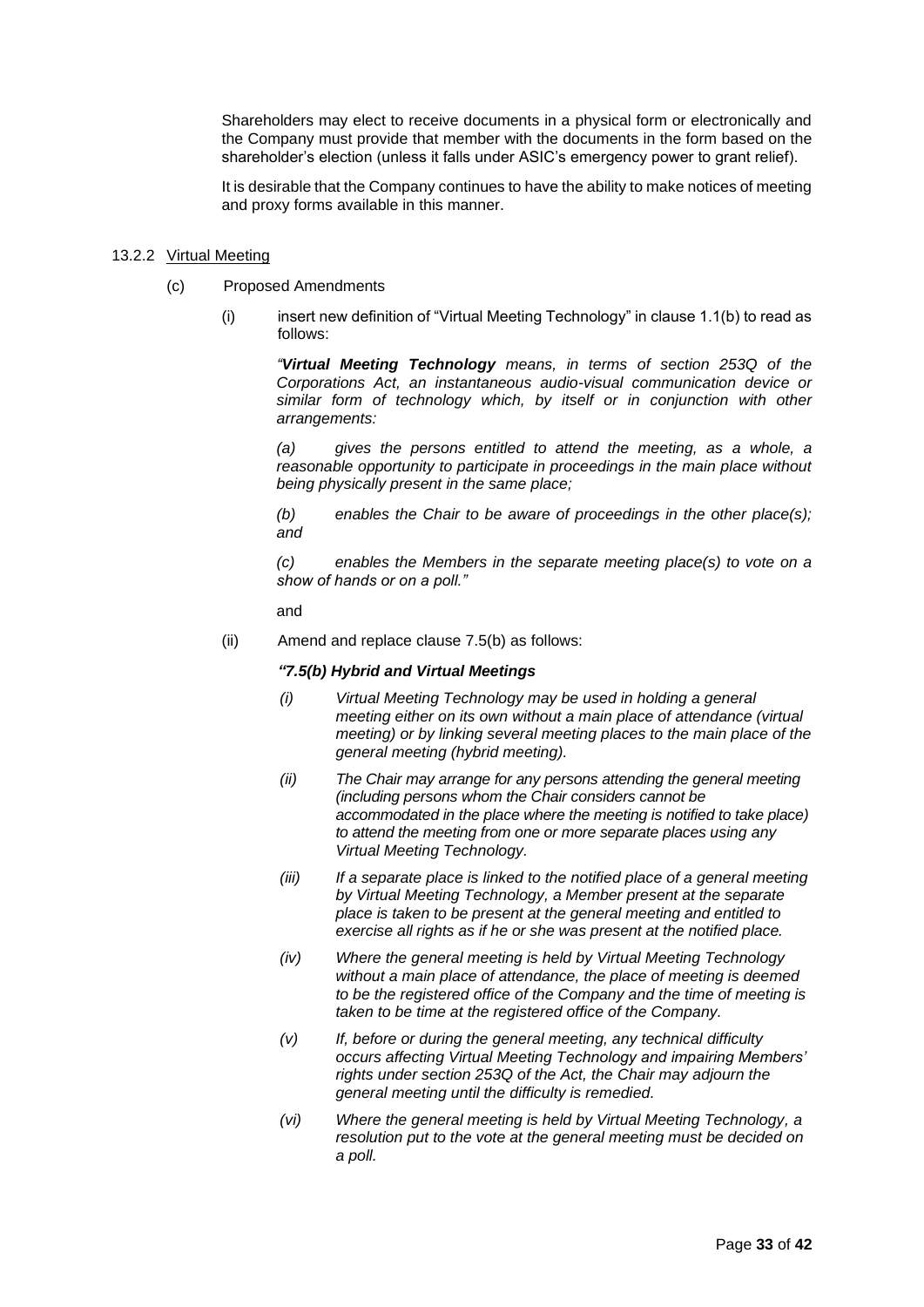- (vii) *Nothing in this clause is to be construed to limit the powers conferred on the Chair by law."*
- (d) Purpose of Proposed Amendment

The recent legislative updates made to the Corporations Act provide that companies may use technology to allow members to attend general meetings virtually if a wholly virtual meeting is expressly permitted by the constitution. Clause 7.5(b1) will allow the Company to hole wholly virtual meeting of members following the passing of this resolution.

#### 13.2.3 Joint Holders

(a) Proposed Amendments

Replace clause 11.1(e)(ii) with the following:

- *"(ii) The Company is entitled to and in respect of CHESS Holdings, must:*
	- *(A) record the names of only the first four (4) joint holders of a Share on the Register;*
	- *(B) regard the four (4) joint holders of a Share appearing first on the Register as the registered holders of that Share to the exclusion of any other holders; and*
	- *(C) disregard the entitlement of any person to be registered on the Register as a holder if the name of the person would appear on the Register after the first four (4) holders for that Share."*
- (b) Purpose of Proposed Amendment

The amendment allows the Company to record the names of three joint holders as the registered holders of Shares in the Company. In expectation of the CHESS Replacement in April 2023, the proposed amendment allows the Company to regard four joint holders of a Share appearing first as the registered holders of that Share to the exclusion of any other holders.

#### 13.2.4 Other minor amendments

Some minor amendments have also been carried out throughout the document in order to refresh definitions, that do not alter the meaning of the clauses, that are cosmetic or that are needed in order render the foregoing amendments effective.

#### **13.3 Directors Recommendation**

The Board recommends that shareholders vote in favour of this Resolution.

The Chair of the Meeting intends to vote undirected proxies in favour of this resolution.

#### **13.4 Voting Exclusions**

There are no voting exclusions on this Resolution.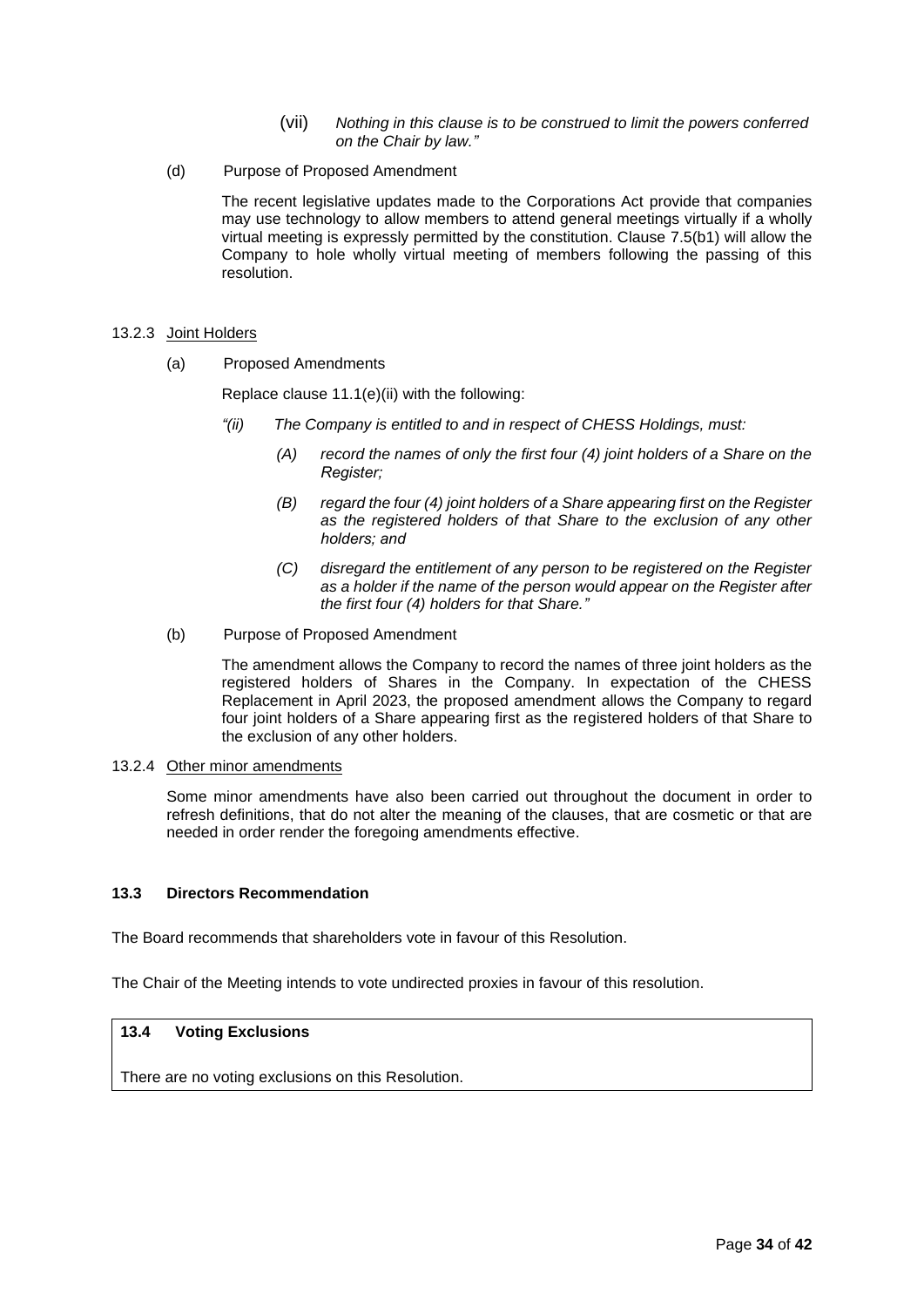# **GLOSSARY**

| \$                                                         | means Australian Dollars.                                                                                                                                                                                                                                                                                                                                                                                                                                                                                                                                                                                                                                                                                                                                                                                                                                                                                                                                                                                                                                                                                                                                                                                                                                                                                                                                                                                                                                                                                                                                                                                                                                                                                                                                                                                                         |  |  |  |  |  |
|------------------------------------------------------------|-----------------------------------------------------------------------------------------------------------------------------------------------------------------------------------------------------------------------------------------------------------------------------------------------------------------------------------------------------------------------------------------------------------------------------------------------------------------------------------------------------------------------------------------------------------------------------------------------------------------------------------------------------------------------------------------------------------------------------------------------------------------------------------------------------------------------------------------------------------------------------------------------------------------------------------------------------------------------------------------------------------------------------------------------------------------------------------------------------------------------------------------------------------------------------------------------------------------------------------------------------------------------------------------------------------------------------------------------------------------------------------------------------------------------------------------------------------------------------------------------------------------------------------------------------------------------------------------------------------------------------------------------------------------------------------------------------------------------------------------------------------------------------------------------------------------------------------|--|--|--|--|--|
| 10% Placement<br><b>Facility</b>                           | has the meaning as defined in the Explanatory Statement for Resolution 12.                                                                                                                                                                                                                                                                                                                                                                                                                                                                                                                                                                                                                                                                                                                                                                                                                                                                                                                                                                                                                                                                                                                                                                                                                                                                                                                                                                                                                                                                                                                                                                                                                                                                                                                                                        |  |  |  |  |  |
| 10% Placement<br><b>Period</b>                             | has the meaning as defined in the Explanatory Statement for Resolution 12.                                                                                                                                                                                                                                                                                                                                                                                                                                                                                                                                                                                                                                                                                                                                                                                                                                                                                                                                                                                                                                                                                                                                                                                                                                                                                                                                                                                                                                                                                                                                                                                                                                                                                                                                                        |  |  |  |  |  |
| <b>AEDT</b>                                                | means Australian Eastern Daylight Standard Time.                                                                                                                                                                                                                                                                                                                                                                                                                                                                                                                                                                                                                                                                                                                                                                                                                                                                                                                                                                                                                                                                                                                                                                                                                                                                                                                                                                                                                                                                                                                                                                                                                                                                                                                                                                                  |  |  |  |  |  |
| <b>AEST</b>                                                | Australian Eastern Standard Time.                                                                                                                                                                                                                                                                                                                                                                                                                                                                                                                                                                                                                                                                                                                                                                                                                                                                                                                                                                                                                                                                                                                                                                                                                                                                                                                                                                                                                                                                                                                                                                                                                                                                                                                                                                                                 |  |  |  |  |  |
| <b>Annual Report</b>                                       | means the Directors' Report, the Financial Report, and Auditor's Report, in<br>respect to the year ended 31 December 2021.                                                                                                                                                                                                                                                                                                                                                                                                                                                                                                                                                                                                                                                                                                                                                                                                                                                                                                                                                                                                                                                                                                                                                                                                                                                                                                                                                                                                                                                                                                                                                                                                                                                                                                        |  |  |  |  |  |
| <b>ASX</b>                                                 | means ASX Limited ABN 98 008 624 691 or the Australian Securities<br>Exchange, as the context requires.                                                                                                                                                                                                                                                                                                                                                                                                                                                                                                                                                                                                                                                                                                                                                                                                                                                                                                                                                                                                                                                                                                                                                                                                                                                                                                                                                                                                                                                                                                                                                                                                                                                                                                                           |  |  |  |  |  |
| <b>ASX Listing Rule</b><br>or Listing Rule or<br><b>LR</b> | means ASX Listing Rules published and maintained by ASX Limited.                                                                                                                                                                                                                                                                                                                                                                                                                                                                                                                                                                                                                                                                                                                                                                                                                                                                                                                                                                                                                                                                                                                                                                                                                                                                                                                                                                                                                                                                                                                                                                                                                                                                                                                                                                  |  |  |  |  |  |
| <b>Auditor's Report</b>                                    | means the auditor's report on the Financial Report.                                                                                                                                                                                                                                                                                                                                                                                                                                                                                                                                                                                                                                                                                                                                                                                                                                                                                                                                                                                                                                                                                                                                                                                                                                                                                                                                                                                                                                                                                                                                                                                                                                                                                                                                                                               |  |  |  |  |  |
| <b>Board</b>                                               | means of the board of Directors of the Company.                                                                                                                                                                                                                                                                                                                                                                                                                                                                                                                                                                                                                                                                                                                                                                                                                                                                                                                                                                                                                                                                                                                                                                                                                                                                                                                                                                                                                                                                                                                                                                                                                                                                                                                                                                                   |  |  |  |  |  |
| Cause                                                      | means the "Cause" as defined under the MD's Executive Employment<br>Agreement, which means the occurrence of any of the following:<br>a material breach by the MD of the Executive Employment<br>(i)<br>Agreement or of any other agreement of which the MD and a<br>member of the Company Group are parties;<br>the repeated and persistent failure by the MD to reasonably and<br>(ii)<br>substantially perform MD's duties under this Executive<br><b>Employment Agreement;</b><br>willful misconduct or gross negligence that is injurious to any<br>(iii)<br>member of the Company group;<br>the MD's breach of his fiduciary duty to the Company or<br>(iv)<br>commission of a fraud upon any member of the Company group;<br>or<br>the MD's conviction of (or plea of nolo contendere to) any crime<br>(v)<br>that constitutes a felony, or that constitutes any misdemeanor<br>(excluding minor traffic violations) involving moral turpitude,<br>deceit, dishonesty or fraud; or dishonest or fraudulent statements<br>or acts of the MD to any member of the Company group that is<br>injurious to any member of the Company group;<br>provided, no action or inaction will constitute Cause until:<br>the MD has received written notice that sets forth such action<br>a.<br>or inaction in reasonable detail;<br>a resolution finding that Cause exists has been approved by<br>b.<br>the Board at a meeting at which the MD is allowed to appear<br>and, if either the Company is represented by legal counsel, or<br>the General Counsel of the Company is present, at the<br>meeting, to be accompanied by his legal counsel; and<br>where remedial action is feasible, the MD fails to remedy the action or<br>inaction to the satisfaction of the Board within thirty (30) days of receiving<br>written notice. |  |  |  |  |  |
| <b>Chairman or Chair</b>                                   | means the person appointed to chair the AGM.                                                                                                                                                                                                                                                                                                                                                                                                                                                                                                                                                                                                                                                                                                                                                                                                                                                                                                                                                                                                                                                                                                                                                                                                                                                                                                                                                                                                                                                                                                                                                                                                                                                                                                                                                                                      |  |  |  |  |  |
| <b>Closely Related</b><br><b>Party</b>                     | has the meaning given to this term under Section 9 of the Corporations Act.                                                                                                                                                                                                                                                                                                                                                                                                                                                                                                                                                                                                                                                                                                                                                                                                                                                                                                                                                                                                                                                                                                                                                                                                                                                                                                                                                                                                                                                                                                                                                                                                                                                                                                                                                       |  |  |  |  |  |
| Company                                                    | means Fluence Corporation Limited ACN 127 734 196.                                                                                                                                                                                                                                                                                                                                                                                                                                                                                                                                                                                                                                                                                                                                                                                                                                                                                                                                                                                                                                                                                                                                                                                                                                                                                                                                                                                                                                                                                                                                                                                                                                                                                                                                                                                |  |  |  |  |  |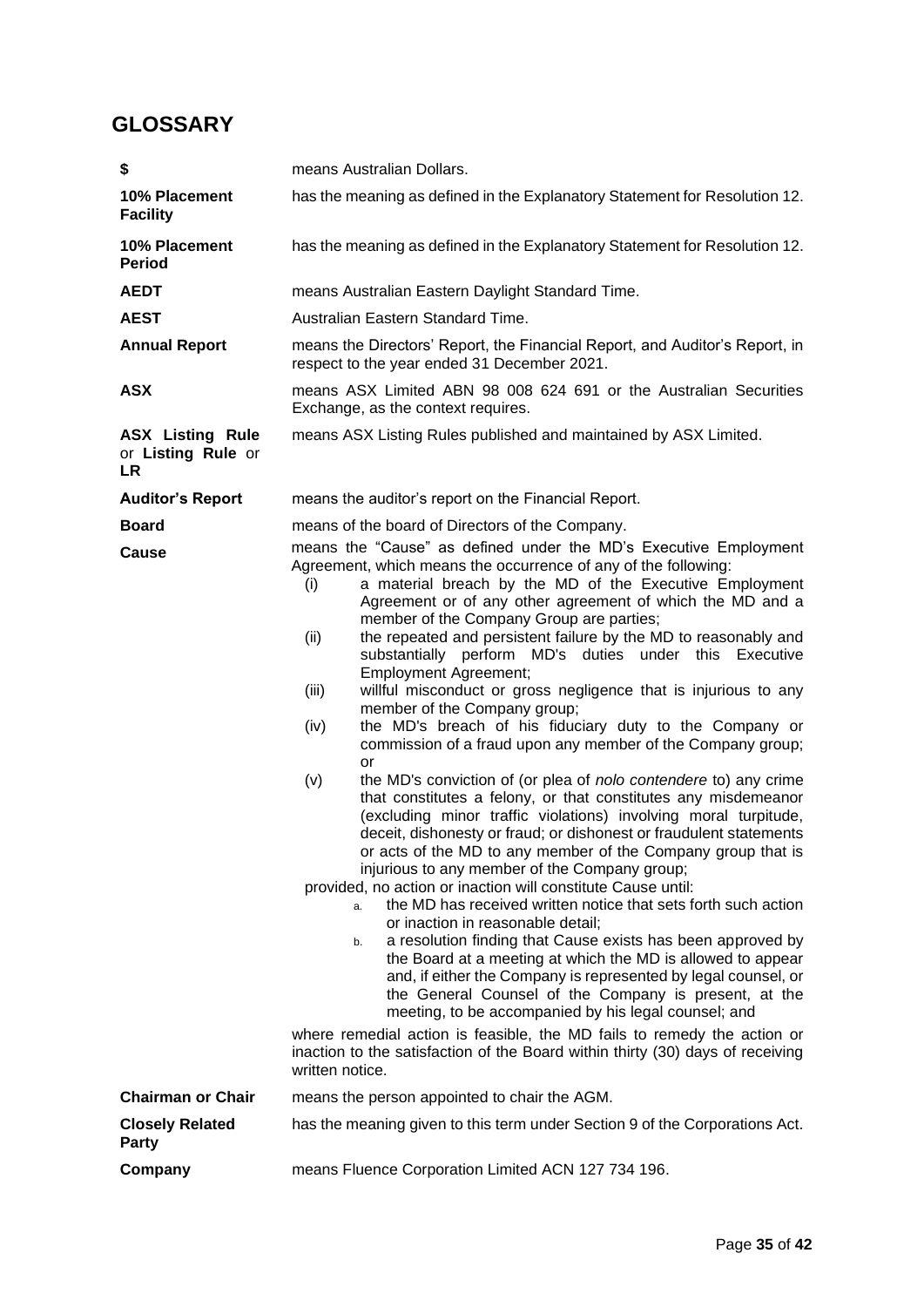| <b>Constitution</b>                                       | means the constitution of the Company as at the date of the Meeting.                                                                                                                                                                                                                                                                                                                                                                                                                                                                                                                                                                                                                                                                                                                                                                                                                                                                                                                                                                                                                                                                                                                   |  |  |  |  |  |
|-----------------------------------------------------------|----------------------------------------------------------------------------------------------------------------------------------------------------------------------------------------------------------------------------------------------------------------------------------------------------------------------------------------------------------------------------------------------------------------------------------------------------------------------------------------------------------------------------------------------------------------------------------------------------------------------------------------------------------------------------------------------------------------------------------------------------------------------------------------------------------------------------------------------------------------------------------------------------------------------------------------------------------------------------------------------------------------------------------------------------------------------------------------------------------------------------------------------------------------------------------------|--|--|--|--|--|
| <b>Corporations Act</b>                                   | means Corporations Act 2001 (Cth).                                                                                                                                                                                                                                                                                                                                                                                                                                                                                                                                                                                                                                                                                                                                                                                                                                                                                                                                                                                                                                                                                                                                                     |  |  |  |  |  |
| <b>Director</b>                                           | means a director of the Company.                                                                                                                                                                                                                                                                                                                                                                                                                                                                                                                                                                                                                                                                                                                                                                                                                                                                                                                                                                                                                                                                                                                                                       |  |  |  |  |  |
| <b>Director Options</b>                                   | has the meaning as defined in the Explanatory Statement for Resolutions<br>$5-9.$                                                                                                                                                                                                                                                                                                                                                                                                                                                                                                                                                                                                                                                                                                                                                                                                                                                                                                                                                                                                                                                                                                      |  |  |  |  |  |
| <b>Directors Report</b>                                   | means the annual directors' report prepared under Chapter 2M of the<br>Corporations Act for the Company and its controlled entities                                                                                                                                                                                                                                                                                                                                                                                                                                                                                                                                                                                                                                                                                                                                                                                                                                                                                                                                                                                                                                                    |  |  |  |  |  |
| <b>EDT</b>                                                | means United States Eastern Daylight Time.                                                                                                                                                                                                                                                                                                                                                                                                                                                                                                                                                                                                                                                                                                                                                                                                                                                                                                                                                                                                                                                                                                                                             |  |  |  |  |  |
| <b>ESOP</b>                                               | means the Company's Employee Share Option Plan.                                                                                                                                                                                                                                                                                                                                                                                                                                                                                                                                                                                                                                                                                                                                                                                                                                                                                                                                                                                                                                                                                                                                        |  |  |  |  |  |
| <b>Equity Security</b>                                    | has the meaning given to this term under ASX Listing Rule 19.12.                                                                                                                                                                                                                                                                                                                                                                                                                                                                                                                                                                                                                                                                                                                                                                                                                                                                                                                                                                                                                                                                                                                       |  |  |  |  |  |
| <b>Explanatory</b><br><b>Statement</b>                    | means the explanatory statement which forms part of the Notice of Meeting.                                                                                                                                                                                                                                                                                                                                                                                                                                                                                                                                                                                                                                                                                                                                                                                                                                                                                                                                                                                                                                                                                                             |  |  |  |  |  |
| <b>Executive</b><br><b>Employment</b><br><b>Agreement</b> | Means the Executive Employment Agreement entered into between<br>Fluence Corporation LLC, the Company and Thomas Pokorsky dated 14<br>March 2022, which is summarised in Annexure 2.                                                                                                                                                                                                                                                                                                                                                                                                                                                                                                                                                                                                                                                                                                                                                                                                                                                                                                                                                                                                   |  |  |  |  |  |
| <b>Financial Report</b>                                   | means the annual financial report prepared under Chapter 2M of the<br>Corporations Act for the Company and its controlled entities.                                                                                                                                                                                                                                                                                                                                                                                                                                                                                                                                                                                                                                                                                                                                                                                                                                                                                                                                                                                                                                                    |  |  |  |  |  |
| <b>Good Reason</b>                                        | means the "Good Reason" as defined under the MD's Executive<br>Employment Agreement, which means the occurrence of any of the following<br>without the MD's prior written consent:<br>a reduction in the base salary;<br>(i)<br>a material adverse change in the scope or nature of the MD 's<br>(ii)<br>duties, responsibilities or authority (including but not limited to MD<br>no longer being a member of the Board or MD no longer being the<br>most senior executive of the Company other than the Chair of the<br>Board);<br>(iii)<br>the MD 's no longer reporting directly to the Board; or<br>a material breach of the MD's executive employment agreement<br>(iv)<br>by the Company (which shall include, for this purpose, the failure<br>of the Company's shareholders to approve the MD Options):<br>provided, no action or inaction will constitute Good Reason until:<br>a. the MD has given written notice to the Board within ninety (90)<br>days of the occurrence of such action or inaction that sets forth<br>such action or inaction in reasonable detail, and<br>b. the Company has had thirty (30) days to cure such event after<br>the date of such notice. |  |  |  |  |  |
| <b>Hybrid Meeting</b>                                     | means a meeting that combines a 'live' in-person meeting at a physical<br>location with a 'virtual' online component for remote attendees.                                                                                                                                                                                                                                                                                                                                                                                                                                                                                                                                                                                                                                                                                                                                                                                                                                                                                                                                                                                                                                             |  |  |  |  |  |
| Key Management<br>Personnel or KMP                        | has the meaning given to this term under Section 9 of the Corporations Act.                                                                                                                                                                                                                                                                                                                                                                                                                                                                                                                                                                                                                                                                                                                                                                                                                                                                                                                                                                                                                                                                                                            |  |  |  |  |  |
| <b>Meeting</b>                                            | has the meaning given in the introductory paragraph of the Notice of<br>Meeting.                                                                                                                                                                                                                                                                                                                                                                                                                                                                                                                                                                                                                                                                                                                                                                                                                                                                                                                                                                                                                                                                                                       |  |  |  |  |  |
| <b>MD</b>                                                 | means the Company's managing director Thomas Pokorsky.                                                                                                                                                                                                                                                                                                                                                                                                                                                                                                                                                                                                                                                                                                                                                                                                                                                                                                                                                                                                                                                                                                                                 |  |  |  |  |  |
| <b>MD Options</b>                                         | has the meaning as defined in the Explanatory Statement for Resolution 10.                                                                                                                                                                                                                                                                                                                                                                                                                                                                                                                                                                                                                                                                                                                                                                                                                                                                                                                                                                                                                                                                                                             |  |  |  |  |  |
| <b>Notice of Meeting</b><br>or <b>Notice</b>              | means this Notice of Annual General Meeting for the Company, including<br>the attached notes and the Explanatory Statements.                                                                                                                                                                                                                                                                                                                                                                                                                                                                                                                                                                                                                                                                                                                                                                                                                                                                                                                                                                                                                                                           |  |  |  |  |  |
| <b>Performance</b><br><b>Vesting Options</b>              | means the MD Options that are subject to performance vesting conditions<br>as set out in Table 7.                                                                                                                                                                                                                                                                                                                                                                                                                                                                                                                                                                                                                                                                                                                                                                                                                                                                                                                                                                                                                                                                                      |  |  |  |  |  |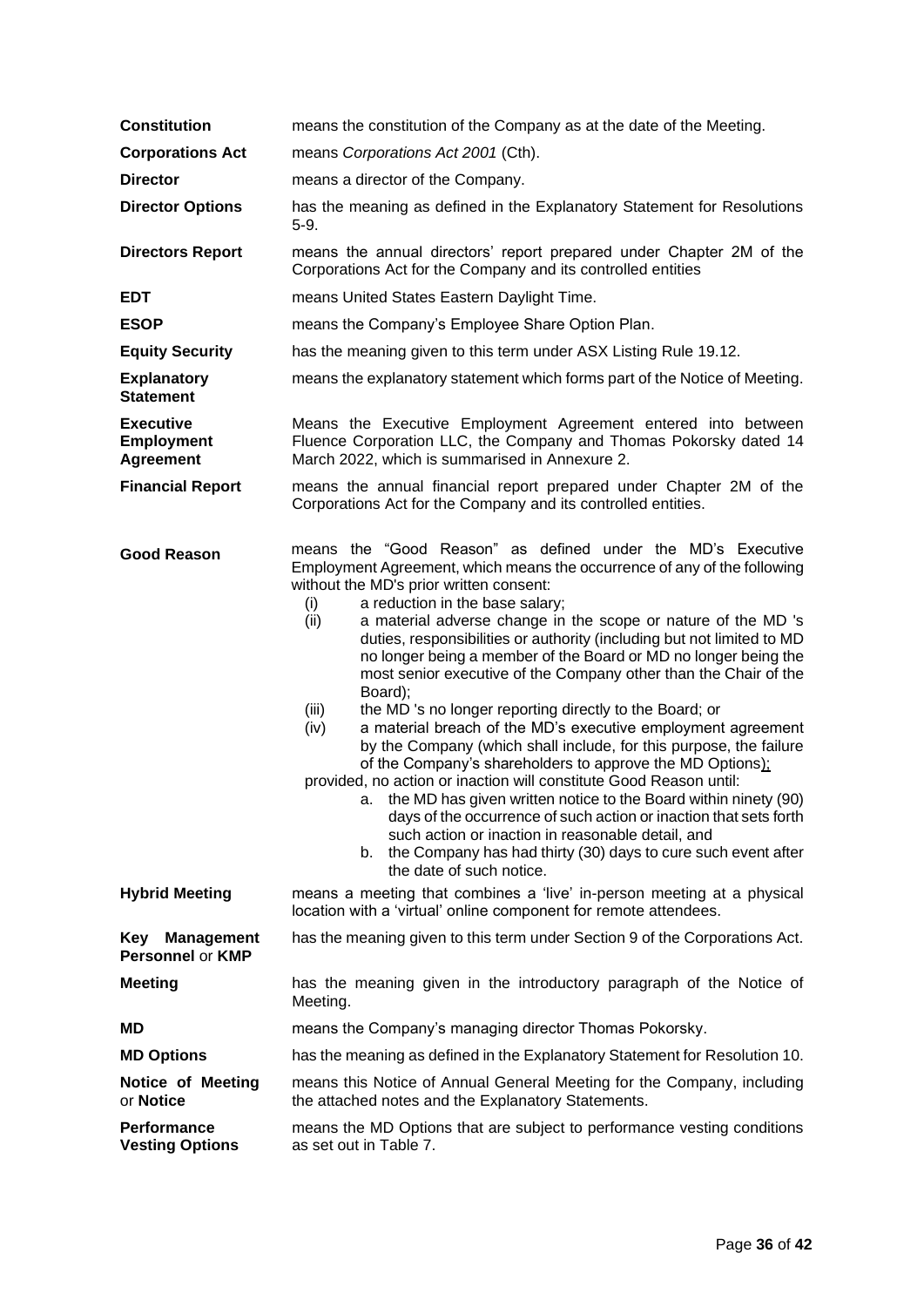| <b>Proxy Form or</b><br><b>Voting Form</b>                                                                                      | means the proxy form attached to the Notice.                                                                                                                                               |  |  |  |  |  |
|---------------------------------------------------------------------------------------------------------------------------------|--------------------------------------------------------------------------------------------------------------------------------------------------------------------------------------------|--|--|--|--|--|
| <b>Recipient Director</b>                                                                                                       | has the meaning given to it in Table 1 of the Explanatory Statement.                                                                                                                       |  |  |  |  |  |
| <b>Remuneration</b><br>Report                                                                                                   | means the remuneration report which forms part of the Directors' Report of<br>the Company for the financial year ended 31 December 2021 and which is<br>set out in the 2021 Annual Report. |  |  |  |  |  |
| <b>S&amp;P/ASX</b><br>300<br>means the S&P/ASX 300 Index as published by Standard & Poors from time<br>to time.<br><b>Index</b> |                                                                                                                                                                                            |  |  |  |  |  |
| <b>Share</b>                                                                                                                    | means a fully paid ordinary share in the capital of the Company.                                                                                                                           |  |  |  |  |  |
| <b>Shareholder</b>                                                                                                              | means the shareholder of the Company.                                                                                                                                                      |  |  |  |  |  |
| <b>Special Vesting</b><br><b>Conditions</b>                                                                                     | means the MD Options vesting conditions set out under part 10.4.2 of the<br><b>Explanatory Statement;</b>                                                                                  |  |  |  |  |  |
| <b>Start Date</b>                                                                                                               | means Mr Thomas Pokorsky's appointment date, being 14 March 2022                                                                                                                           |  |  |  |  |  |
| <b>Start Date VWAP</b>                                                                                                          | means 10-day VWAP preceding the MD's Start Date                                                                                                                                            |  |  |  |  |  |
| <b>Time Vesting</b><br><b>Options</b>                                                                                           | means the MD Options that are subject to time vesting conditions as set out<br>in Table 7.                                                                                                 |  |  |  |  |  |
| <b>Trading Day</b>                                                                                                              | means a day determined by ASX to be a trading day in accordance with the<br>Listing Rules;                                                                                                 |  |  |  |  |  |
| <b>VWAP</b>                                                                                                                     | means volume weighted average price.                                                                                                                                                       |  |  |  |  |  |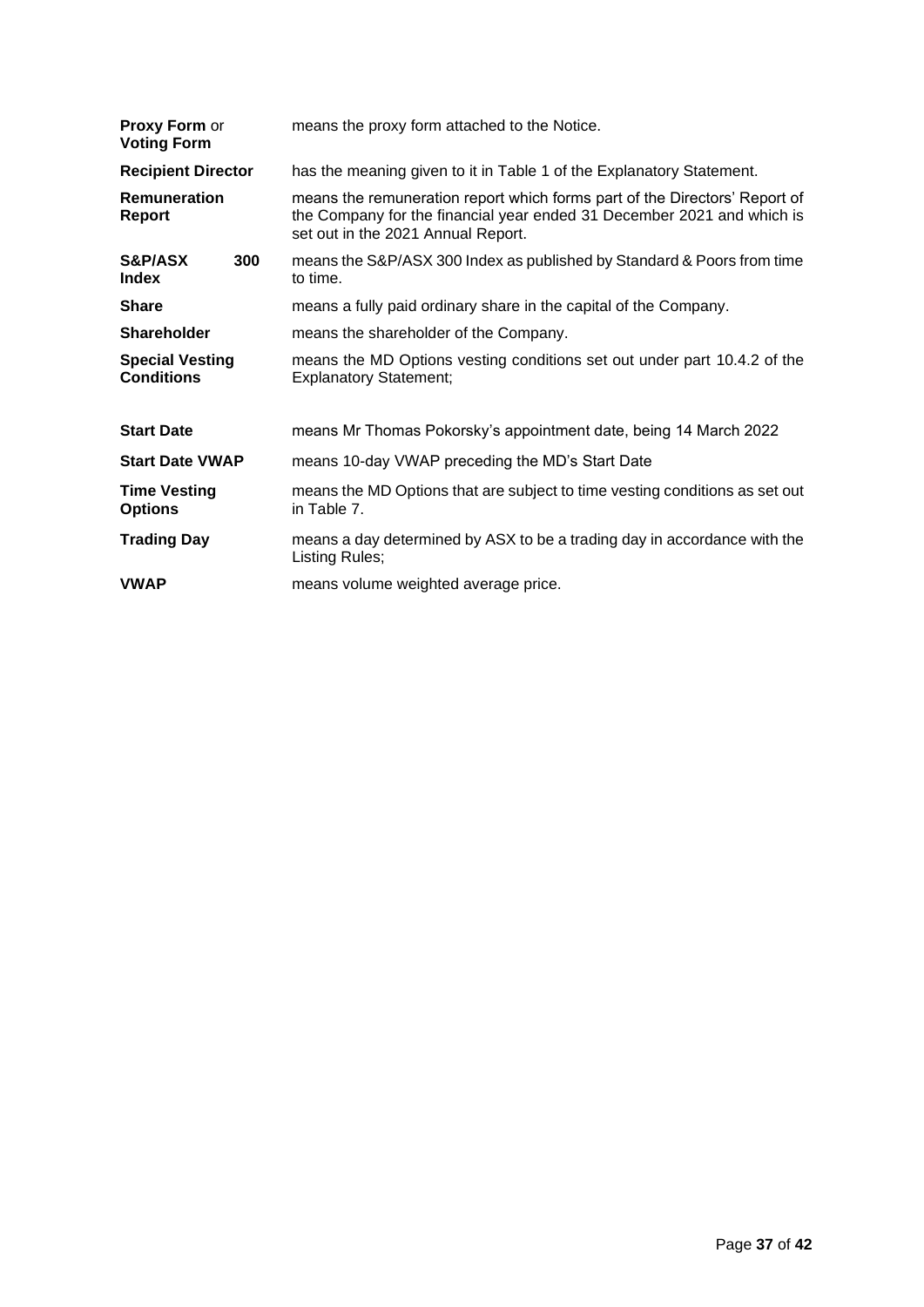#### **ANNEXURE 1**

### **TERMS AND CONDITIONS OF DIRECTOR OPTIONS (SUBJECT TO APPROVAL OF SHAREHOLDERS)**

#### **1. General terms**

#### **1.1 Vesting of Options**

- (a) Certain Options will vest immediately upon the Issue Date and other Options will vest with the passage of time. Vesting Conditions.
- (b) Options which are subject to a Vesting Condition will only be exercisable when they have vested.

#### **1.2 Expiry Date**

- (a) If the Options become exercisable in accordance with paragraph 1.1 above, they may be exercised at any time and from time to time on or before the Expiry Date.
- (b) Any Options that have not lapsed on an earlier date and that are not exercised by the Participant on or before the Expiry Date will lapse at 5:00 pm AEDT or AEST (as applicable) on the Expiry Date.

#### **1.3 Exercise Price**

The exercise price for each Option is the Exercise Price.

#### **2. Exercise of Options**

#### **2.1 Exercise by the Participant**

- An Option may only be exercised by the Participant delivering to the Plan Administrator:
- (a) a Notice of Exercise duly executed by the Participant stating the number of Options that the Participant wants to be exercised; and
- (b) cash in an amount equal to the aggregate Exercise Price of the Options being exercised.

#### **2.2 Cashless exercise**

Instead of paying the Exercise Price in cash, the Participant may elect for the Trustee, upon exercise of Options, to receive, on the Participant's behalf.

#### **2.3 Company's obligations**

The Company must:

- (a) issue to the Trustee (on behalf of the Participant) the number of Shares the subject of the Options being exercised (subject to reduction in the case of a cashless exercise election), such Shares to be fully paid and to rank pari passu in all respects with the Shares already on issue at the date of exercise of the relevant Options;
- (b) deliver to the Trustee a share certificate or holding statement in respect of the Shares issued; and
- (c) where the option certificate was for a number of Options greater than those being exercised, issue a certificate or holding statement to the Trustee for the unexercised Options.

#### **2.4 Shares**

- (a) The Participant will be advised in writing of the number, and date of issue, of the Shares held by the Trustee for and on behalf of that Participant.
- (b) In addition to other rights detailed in the Trust Deed with respect to Shares issued to the Trustee for and on behalf of the Participant, the Participant will have the right to:
	- (i) direct the exercise of any voting rights attaching to any Share; and
	- (ii) receive dividends with respect to any Share.

#### **3 Trigger Event or takeover bid**

- (a) Notwithstanding, the treatment of the Options in the event of a trigger event or takeover bid will be governed by the relevant clauses of the Options Deed.
- (b) If the Company is served with a bidder's statement under the Corporations Act, the Participant may direct the Trustee to accept the bid on behalf of the Participant in respect of all or part of the Shares allocated to the Participant only if the Company has determined that the Participant will be permitted to so direct the Trustee.

#### **4 Adjustment for Reorganisation**

#### **4.1 Adjustment**

- (a) If at any time the Company reconstructs, adjusts or reorganises its capital in any way, the number of Options (or the number of Shares issuable on exercise of those Options) issued to the Participant, the Exercise Price for those Options, or both, must be adjusted if and in the manner required by the Listing Rules.
- (b) In the event of such a reconstruction, adjustment or reorganisation, subject to any applicable provisions relating to the rounding of entitlements, in all other respects the terms for the exercise of Options will remain unchanged.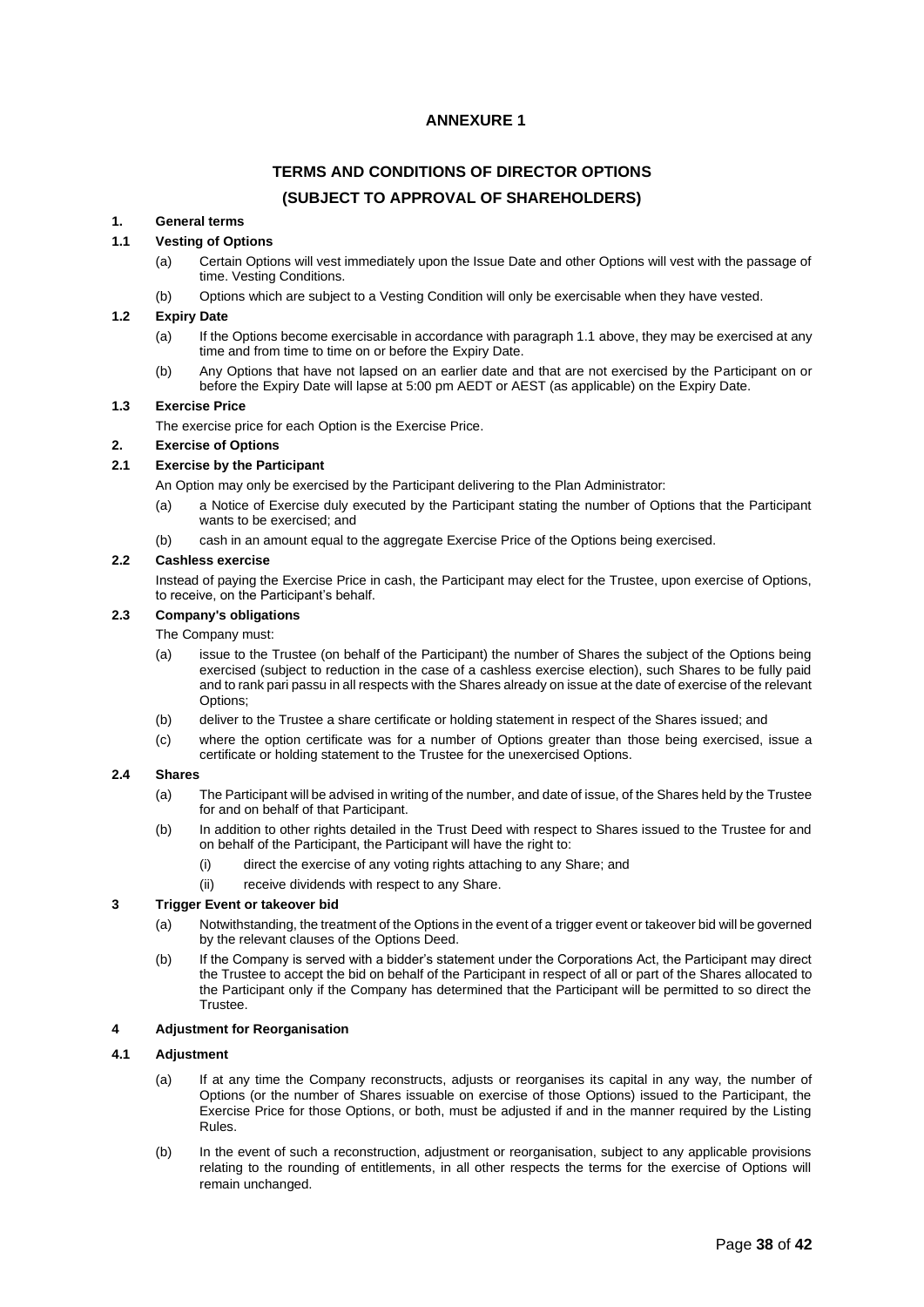#### **4.2 Notice of Adjustment**

- (a) In each case of an adjustment of the Exercise Price, the Options or the number of Shares issuable upon exercise of the Options, the Company will calculate such adjustment and notify the Trustee and notify the Participant in writing at the address as shown in the Company's records.
- (b) The notice must specify the nature and extent of the adjustment to the terms of the Options allocated to the Participant both before and after the adjustment.

#### **5 Transfer of Options and Plan Shares**

#### **5.1 Restrictions on transfer of Options**

An Option may not be transferred or assigned, except that if the Participant has died or the Participant's estate is liable to be dealt with under laws relating to mental health, after the production to the Board of such documents or other evidence as the Board may reasonably require to establish the Participant's legal personal representative's entitlement, the Options may be allocated to that legal personal representative or transferred from the Trustee, on the direction of that legal personal representative, to that legal personal representative.

#### **5.2 Registration of transfers**

The Company will register a transfer of Options and give the transferee an option certificate or holding statement as soon as reasonably practicable after the Company receives:

- (a) an instrument of transfer of the Options duly stamped (if required);
- (b) the certificate or holding statement for the Options; and
- (c) such evidence as the Board may require (including the written agreement of the transferee to be bound by this Deed) to establish the entitlement of the transferee to be so registered.

#### **5.3 Transfers of Plan Shares**

- (a) At any time after any Plan Shares have been allocated to the Participant by the Trustee, the Participant may direct the Trustee to:
	- (i) transfer the Shares to the Participant or to a person nominated by the Participant; or
	- (ii) sell the Shares and apply the proceeds (Sale Proceeds) in accordance with the Participant's directions.
- (b) If the Participant directs the Trustee to sell Shares, the Trustee will be entitled to deduct its expenses from the Sale Proceeds, and that if the expenses cannot be met from the Sale Proceeds, the Participant will be liable for those expenses.

#### **6 Lapse of Options**

- (a) Subject to the absolute discretion of the Board, if the Participant's engagement with the Company Group ceases, the Options will lapse.
- (b) If any of the Options are subject to any Vesting Conditions that have not been met at the time the Participant ceases being employed or engaged, those Options will lapse immediately (unless otherwise determined by the Board).
- (c) The Options otherwise will lapse on the Expiry Date.
- (a) the Exercise Price for those Options in cleared funds by way of bank cheque, electronic transfer or other means agreed with the Company; and
- (b) any certificate for those Options.

#### **9.2 Issue of Shares**

Within 10 business days after receiving an Exercise Notice and payment by the Holder of the Exercise Price, the Company must issue the Holder the number of Shares resulting from the exercise of the Options specified in the Exercise Notice.

#### **10. Ranking of Shares Issued on Exercise of Options**

- (a) Subject to the Company's constitution, all Shares issued on the exercise of Options rank in all respects (including rights relating to dividends) pari passu with the existing Shares at the date of issue.
- (b) The Holder acknowledges and accepts that the on-sale of Shares may be restricted in the 12 months immediately following the date of issue in accordance with the Corporations Act. the Company may, but is not required to, issue such notices or lodge such documents to enable the on-sale of those Shares in the 12 months immediately following the date of issue.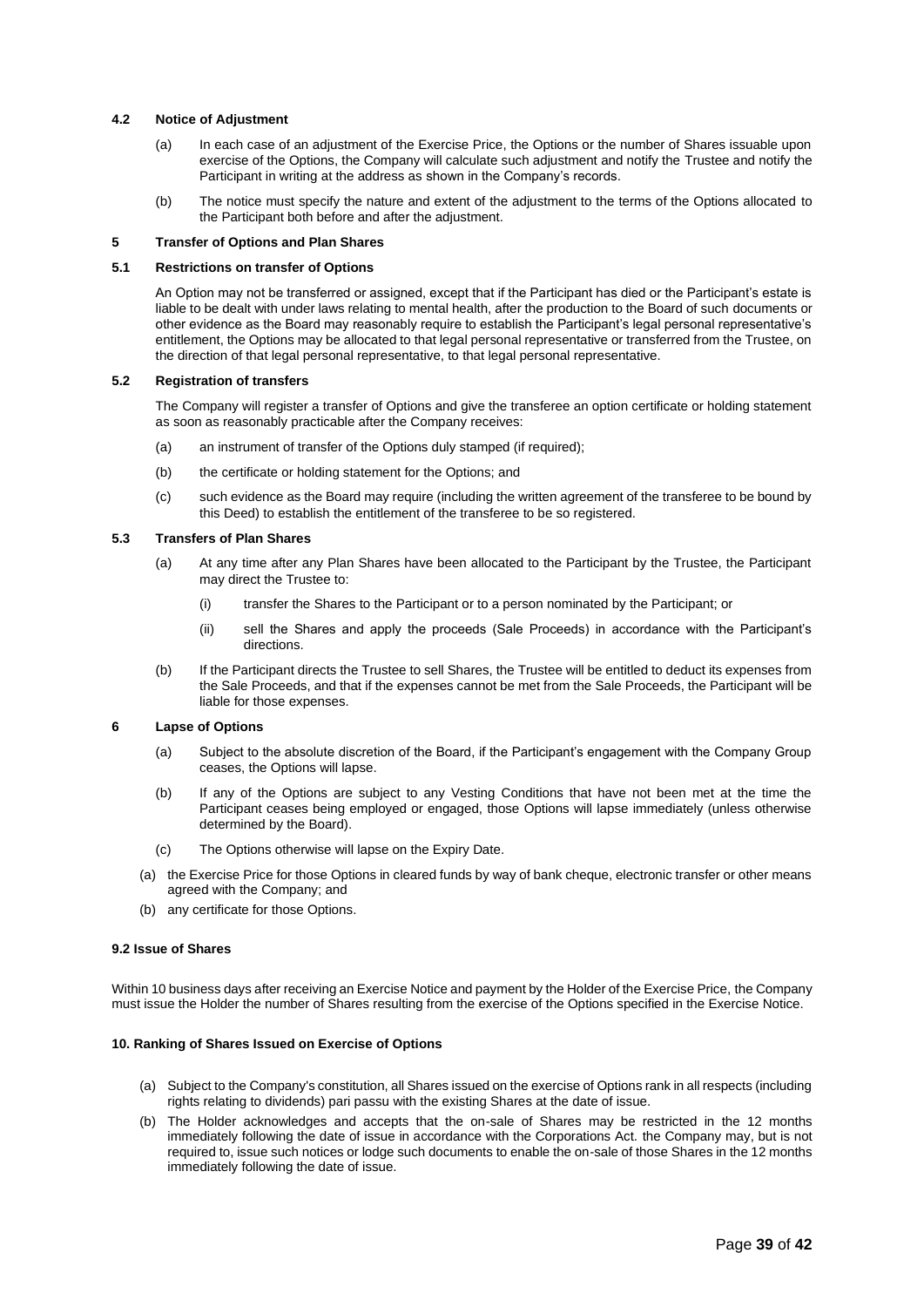#### **11. Quotation**

The Company will not apply to ASX Limited for official quotation of the Options but will apply to ASX Limited for official quotation of the Shares issued on exercise of Options (subject to clause 10(b)).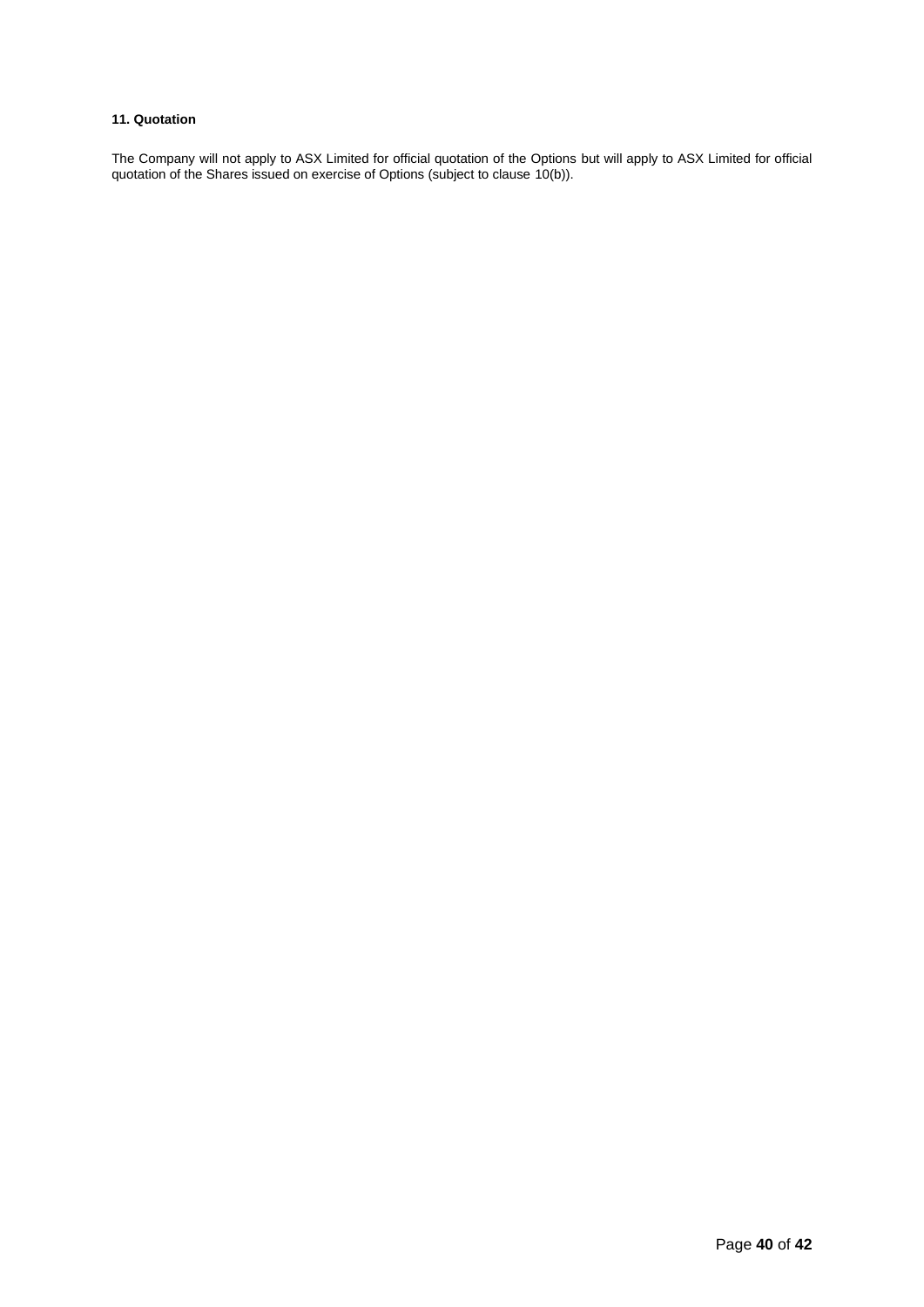#### **ANNEXURE 2**

### **MATERIAL TERMS AND CONDITIONS OF THE MANAGING DIRECTOR'S EXECUTIVE EMPLOYMENT AGREEMENT**

#### **1. Terms**

The Executive's employment shall commence on March 14, 2022 (the "Start Date") and shall continue in full force and effect until the fourth (4th) anniversary of the Start Date (the "Initial Term"). The Initial Term will automatically be extended for successive periods of one (1) year (each, a "Renewal Term") until the Company or the Executive give six (6) months' written notice of non-renewal prior to expiration of the Initial Term or Renewal Term, as applicable (the Initial Term together with any Renewal Terms, collectively, the "Term").

#### **2. Employment**

(a) Position

The Executive shall perform such senior executive duties, services and responsibilities consistent with such positions as may be reasonably assigned to the Executive from time to time by the Board of Directors. During the Term, the Executive shall devote his full business time, attention and skill to the performance of such duties, services and responsibilities, shall use his best efforts to promote the interests of the Company.

(b) Board Seat

The Executive shall be appointed to serve as a director on the Board that he discloses to the Company, all the information required by the Australian Securities Exchange ("ASX") to comply with ASX Listing Rule within the time periods prescribed by the rule. If the Executive at any time ceases to hold the office of Managing Director of the Company, he must also resign from his office as a director with immediate effect.

#### **3. Compensation**

The Company shall pay him a base salary at the annual rate of US\$465,000 (as adjusted, the "Base Salary"). The Base Salary will be payable in equal periodic installments in accordance with the Company's payroll practices as in effect from time to time. The Executive shall be eligible for an annual discretionary bonus of up to \$75,000 in respect of each calendar year.

#### **4. Equity Participation**

Following and subject to approval by the shareholders, the Company will grant the Executive options to subscribe for ordinary shares in the capital of the Company.

- If the Company receives a minimum of US\$50million investment, all unvested Time Vesting Options will be immediately accelerated and become exercisable.
- If 100% of the Company's equity or assets is acquired by an acquiror(s) that is not a financial buyer or an existing Shareholders of the Company, any unvested options will be immediately accelerated and become exercisable.

In the event of the termination of the Executive's employment

- In the event of termination of the MD's employment during the period within three months from the Start Date (**Preliminary Period**) for any reason, all MD Options will be forfeited without consideration.
- In the event of the termination of the MD's employment by reason of death or disability at any time during the 4 year period (**Initial Term**) following the Preliminary Period, any unvested Time Vesting Options shall be immediately accelerated and become exercisable upon such termination.
- In the event of the termination of the MD's employment by the Company without cause during the Initial Term after the Preliminary Period, any Time Vesting Options that would have vested during the notice period (6 months) shall automatically vest and become exercisable upon such termination of the Executive's employment.
- In the event of the termination of the MD's employment by the MD for Good Reason during the Initial Term after the Preliminary Period, any unvested Time Vesting Options be immediately accelerated and become exercisable upon such termination.
- All MD Options (whether vested or unvested) will lapse sixty (60) days after the date of the MD's death or termination of employment other than for Cause, unless determined otherwise by the board of directors of the Company.
- All unvested MD Options shall immediately terminate and be forfeited without consideration upon a termination of the MD's executive employment agreement for Cause, and no MD Options will be exercisable after Executive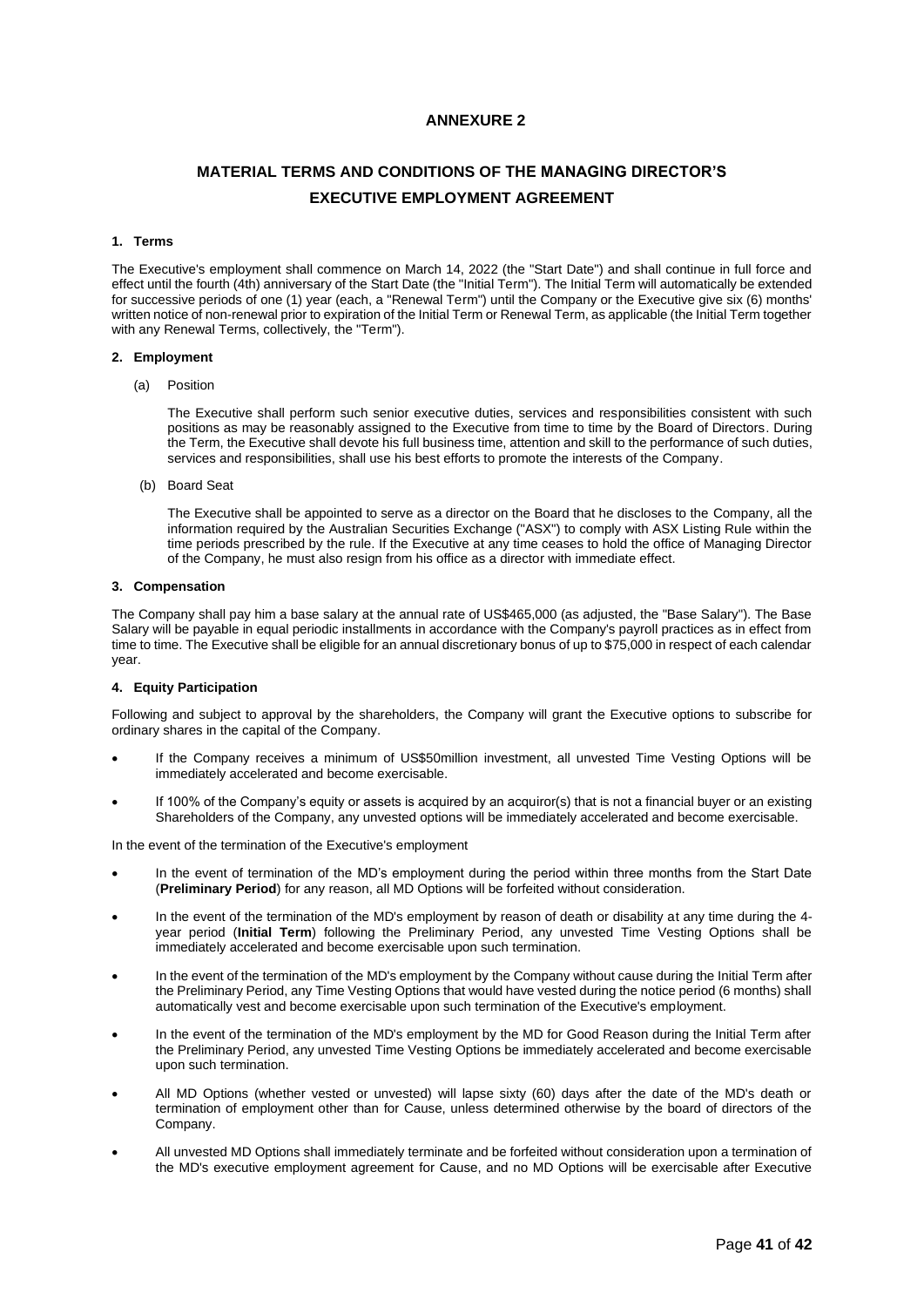receives a termination notice pending the effective date of the termination for Cause provided in accordance with the MD's executive employment agreement.

#### **5. Confidential Information and Restrictive Covenants**

- The Executive must not disclose any of the Company's confidential information.
- During the Executive's employment and for one (1) year thereafter, the Executive will not, directly or indirectly, induce, solicit, recruit or encourage any employee of any member of the Company Group, to leave their employment with the Company.
- During the Executive's employment and for one (1) year thereafter, the Executive will not, directly or indirectly, solicit the business of any supplier, client or customer of a member of the Company Group.
- The Executive is subject to a non-compete restriction for a period of 6-month following his departure from the Company.

#### **6. Termination Payment**

In the event of the termination of the Executive's employment and this Agreement by the Company for Cause or by the Executive without Good Reason, the Company shall pay to the Executive the Base Salary through the date of termination (including during any Notice Period, if applicable), any accrued but unreimbursed expenses and any accrued but unused PTO<sup>4</sup> (in accordance with Section 3(e) above) (the "Accrued Obligations") within thirty (30) days of the date of termination and shall continue to provide Executive and his family with benefits through the date of termination. In the event of the termination of the Executive's employment by the Executive without Good Reason, the Executive shall also be entitled to any earned but unpaid bonuses, payable on the same date as the Accrued Obligations.

In the event of the termination of this Agreement and the Executive's employment by the Executive for Good Reason after the Preliminary Period, the Company shall: (i) pay to the Executive the Accrued Obligations within thirty (30) days of the date of termination; (ii) pay to the Executive any earned but unpaid bonuses; and (iii) continue to pay the Base Salary for six (6) months following the expiration of Notice Period (such additional 6-month period, the "Severance Period"). The payments provided for in this section, other than the Accrued Obligations, are to be put to the shareholders of the Company for their approval at the next annual general meeting of the Company.

In the event of the termination of this Agreement and the Executive's employment by the Company without Cause or by reason of the Executive's death or Disability after the Preliminary Period, the Company shall: (i) pay to the Executive (or his estate) the Accrued Obligations within thirty (30) days of the date of termination; (ii) pay to the Executive (or his estate) any earned but unpaid bonuses; and (iii) in the case of termination without Cause, continue to pay the Base Salary during the Severance Period. The payments provided for in this section in the event of death or Disability, other than the Accrued Obligations, are to be put to the shareholders of the Company for their approval at the next annual general meeting of the Company.

<sup>&</sup>lt;sup>4</sup> "PTO" means: (i) twenty (20) days of paid vacation; (ii) two (2) personal days; and (iii) five (sick days)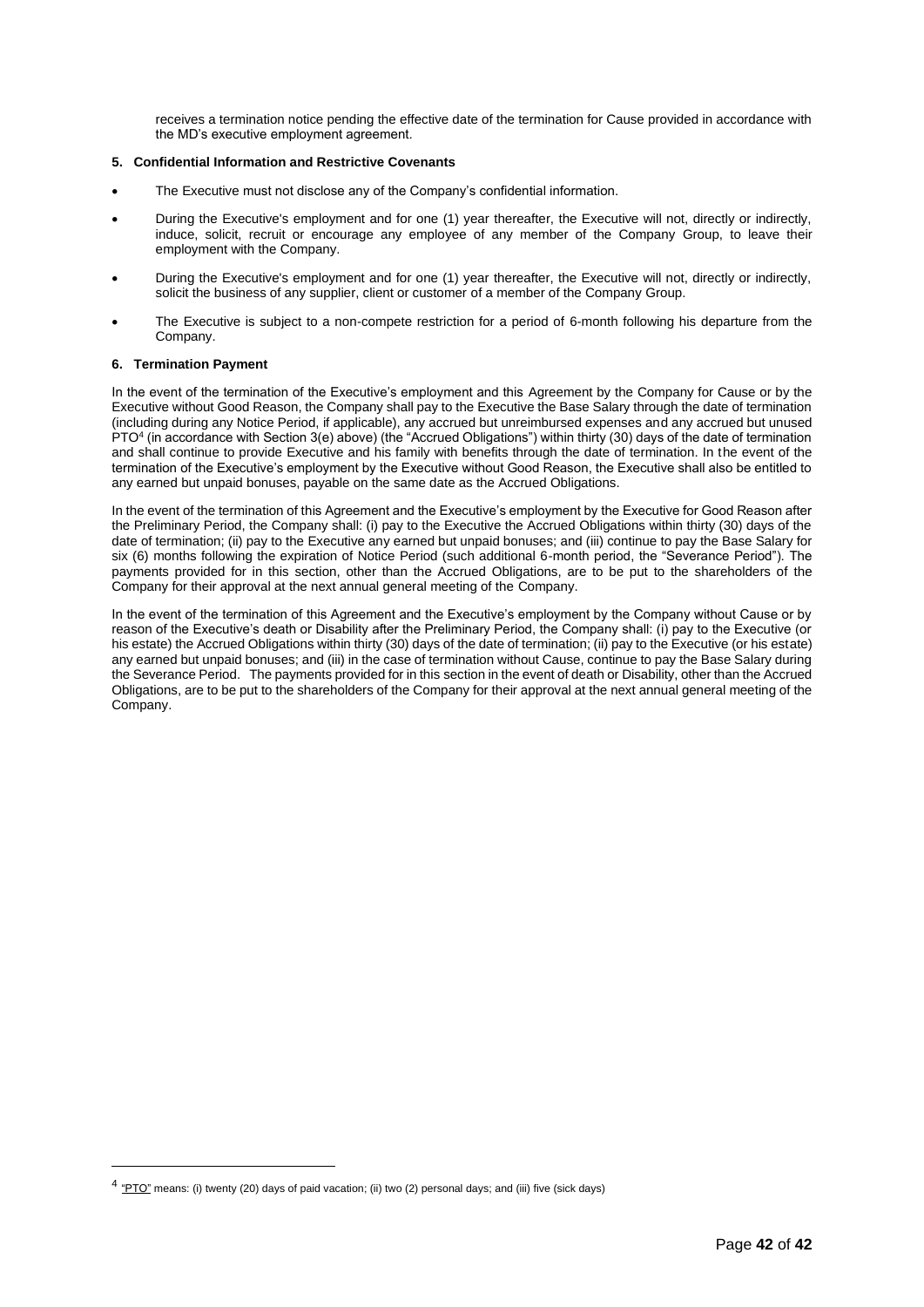

#### **All Correspondence to:**

|   | <b>By Mail</b> | Boardroom Pty Limited<br>GPO Box 3993<br>Sydney NSW 2001 Australia |
|---|----------------|--------------------------------------------------------------------|
| 昌 | By Fax:        | +61 2 9290 9655                                                    |
| Д | Online:        | www.boardroomlimited.com.au                                        |
| Ж |                | By Phone: (within Australia) 1300 737 760                          |
|   |                | (outside Australia) +61 2 9290 9600                                |

### **YOUR VOTE IS IMPORTANT**

For your vote to be effective it must be recorded **before 10:00am (AEST) on Tuesday, 24 May 2022.** 

### **EXECUTE ONLINE BY SMARTPHONE**

**STEP 1: VISIT** https://www.votingonline.com.au/flcagm2022

#### **STEP 2: Enter your Postcode OR Country of Residence (if outside Australia)**

**STEP 3: Enter your Voting Access Code (VAC):**

 Scan QR Code using smartphone QR Reader App

### **TO VOTE BY COMPLETING THE PROXY FORM**

#### **SECTION 1: DIRECT VOTING**

If you wish to vote directly, you should clearly mark the box in Section 1 and the boxes in Section 3 to indicate your voting instruction for each resolution. Please only mark either "for" or "against" for each resolution. Do not mark the "abstain" box if you are voting directly. If no direction is given on a resolution, or if you complete both the boxes in Section 1 and 2, your vote may be passed to the Chairman of the Meeting as your proxy. Securityholders, custodians and nominees may identify on the Voting Form the total number of votes in each of the categories "for" and "against" and their votes will be valid. The Chairman's decision as to whether a direct vote is valid is final and conclusive.

#### **SECTION 2: APPOINTMENT OF PROXY**

Indicate who you want to appoint as your Proxy.

If you wish to appoint the Chairman of the Meeting as your proxy, mark the box in Section 2. If you wish to appoint someone other than the Chairman of the Meeting as your proxy please write the full name of that individual or body corporate. If you leave this section blank, or your named proxy does not attend the meeting or does not vote on a poll in accordance with your instructions, the Chairman of the Meeting will be your proxy by default. A proxy need not be a Securityholder of the company. Do not write the name of the issuer company or the registered Securityholder in the space.

#### **Appointment of a Second Proxy**

You are entitled to appoint up to two proxies to attend the meeting and vote. If you wish to appoint a second proxy, an additional Proxy Form may be obtained by contacting the company's securities registry or you may copy this form.

#### To appoint a second proxy you must:

(a) complete two Proxy Forms. On each Proxy Form state the percentage of your voting rights or the number of securities applicable to that form. If the appointments do not specify the percentage or number of votes that each proxy may exercise, each proxy may exercise half your votes. Fractions of votes will be disregarded. (b) return both forms together in the same envelope.

**SECTION 3: VOTING DIRECTIONS** To cast your direct vote or to direct your proxy how to vote, place a mark in one of the boxes opposite each resolution. All your securities will be voted in accordance with such a direction unless you indicate only a portion of securities are to be voted on any resolution by inserting the percentage or number that you wish to vote in the appropriate box or boxes. The sum of the votes cast must not exceed your voting entitlement or 100%. If you do not mark any of the boxes on a given resolution, your proxy may vote as he or she chooses (subject to any voting restrictions that apply to your proxy). If you mark more than one box on a resolution for all your securities your vote on that resolution will be invalid.

#### **Proxy which is a Body Corporate**

Where a body corporate is appointed as your proxy, the representative of that body corporate attending the meeting must have provided an "Appointment of Corporate Representative" prior to admission. An Appointment of Corporate Representative form can be obtained from the company's securities registry.

#### **STEP 3 SIGN THE FORM**

The form **must** be signed as follows:

**Individual:** This form is to be signed by the securityholder.

**Joint Holding**: where the holding is in more than one name, all the securityholders should sign

**Power of Attorney:** to sign under a Power of Attorney, you must have already lodged it with the registry. Alternatively, attach a certified photocopy of the Power of Attorney to this form when you return it.

**Companies:** this form must be signed by a Director jointly with either another Director or a Company Secretary. Where the company has a Sole Director who is also the Sole Company Secretary, this form should be signed by that person. **Please indicate the office held by signing in the appropriate place.**

#### **STEP 4 LODGEMENT**

Proxy forms (and any Power of Attorney under which it is signed) must be received no later than 48 hours before the commencement of the meeting, therefore by **10:00am (AEST) on Tuesday, 24 May 2022.** Any Proxy Form received after that time will not be valid for the scheduled meeting.

**Proxy forms may be lodged using the enclosed Reply Paid Envelope or:**

| Online       | https://www.votingonline.com.au/flcagm2022                                         |  |  |  |  |  |
|--------------|------------------------------------------------------------------------------------|--|--|--|--|--|
| ā<br>By Fax  | + 61 2 9290 9655                                                                   |  |  |  |  |  |
| By Mail<br>⊠ | Boardroom Pty Limited<br>GPO Box 3993,<br>Sydney NSW 2001 Australia                |  |  |  |  |  |
| In Person    | Boardroom Pty Limited<br>Level 12, 225 George Street,<br>Sydney NSW 2000 Australia |  |  |  |  |  |

#### **Attending the Meeting**

If you wish to attend the meeting, please bring this form with you to assist registration**.**